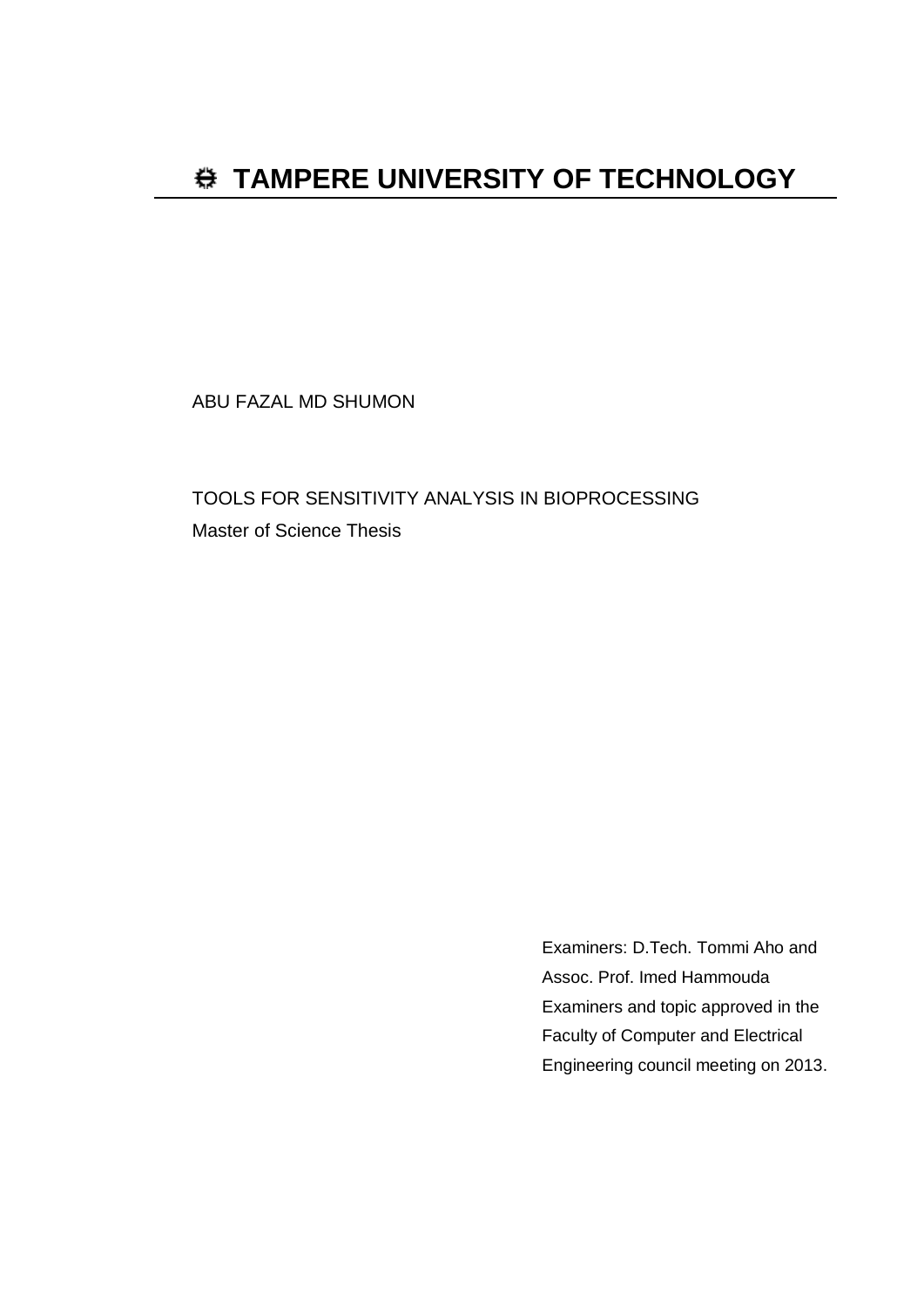## **FORWARD**

This thesis was done in the Computational Systems Biology (CSB) group, Department of Signal Processing, Tampere University of Technology, Finland.

ALLHAMDULILLAH, praise be to ALLAH. I am grateful to the most merciful, most just ALLAH for giving me the opportunity and necessary intellect to conduct the thesis. I would like to express my heartiest gratitude to my supervisor D.Tech Tommi Aho for allowing me to carry out my research work with full funding from the department. I am so much thankful to him for his continuous support, guidance over time, patience, and believing on me. I would like to thank Shakira Hassan for her excellent assistance and technical support while setting up the machine for Bioptima planner. I would also like to thank Assoc. Prof. Imed Hammouda for his excellent tips regarding the table of content and writing of the thesis. The master's thesis of M.M. Mahbubul Syeed and Shahed Alam helped me a lot in writing. A special thank for both of them. I would like to express my deepest gratitude towards my parents from the bottom of my heart. They have supported and prayed for me all the way through.

December, 2014, Tampere, Finland

Abu Fazal Md Shumon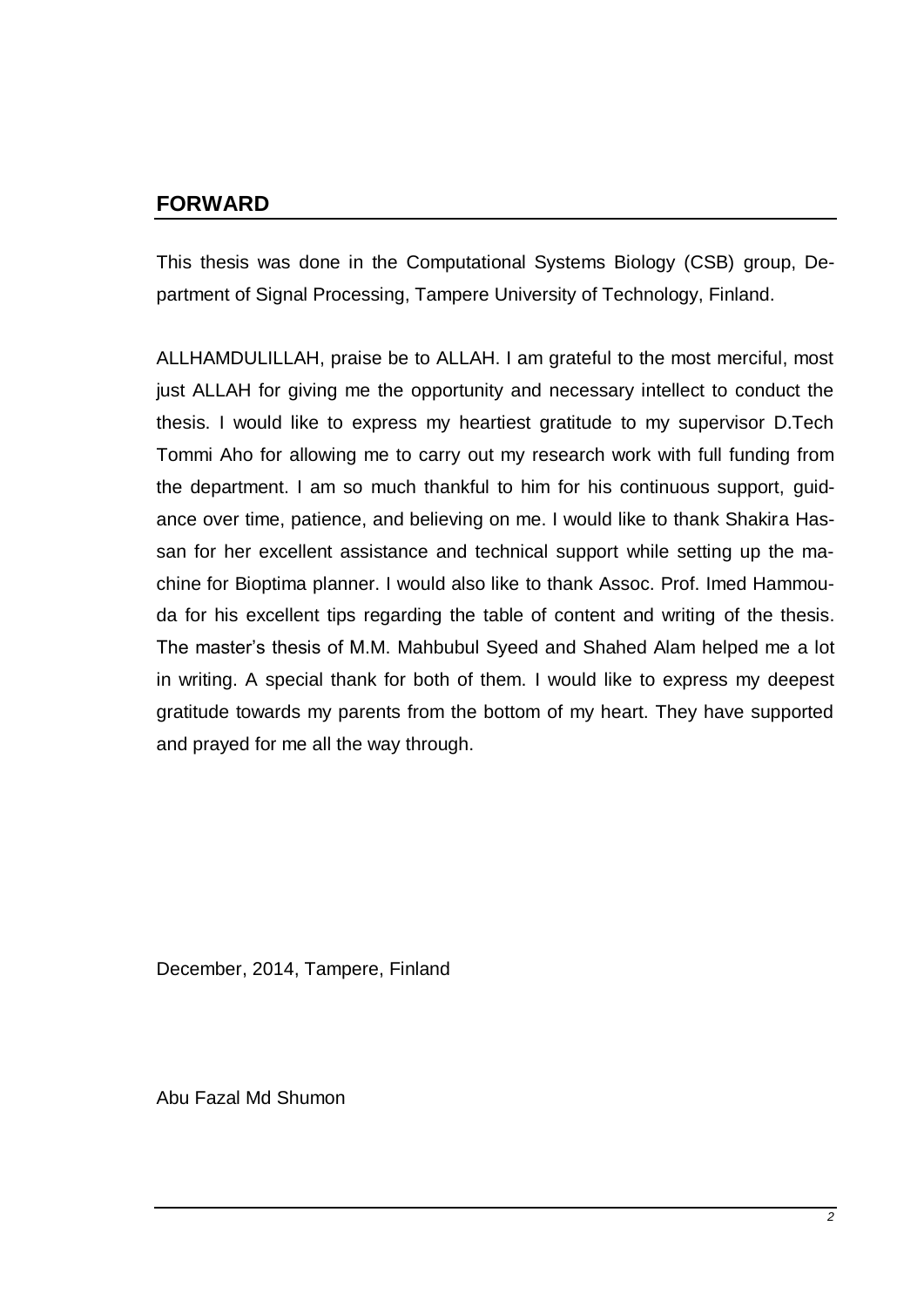## **ABSTRACT**

TAMPERE UNIVERSITY OF TECHNOLOGY

Degree Programme in Information Technology

Faculty of Computing and Electrical Engineering

**ABU FAZAL MD SHUMON**: Tools for Sensitivity Analysis in Bioprocessing.

Master of Science Thesis, 55 pages December 2014

Major Study: Software Systems

Keywords: Monte-Carlo Simulation, Sensitivity Analysis, Uncertainty, Tornado Diagram, Violin Plot, Torlin, Decision Analysis.

The domain of bioprocessing and industry of biotechnology is evolving. Remarkable progress in recent time has already brought the industry into a stage of growth. As a result of this, many biotechnological products, foods, and agricultural products are being commercialized. Therefore, there is a transition from research work in the laboratory to the market. In this consequence, bioprocess engineering covers the area from development to the actual production. Different parts of the discipline are being studied and still going on in order to make revenue. Thus, the revenue is concerned, it is important to identify critical phases, uncertain variables involved in those phases, and degree of sensitivity of those uncertain variables. Identifying those variables that plays vital role in production cost makes the decision makers tasks easier. When the key variables have been determined, then the decision makers know where to focus more and analyze further.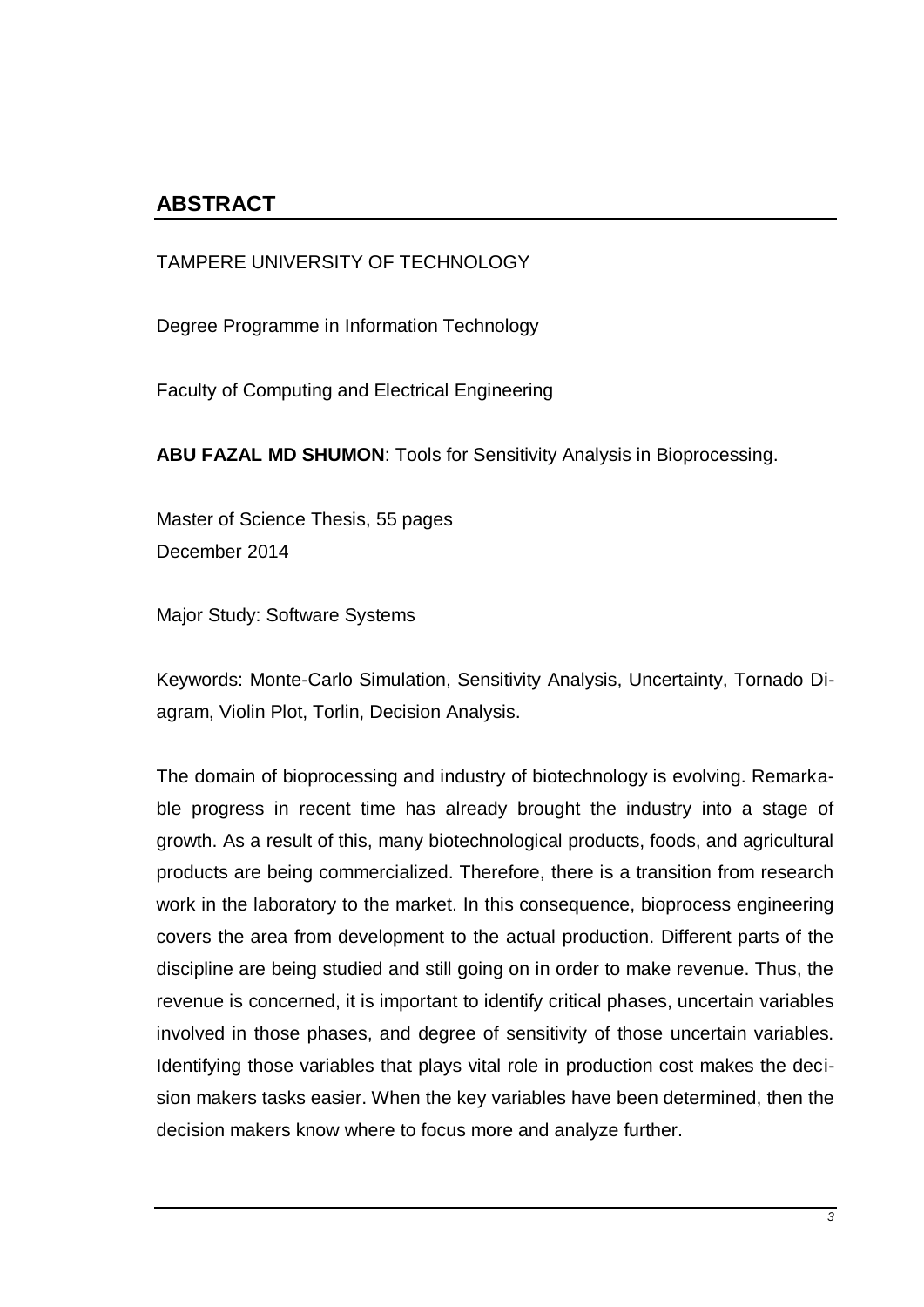In this thesis, we have extended a tool from an existing software platform called Bioptima planner to analyze and identify different sources of uncertainty, uncertain variables, and their level of uncertainty and sensitivity regarding the final production cost. When significant uncertain variables whose impacts are bigger in the cost have been determined, then the decision makers' tasks become obvious to analyze those variables and leave the less important ones. A case study i.e. Probiotic example is used to demonstrate the applicability of the tool. It produces graphical representation of the results using histogram, tornado diagram, and violin plot which serves our purpose of decision making in the context of sensitivity analysis. Significant differences in sensitivities were found among the variables due to different properties of them and the probability distributions applied to them.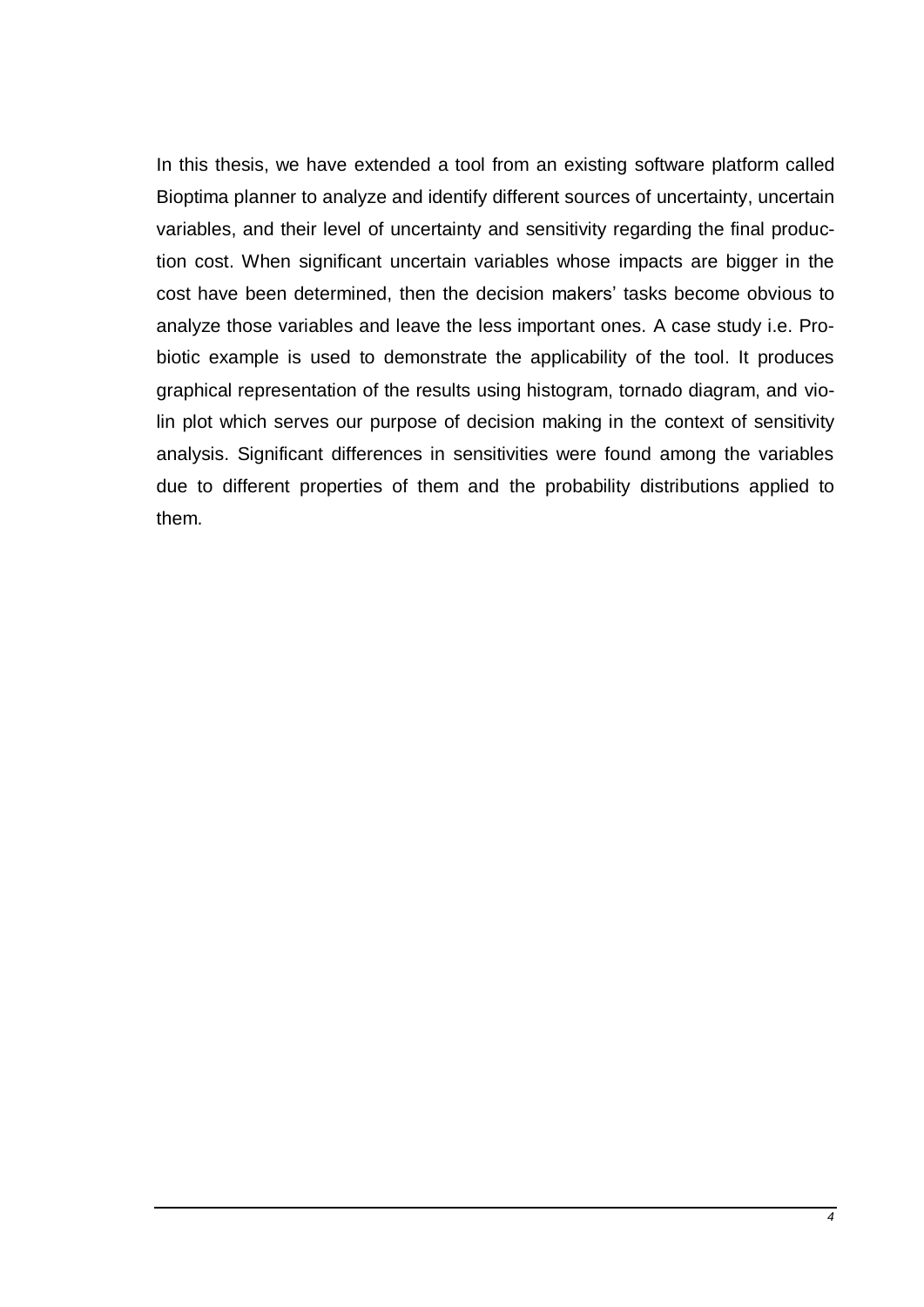## **TABLE OF CONTENTS**

| 1.           |     |         |                                                         |
|--------------|-----|---------|---------------------------------------------------------|
| 2.           |     |         |                                                         |
|              | 2.1 |         |                                                         |
|              | 2.2 |         |                                                         |
|              | 2.3 |         |                                                         |
|              |     | 2.3.1   |                                                         |
|              |     | 2.3.1.1 |                                                         |
|              |     | 2.3.1.2 |                                                         |
|              |     | 2.3.1.3 |                                                         |
|              |     | 2.3.1.4 |                                                         |
|              | 2.4 |         |                                                         |
|              | 2.5 |         |                                                         |
| 3.           |     |         | APPROACHES IN SENSITIVITY ANALYSIS IN BIOPROCESSING  18 |
|              | 3.1 |         |                                                         |
|              | 3.2 |         |                                                         |
|              | 3.3 |         |                                                         |
|              |     | 3.3.1   |                                                         |
|              |     | 3.3.2   |                                                         |
|              |     | 3.3.3   |                                                         |
|              |     | 3.3.4   |                                                         |
|              |     | 3.3.5   |                                                         |
| $\mathbf{4}$ |     |         |                                                         |
|              | 4.1 |         |                                                         |
|              | 4.2 |         |                                                         |
|              | 4.3 |         |                                                         |
| 5.           |     |         |                                                         |
| 6.           |     |         |                                                         |
|              | 6.1 |         |                                                         |
|              | 6.2 |         |                                                         |
|              | 6.3 |         |                                                         |
|              | 6.4 |         |                                                         |
| 7.           |     |         |                                                         |
| 8.           |     |         |                                                         |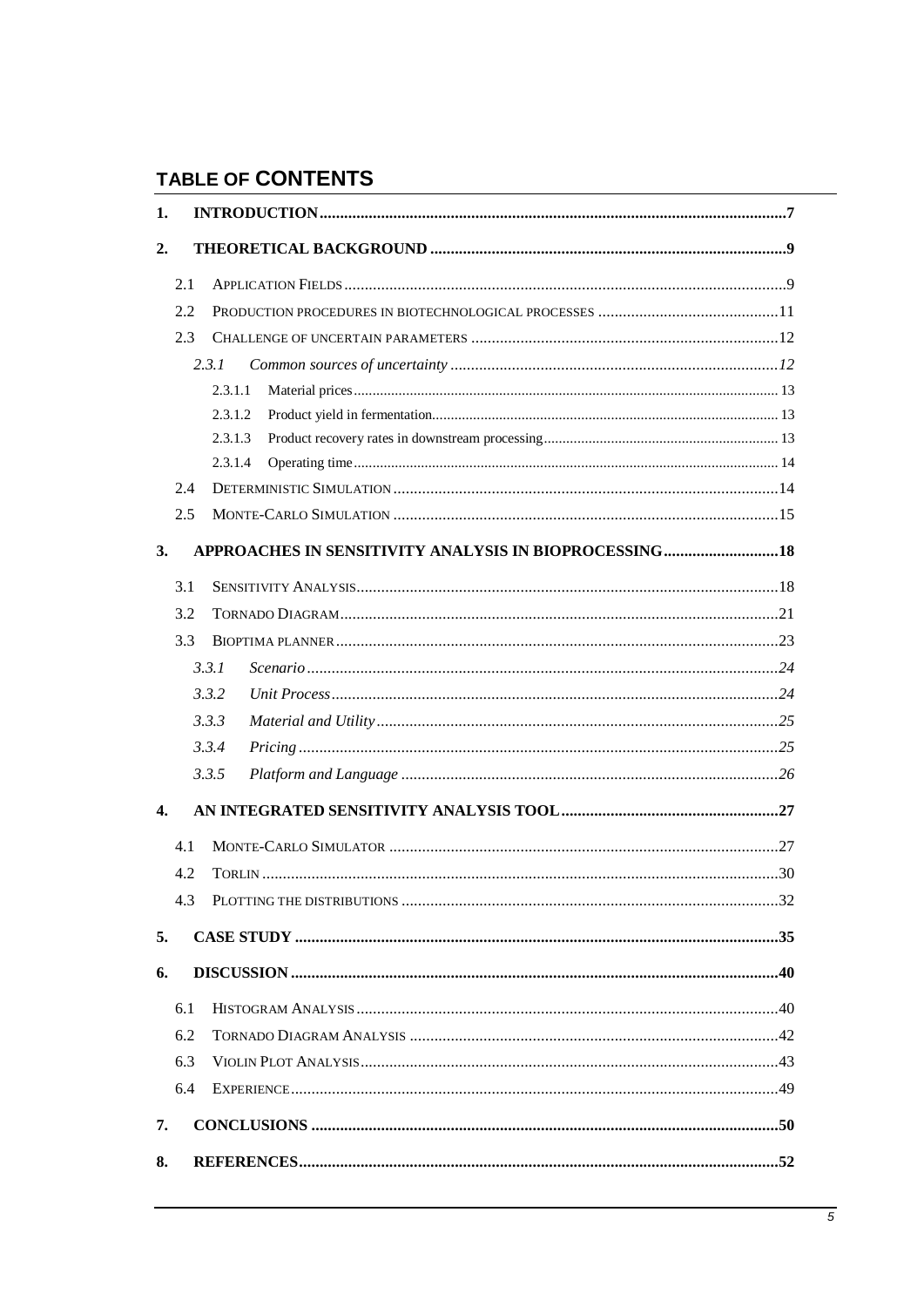## **LIST OF FIGURES**

| Figure 3.1: Example scenario of one-way method of sensitivity analysis 20     |  |
|-------------------------------------------------------------------------------|--|
| Figure 3.2: Example scenario of multi-way method of sensitivity analysis21    |  |
|                                                                               |  |
| Figure 3.4: Scenario contains unit processes; unit process contains different |  |
|                                                                               |  |
| Figure 4.1: Pricing info of Probiotic Example with default values29           |  |
|                                                                               |  |
|                                                                               |  |
| Figure 4.4: Normal distribution applied on the material Tween 80-LQ-(CQ) -    |  |
|                                                                               |  |
| Figure 4.5: Uniform distribution of the equipment Fermenter 30L33             |  |
| Figure 4.6: Triangular distribution spreaded on the Lyophilizator. 34         |  |
| Figure 5.1: List of equipment and their usage time in unit processes36        |  |
| Figure 5.2: List of Product Yields and their distribution types36             |  |
| Figure 5.3: List of materials with their pricing and distribution info. 37    |  |
| Figure 5.4: Functional overview of how the simulation works. 38               |  |
| Figure 6.1: Cost of final production and their frequency of occurrences41     |  |
| Figure 6.2: Resulting Tornado Diagram of the simulation model. 42             |  |
| Figure 6.3: Violin Plot produced by the simulation model where MC stands for  |  |
| Material Cost, EUT for Equipment Usage Time, and PY for Product Yield46       |  |
|                                                                               |  |
| Figure 6.5: Violin Plot of Equipment usage time and Product yield47           |  |
|                                                                               |  |
|                                                                               |  |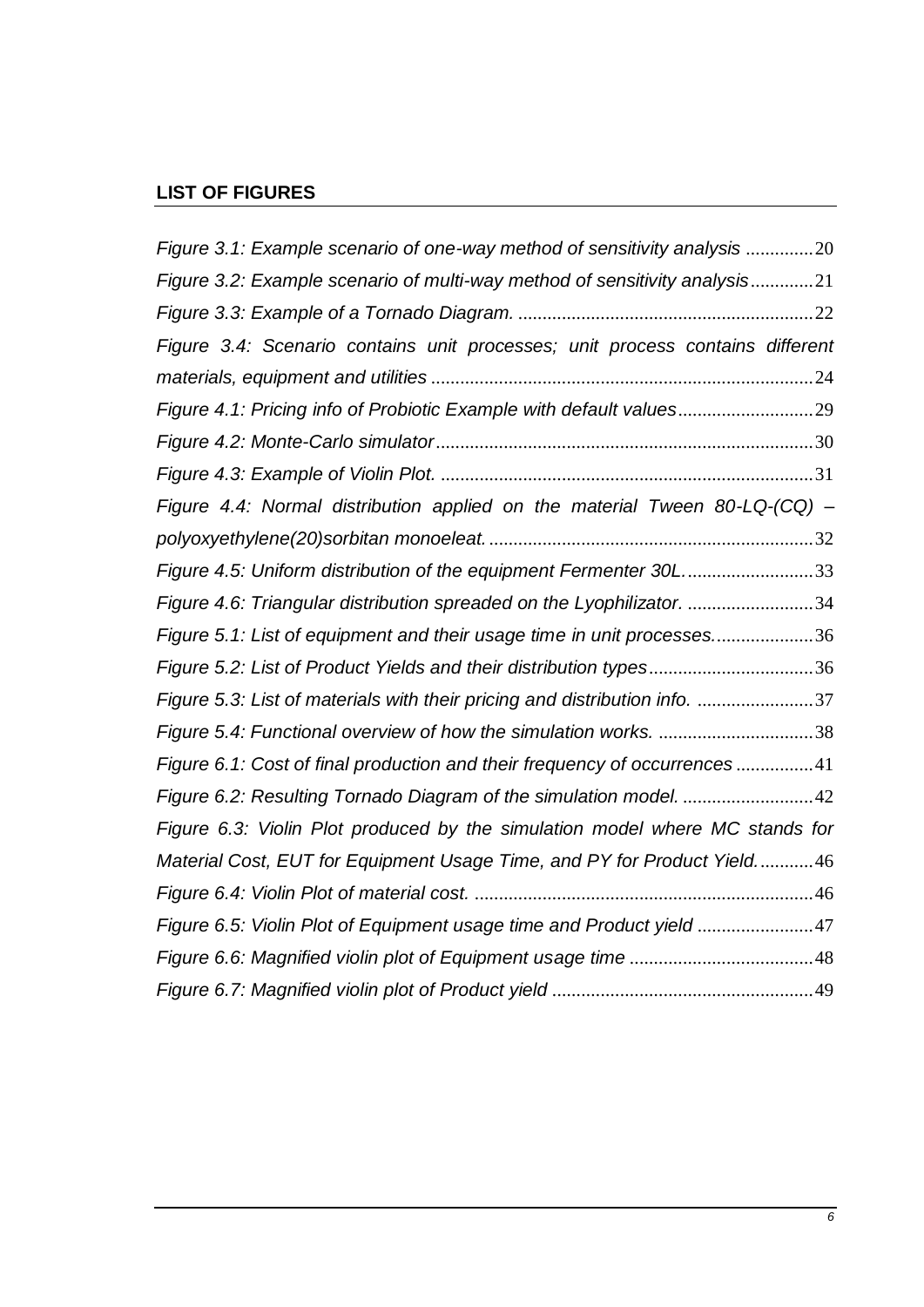## **1. INTRODUCTION**

Bioprocess engineering (Doran 1995) combines the fields of biotechnology, chemical engineering, and agricultural technology. In contrast, biotechnology processes are used to produce large variety of commercial products such as vaccines, therapeutic proteins etc. (Wang, ym. 2009). Therefore, different branches of the field are eventually being strong sources of making revenue. Especially, the production of recombinant proteins and antibodies has become a major source of revenue during the past few years. Hence, more research has been conducted to optimize the manufacturing cost, identifying critical sources, consistent product, and decision analysis.

Complete living cells or their relevant components those are used to bring desired products or physical or chemical changes can be classified as specific processes i.e. bioprocess (Zaid, ym. 1999). In other words, a process that is able to create an optimal growth environment using the cell culture in a bioreactor (Alford 2006) is identified as bioprocess. Thus, bioprocess operations make use of living cells to produce new products while destroying baleful wastes. Microorganisms are used to convert biological materials for production. Since then, bioprocess is being developed as a lucrative source for an enormous range of commercial products varying from organic solvents to antibiotics. Yeast, enzymes that are industrially useful are also considered commercial products of bioprocessing.

Bioprocessing consists of several processes and phases (Doran 1995) in order to make the raw material to final product. Product recovery, also known as downstream processing is an important part among those processes. This recovery phase is often difficult and expensive due to its sensitive and sophisticated equipment; for some product purification costs 80-85% of the total manufacturing cost. Here, a lot depends on product nature and the broth in selecting actual procedures for downstream processing.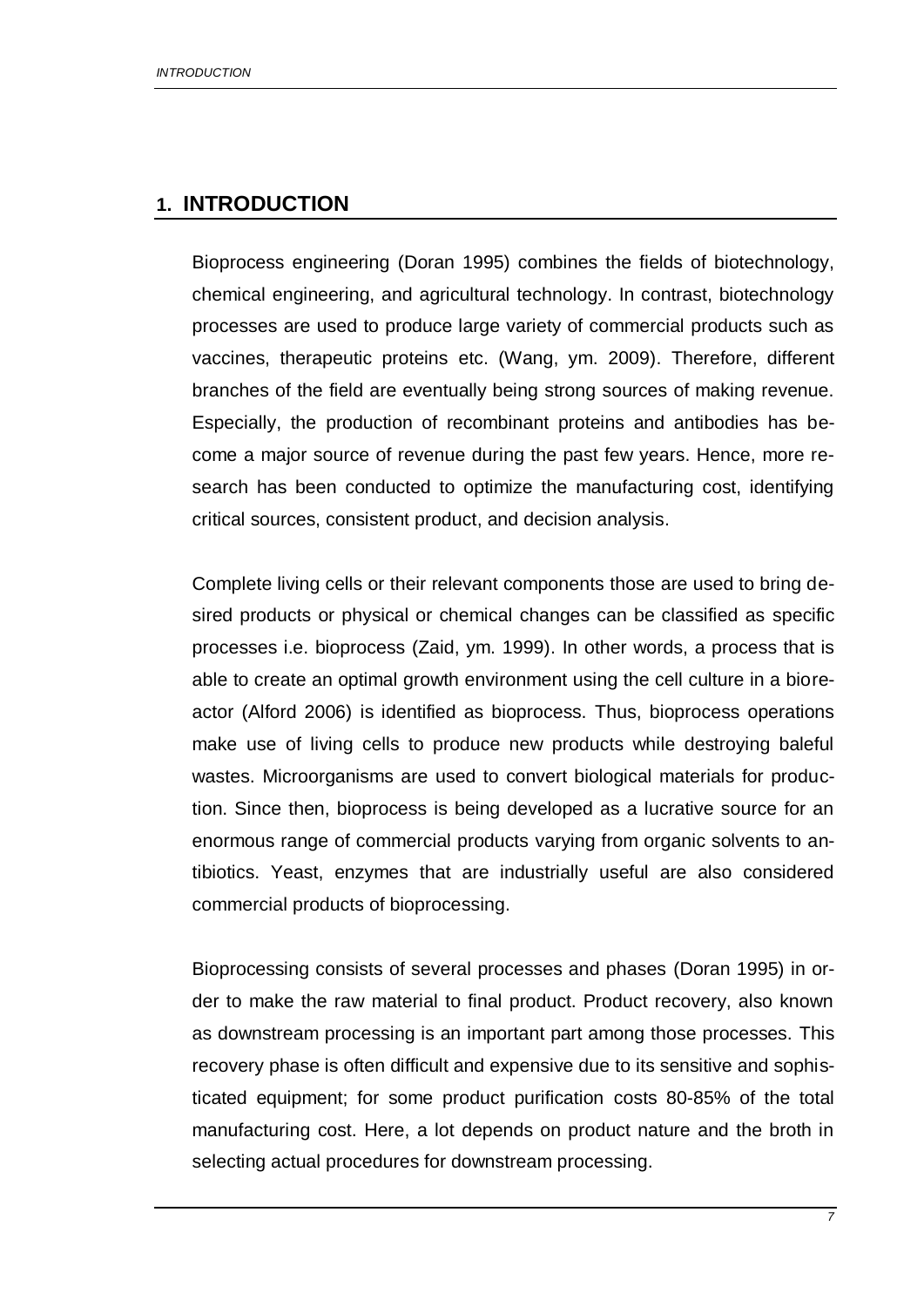The selection of appropriate operating conditions for bioprocessing is complex due to the large number of interacting stages and variables (King;Titchener-Hooker ja Zhou 2007). Nevertheless, tools to accommodate bioprocess design (SHlOYA;SHlMlZU ja YOSHlDA 1999) and identifying variables sensitivities are of significant. In this thesis, we analyzed and identified different sources of uncertainty and their level of sensitivity. Bioptima Planner software was used as a platform of the analysis work because it contains the functionality needed in process data management and process design. When key variables have been determined, the decision makers may focus on the most significant subset. Probiotic example is considered as a case study. The case study comprise of four unit processes. Inside the processes six materials, four equipment (mainly their usage time), and three product yields were used altogether that are called variables. Extension of the tool varies all those variables within a given range of distributions in order to identify most sensitive variables with their impact.

The structure of the thesis goes as follows. Chapter 1 gives an introduction. Chapter 2 discusses the background work of the thesis. The background consists of application field of bioprocessing, challenges of uncertain parameters, deterministic and Monte-Carlo simulation. Chapter 3 illustrates the approaches of sensitivity analysis in bioprocessing and details description of Bioptima planner. Monte-Carlo simulation extension and its distribution plotting are the main content of chapter 4. Chapter 5 shows how the case study example is varied. Details discussion of the outcome and analogy are described in chapter 6. This thesis concludes in chapter 7 with some conclusive remarks and limitations noted.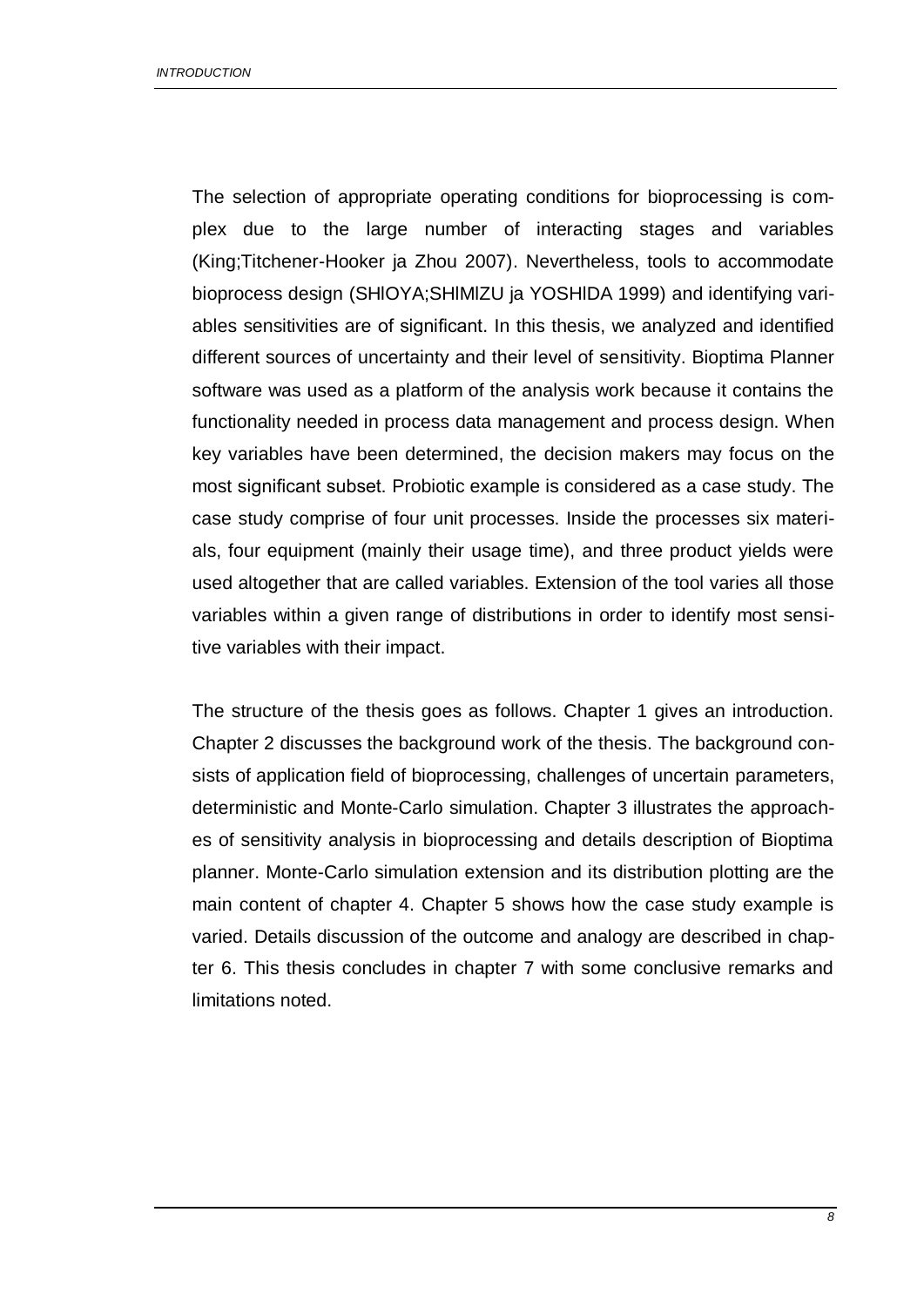## **2. THEORETICAL BACKGROUND**

This chapter discusses about theoretical background of the work. Necessary background and information, their field of application, challenges of uncertain parameters would help the reader to understand and get familiar with the concepts of this thesis.

## *2.1 Application Fields*

Field of biotechnology (Khan 2011) more specifically bioprocess engineering (Mukhopadhyay 2004, Burgess;Osinga ja Wijffels 1999) describes the manufacturing processes using materials, product yields, and other related components with different processes such as centrifugation, chromatography, cooling, formulation, seed fermentation, product fermentation etc.

Biotechnology, chemical engineering, and agricultural biotechnology (Khan 2011) combine a specialized field i.e. Bioprocess engineering. This field is responsible for the design and development of equipment such as Fermenter, Lyophilizator, and Grinder etc. and processes for product manufacturing such as food, probiotics, and polymers. Furthermore, it combines mathematics and biology along with industrial design depending on the purpose. Bioprocess engineering requires study of different processes and techniques those are in use in producing large scale biological product for industries. These techniques help to optimize yield and quality of final product. In broader domain, bioprocess engineering may include principles of mechanical and electrical engineering.

Bioprocess operations transform microbial and plant cell components to manufacture products and demolish wastes. Considering this production scenario by using biological materials, bioprocess has been developed for a large domain of commercial products. This comprises from relatively cheap materials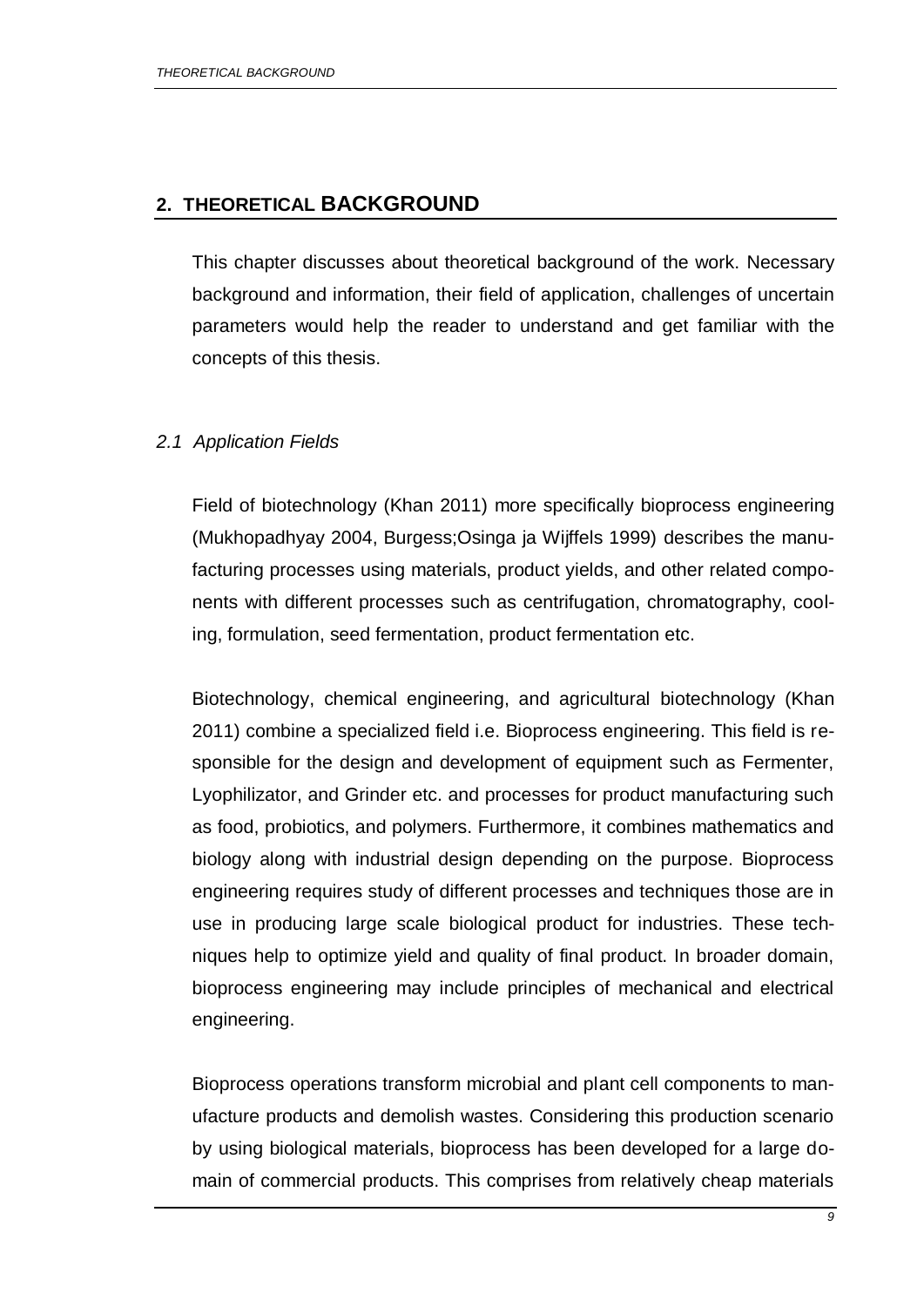for example organic solvents to costly chemicals as probiotics, and antibiotics etc. Enzymes, living cells, yeasts are considered as commercial products of bioprocessing. Yeast has a significant contribute in developing biotechnological processes and recently yeasts are making extraordinary advances in the knowledge of bioprocessing systems and production levels (Mukhopadhyay 2004). As new areas are emerging, the knowledge is these areas are being expanded really quickly which offers to develop novel products or improvements of methods. However biological systems and structures of internal might be complex and difficult to handle; nevertheless, they follow rules of chemistry and physics and therefore cooperative to engineering analysis. All sort of engineering angles such as design and operation of bioreactor, equipment of product recovery, automation process, production and deployment of products are required in bioprocessing.

It is hard and complicated to select appropriate operational conditions for simulation model including bioprocessing because of large number of cooperating stages and variables. One process in the model would for it is previous process to finish in order to further. Each processing stage usually deals significant amount of variables thus the overall model consists of a noticeable amount of variables. Due to the typical interactions between unit processes and variable's value (e.g. product yield), it affects the consequent processes. Thus it is important to think model as a whole and identify the sensitivities of the variables for the optimal output. Furthermore, demonstration of performance needs to be satisfactory in likely operating range. Therefore tools to analyze the sensitivities and uncertainties of the variables are vital which will assist bioprocess design.

Sensitivity analysis (SA) is closely related to the bioprocessing engineering. Sensitivity analysis techniques express and explore how model output is dependent upon all of the input variables. SA determines the relative effects and brings up the prominent sensitive variables. Global (King;Titchener-Hooker ja Zhou 2007) or local sensitivity analysis is depending on the model necessity.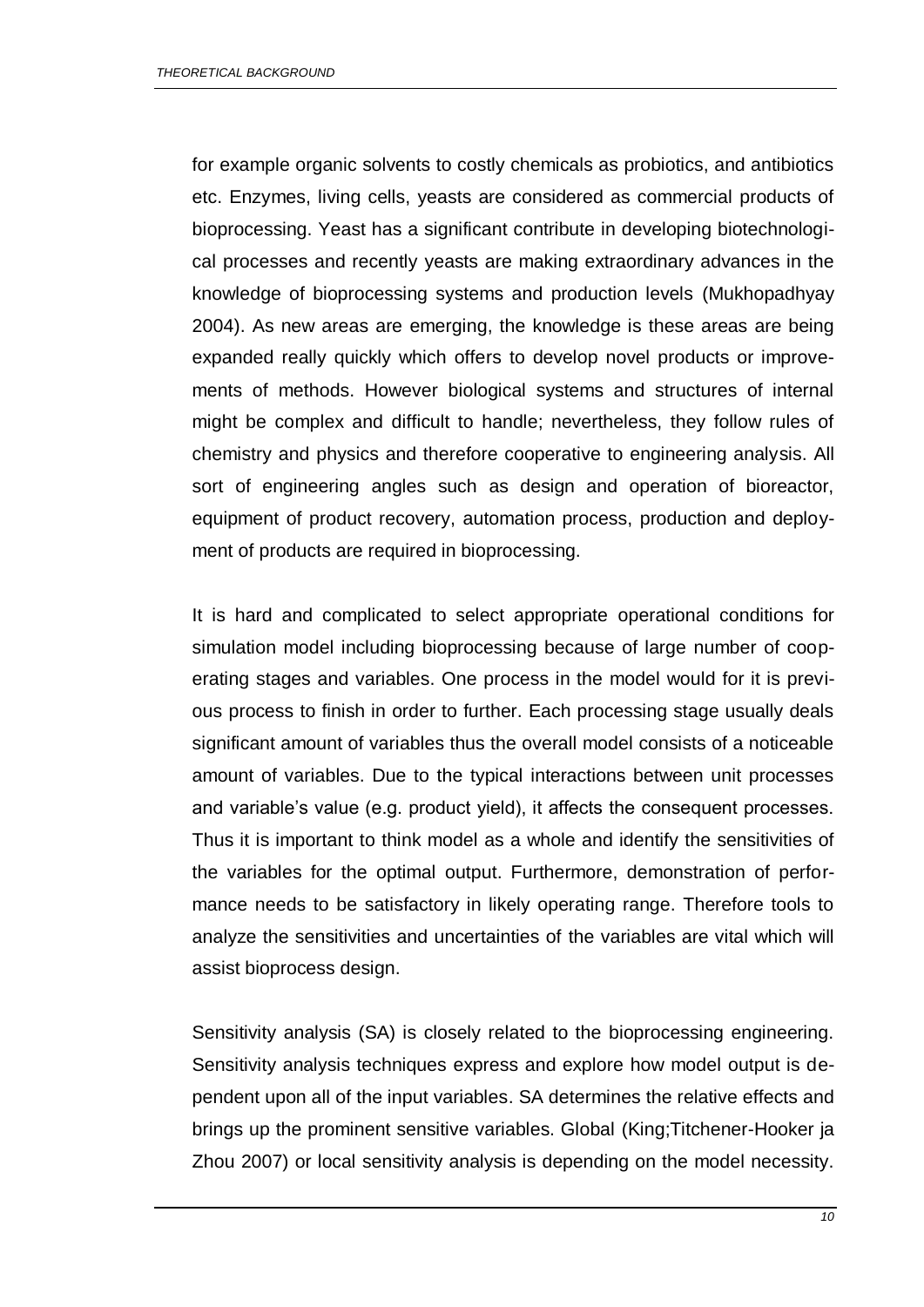If the strength of the interactions between of variables of the model needs to be determined, then global sensitivity analysis techniques could be useful.

### *2.2 Production procedures in biotechnological processes*

Process sequence i.e. a sequence of unit processes in a production scenario provides necessary information related to convert raw materials to final product. A scenario contains list of unit processes. Each of these unit processes contains specific information about equipment, usage time, working time, initial amount, final amount etc.

Downstream processing refers to recovery and purification of biological product. Typically downstream processing deals with sequences of unit processes. This processing in bioproduction consists of several steps, however in general it can be categorized in sections as: preparation, capture, purification, and polishing.

Preparation means decomposition in this context. For example separation of cells from fermentation broth would pass through filtration, centrifugation, microfiltration, and ultrafiltration. Homogenization or leaching kind of process required recovering products from solid sources (plant and animal tissues) can be added in the preparation phase.

Because of many ingredients may lose their biological impact, it is important to get into the capture stage quickly. Water plays vital role of chief impurity here for most of the products. Therefore capture stage removes most of it. Volume reduction is handled, and focus is on the product. Volume reduction is essential for reducing equipment size in further steps. Aqueous twophases, solvent extraction, adsorption, extractive distillation are some of the unit processes related in this stage.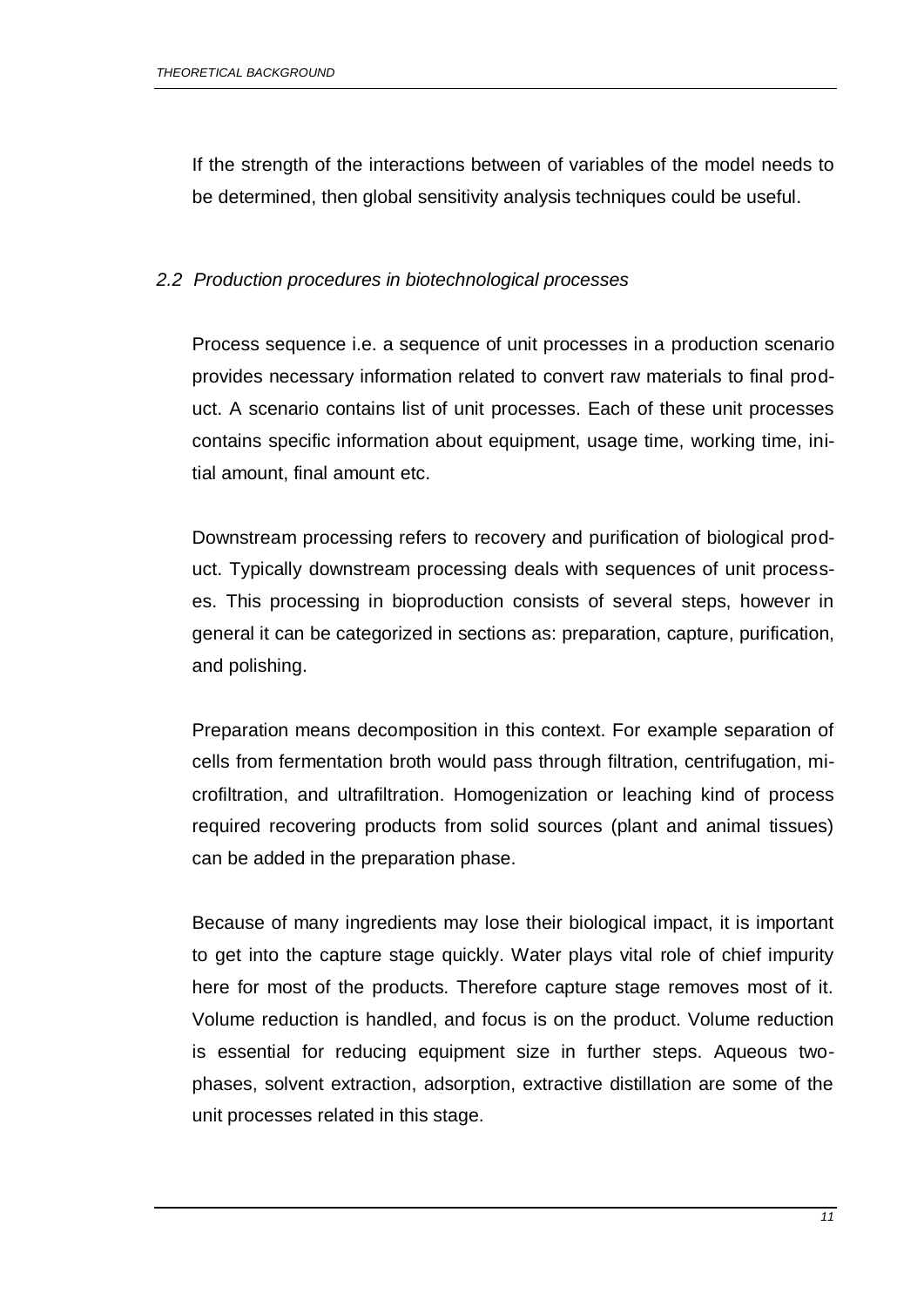Contaminants that resemble the product very closely in physical and chemical properties are removed and concentration is increased in purification stage. This stage is expensive due to it is required sensitive and sophisticated equipment. A significant impact in overall downstream process expenditure is because of this stage. Some example process of this stage includes evaporation, reverse osmosis, fractional precipitation, crystallization etc.

Polishing is the final processing stage. This stage lead to the final product with packing of the product that is stable and easily transportable. Typical unit processes here are desiccation, spray drying, drum drying, tray drying, and lyophilization. Some other process such as depyrogenation may be included here that would comprise product safety, depending the use of the product.

## *2.3 Challenge of uncertain parameters*

Usage of few parameters cannot be determined unless we implement that process. In real time operations of bioprocessing, uncertain parameters are being operated. Implementation of a process allow us to know for example the accurate running time, exact number of batches used, amount of material used and so on.

## *2.3.1 Common sources of uncertainty*

Uncertainty analysis detects the uncertain variables those are involved in decision making problems where observations and models represent the context. It aims to contribute technically to decision making aspects through those relevant uncertain variables. In real-time experiments uncertainty analysis deals with measurement. In case of measurement, designed experiment to determine an effect may vary due to instrumentation, methodology and so forth.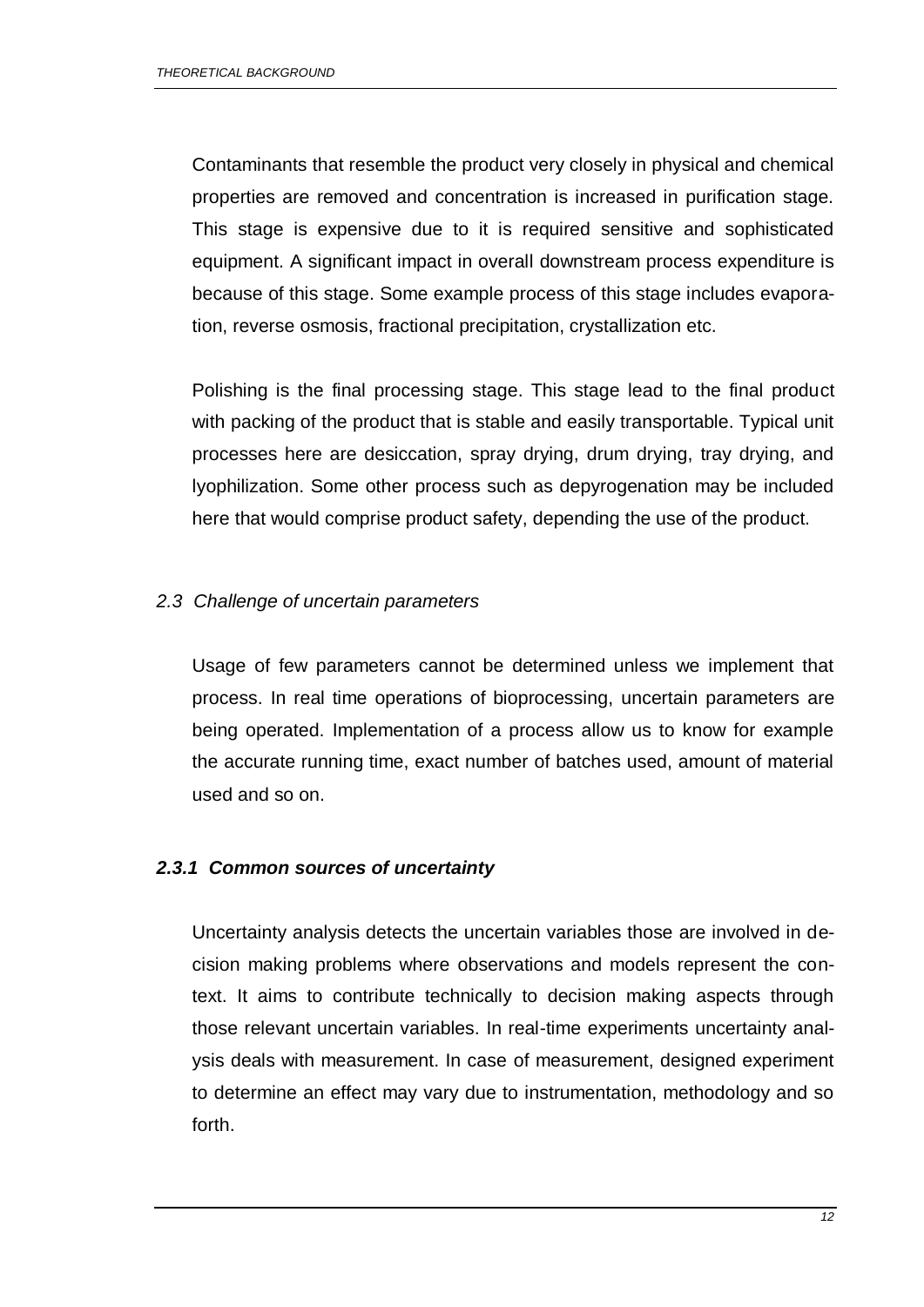Few parameters may not represent real circumstance properly; as we know reality is much more complex, but at-least few predictions can be taken into account to deal with while making decisions. In our case there are different sort of uncertain parameter would appear, where some common sources of uncertainties are described below.

### *2.3.1.1 Material prices*

Material price is the prices of materials being used in unit processes. Prices can be for example in €/g, €/L, €/m2 or €/pc. Material price is used to calculate material and utility cost which eventually added up to the final pricing. Material price is an uncertain parameter, as change of price affects the final production cost.

#### *2.3.1.2 Product yield in fermentation*

Product yield in fermentation process is the amount of product being produced by this process, and depends on the quantities of the reactants used in this process. The maximum amount of product which is supposed to be produced in an efficient process could be defined theoretically. But as we see, such perfect process does not exist in reality. Thus, actual product yield towards the end of the process is usually less than what is being calculated in theory. However, factors in the fermentation such as bacteria which are producing the product, make the product yield itself uncertain. Bacteria are sensitive in terms of substance, temperature, and pH in their cultivation conditions. Due to their sensitivity, expected amount of product yield might not be achieved which would eventually effect the final production cost. This is the reason product yield in fermentation is considered as a source of uncertainty.

### *2.3.1.3 Product recovery rates in downstream processing*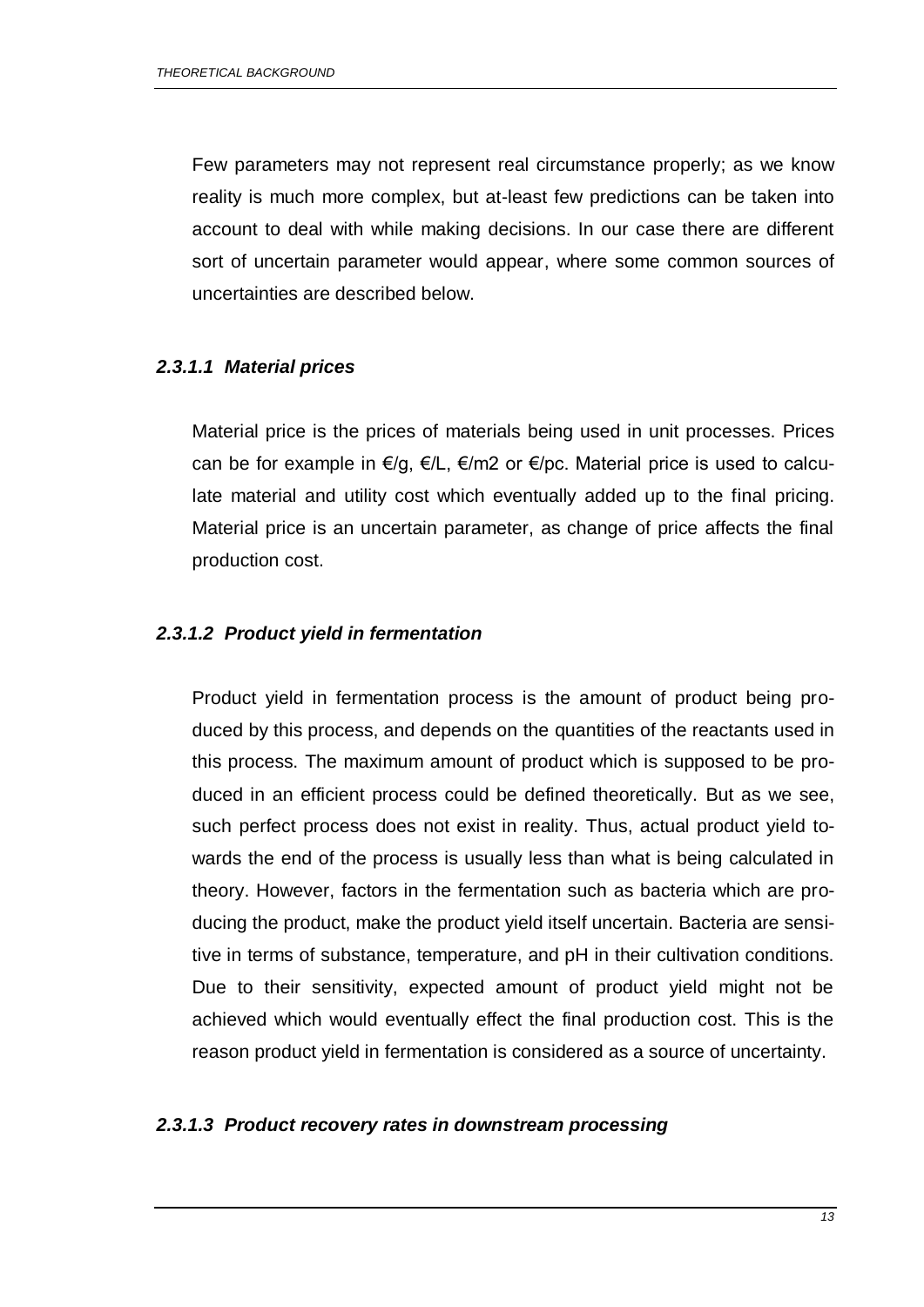In Downstream processing (DSP), product needs to be recovered in order to purify and polish, after passing through several phases. Recovery and purification (Mukhopadhyay 2004) consists of several stages like cell removal, evaporation, extraction, drying etc. Product recovery is crucial in contrast to separate those contaminants that resemble the product very closely in physical and chemical properties. These different stages make the recovery sensitive because of the chemical and mechanical processes the product passes through. The percentage of impurity in the processed materials varies from product to product. All are not in the same scale. This reason causes the variety and uncertainty which consequently varies the final production cost. This is why product recovery rate is one of the sources of uncertainty as well.

## *2.3.1.4 Operating time*

Time of operation or the operating time required to complete a full cycle of the production in downstream processing stages is also source of uncertainty. In previous section (i.e. 2.3.1.3) we have already discussed that each production consist of several stages and each stage has own operation time to come up with the output. Operation times are estimated beforehand. But sometimes it needs to be adjusted due to different variations in the DSP. Suppose offset of impurity of a material is high, and that needs to be reduced because the purification of that particular material requires certain level to produce the desired output. Thus the processing time increases in specific unit process in which material is being used and eventually it propagates toward the final production. If the operation time varies, then it automatically reflects in the final output.

### *2.4 Deterministic Simulation*

Deterministic simulations do not contain random variables. These kinds of simulations mostly consist of equations; input variables are known and they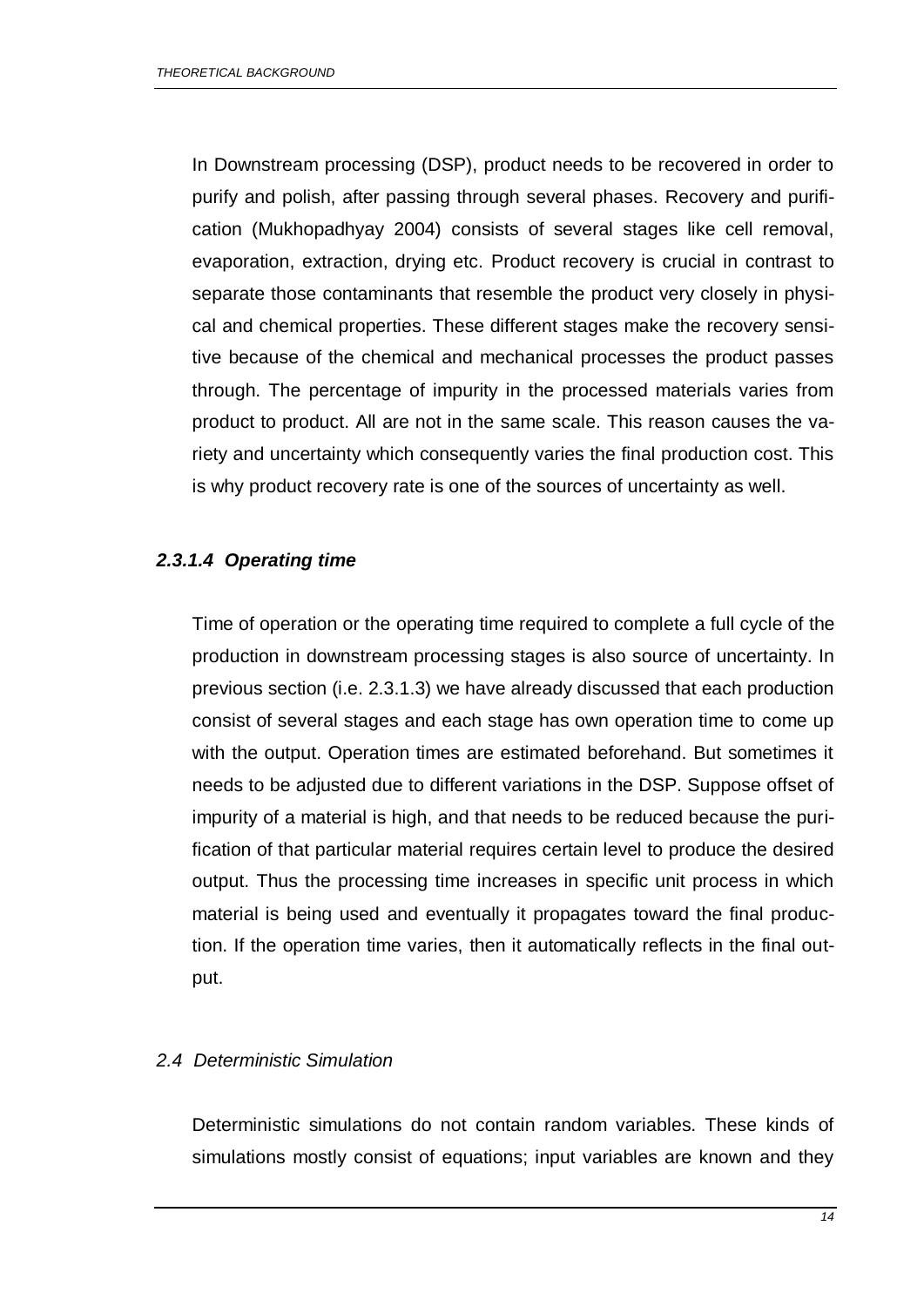anticipate result as a set of output. Different models are built to perform different simulations. Simulation is a process which acts or mimics a real world event or situation. It is a well-known methodology to find solution of many real-world problems.

For example, a mathematically deterministic model is a representation of  $y = f(x)$  (What is a deterministic model? ei pvm). This equation helps us to predict values of y based on x. This model is identically similar to our model we have implemented to anticipate final production cost. We have considered cost of final production in terms of y, where y depends on the function  $f(x)$ . Function  $f(x)$  consists of summation of the uncertain variables. Consider here that the term "anticipation" does not necessarily occur in the past, future, or even the present. We simply interpret it as "what-if" situation, and the aim is to empirically estimate the sensitivity. It helps us identify what is the sensitivity in the output for a particular x or x's.

User specifies input variables in the deterministic simulation models such as values of the variables, their distribution types, range of the probability distribution, and yields output. Our approach has been to represent information regarding output by Tornado diagram, violin plot, and histogram.

### *2.5 Monte-Carlo Simulation*

Anticipation or prediction is a usual part of every decision making. Uncertainty, ambiguity, and variability are faced literally. However, sometimes future cannot be predicted accurately due to unprecedented access to information. Monte Carlo simulation, also called Monte Carlo Method (Monte Carlo Simulation and Methods Introduction - Goldsim 2013, Monte Carlo mathod - Mathworld 2103, Kalos ja Whitlock 2008) as well lets to preview possible outcomes of the decisions and assess the impact of variability, and consents to make better decision under uncertainty.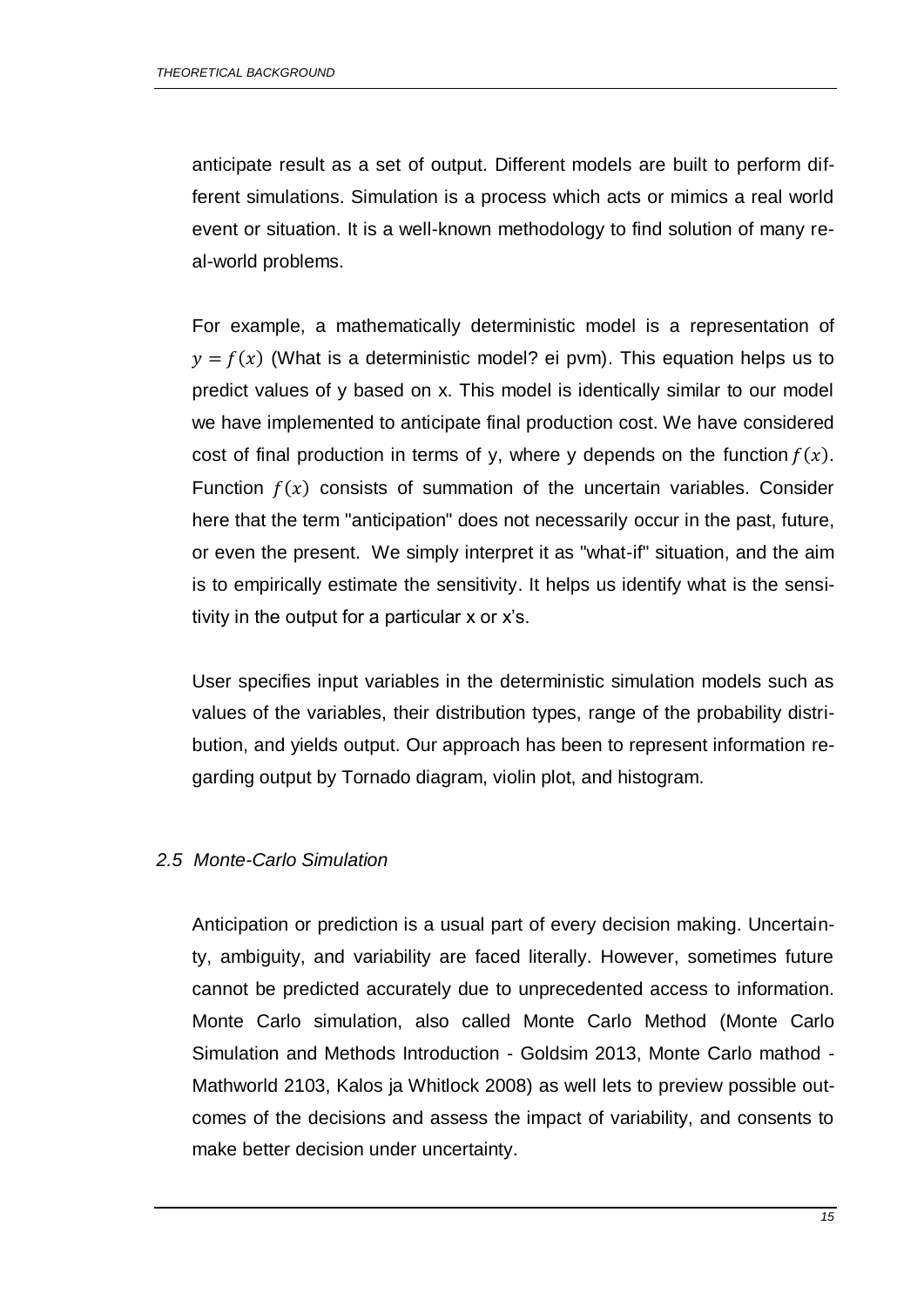Monte Carlo simulation (Rubinstein ja Kroese 2008, Monte Carlo SImulation - MATLAB and SIMULINK 2013) is a technique used in mathematical or statistical problems by using repeated sampling to determine the properties of some phenomenon. This simulation uses heuristics to calculate probable outcomes which are going to happen most likely. Obviously the application of it varies from field to field such as manufacturing, computational biology, applied statistics, artificial intelligence; and has been used to model a variety of physical and conceptual systems. However, optimization, numerical integration, and samples generation from probability distributions are identified as distinct problems where Monte Carlo simulation can be used mainly. In our model this simulation is used in terms of probability distribution to generate samples in certain range. This sort of simulation techniques (Doubilet, ym. 1985) helps understanding the impact of uncertainty and variables that are important component of decision making (Critchfield ja Willard 1986).

Monte Carlo simulation works in a way such as by substituting values of a given domain and anticipating the possible results. Each time it iterates over and takes a set of random values of variables from the probability distribution function. Then it computes the results. Depending on the uncertain variables and their specific ranges, a Monte Carlo simulation would perform enormous amount of calculation before it is done.

Range of values can be estimated in some cases, for example distribution of possible values through mean and standard deviation of returns in a production line. And more realistic image of future can be predicted by using possible range of values. In such case probability distributions (Ang ja Tang 2003) are a much more realistic way of producing these range of values and describing sensitivity and uncertainty in variables. Thus as obvious, result of this kind of range of estimation would also be a range and show the both extreme: high and low along with the middle path. The essence of range estimation can be understood if we consider an example. Suppose total production cost of "Probiotic example" is 173000 euro being calculated based on the default val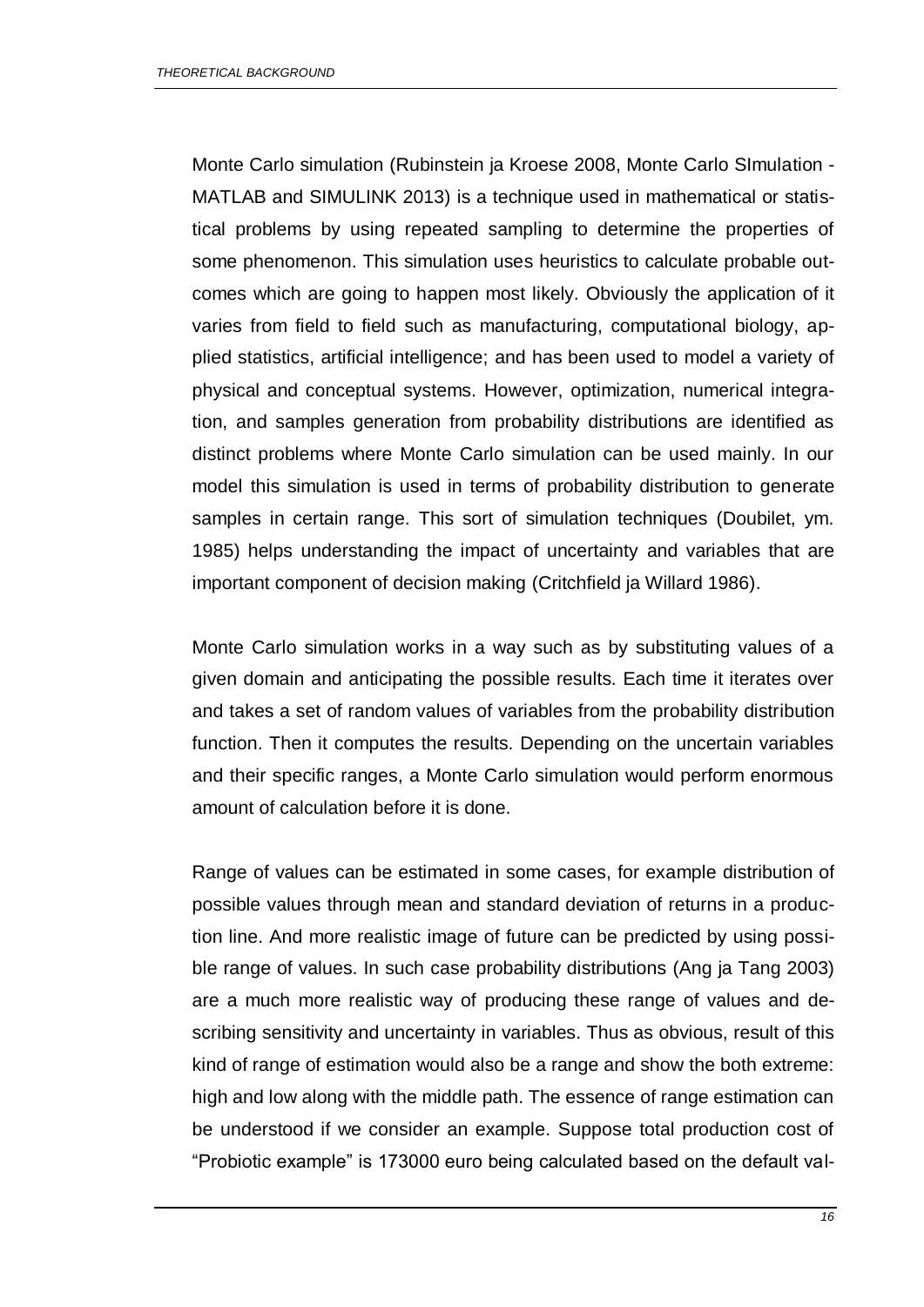ues of the variables. But if the total cost would have been calculated based on the ranges of the values of the variables, instead of default ones, then we would have the range of total production cost including minimum and maximum. In such case optimal cost could be chosen. Following distributions are used in our model to estimate ranges of values:

Normal distribution: mean and standard deviation (variation about the mean) are defined by the user. Most likely occurring values are in the middle or nearly in the middle. This distribution is symmetric and it describes events like height of peoples.

Uniform distribution: both minimum and maximum are defined by the user. In this distribution, all of the values have equal chance to be occurred. Manufacturing or production cost would be an example where variables could be distributed uniformly.

Triangular distribution: minimum, canter (i.e. mid value), and maximum values are defined by the user. Values those are mostly around the center are most likely to happen.

Monte Carlo simulation is considered because of it is simplicity. It is easy to understand which inputs had the biggest effect on bottom-line results.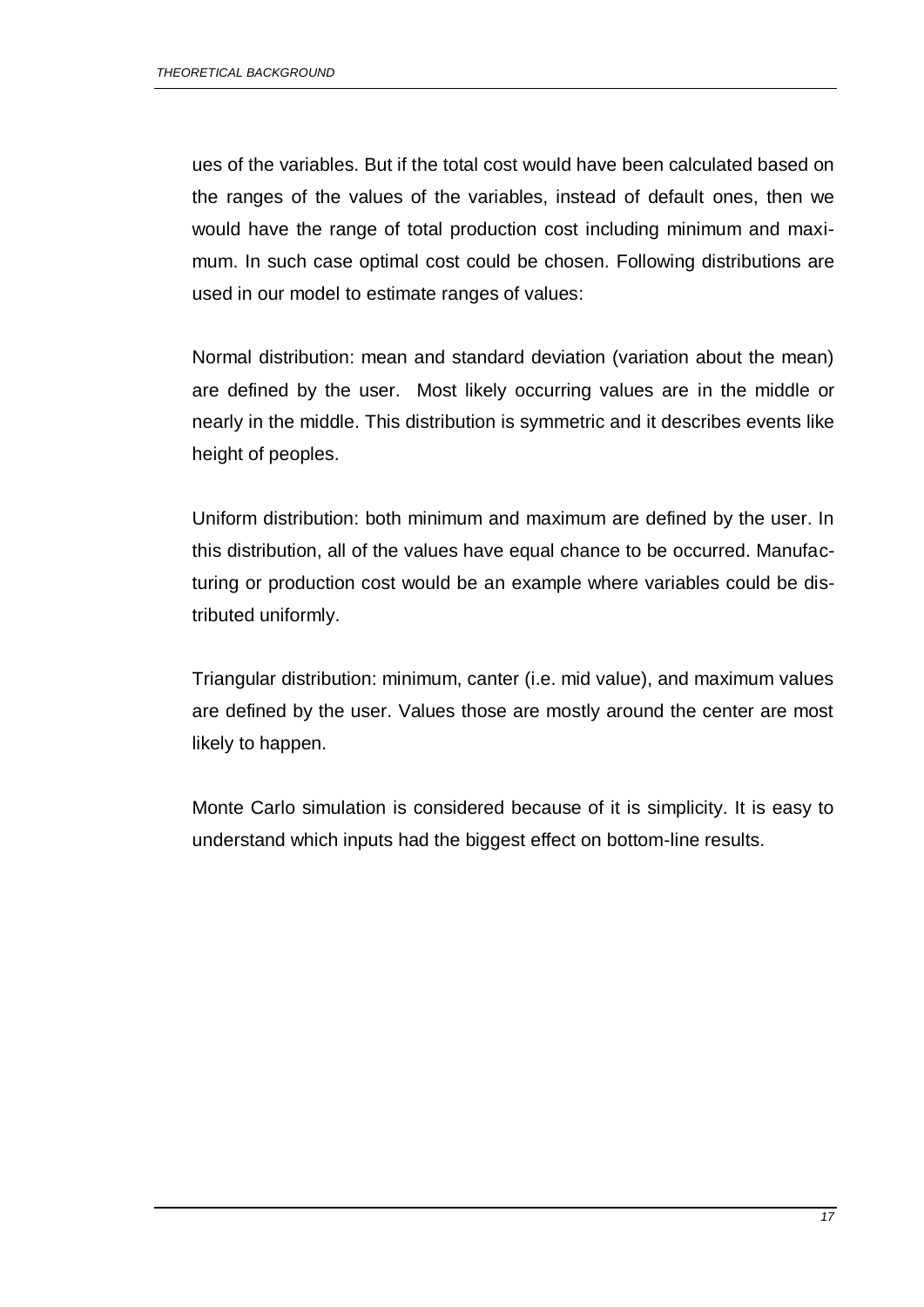### **3. APPROACHES IN SENSITIVITY ANALYSIS IN BIOPROCESSING**

This chapter discusses about the basic concept of sensitivity analysis, its methods of different kinds. Each method is described briefly.

### *3.1 Sensitivity Analysis*

In principle, Sensitivity Analysis (SA) (Saltelli, ym. 2008) is a simple straightforward idea; change the input parameters and observe the effects in the final output. SA determines how sensitive the output of a mathematical or statistical model or simulation is, in response to the changes of the input parameters of those models or simulations which are uncertain (Francois, ym. 2006). However SA can be defined as a technique used to determine how changes in the values of different input variables affect the output under a given set of assumptions. This technique is used within specific range of one or more input variables. For example, changing the price of a material in a unit process (Jochen, ym. 2011) would affect the final cost of production. This impact of changing material price would indicate how important the material was, in terms of uncertainty. SA is possibly one of the most common choices to the modelers who wish to support decision makers. The importance of SA is being acknowledged as:

"A methodology for conducting a [sensitivity] analysis ... is a well-established requirement of any scientific discipline. A sensitivity and stability analysis should be an integral part of any solution methodology. The status of a solution cannot be understood without such information. This has been well recognized since the inception of scientific inquiry and has been explicitly addressed from the beginning of mathematics". (Anthony 1983)

Sensitivity analysis can be executed by modelers for several reasons including: additional research of a parameter, insignificant parameters that can be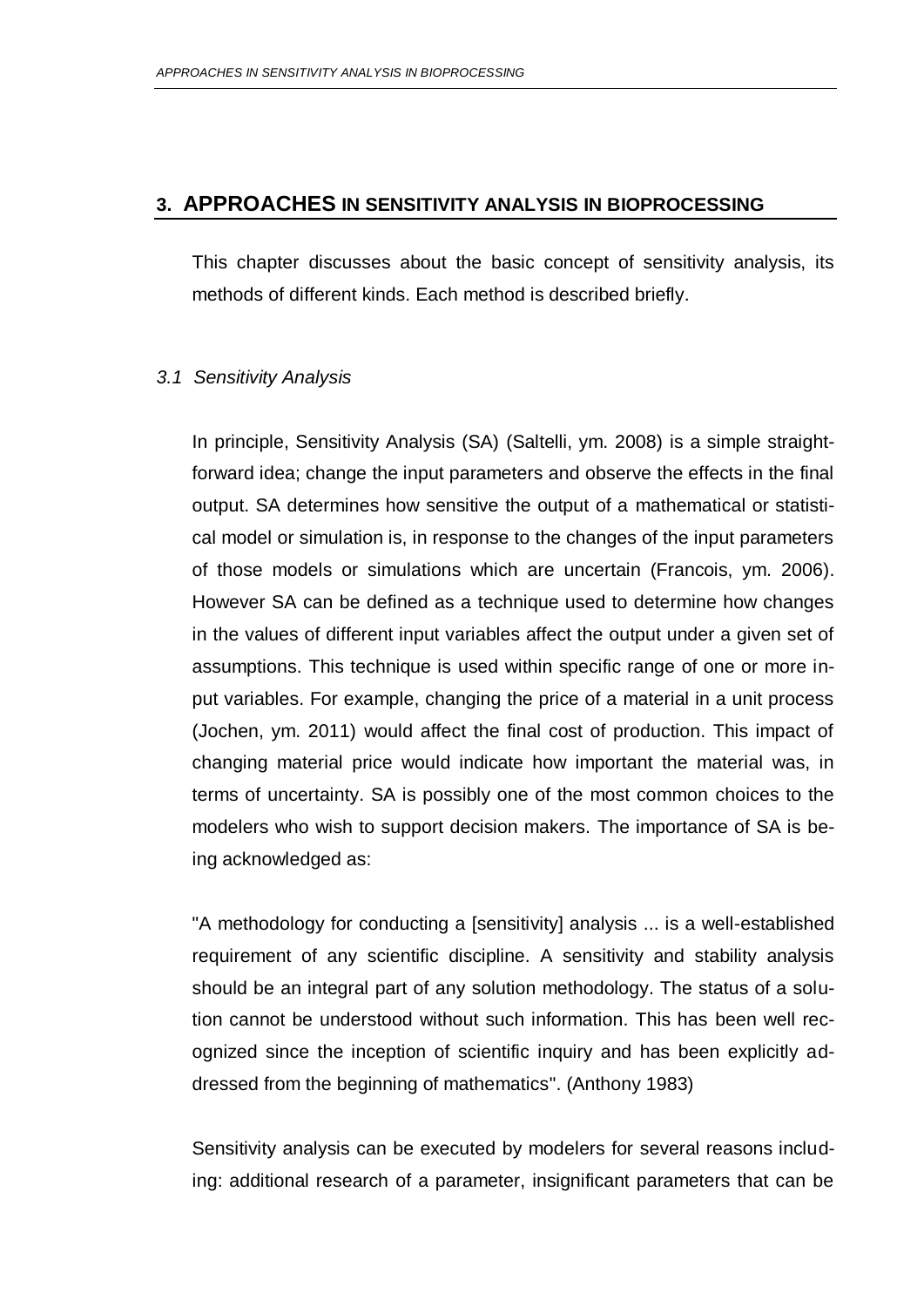overlooked, parameters responsible most to output variability, highly output correlated parameters.

" (Crick;Hill ja Charles 1987) have made a distinction by referring to 'important' parameters as those whose uncertainty contributes substantially to the uncertainty in assessment results, and 'sensitive' parameters as those which have a significant influence on assessment results."

Sensitivity analysis can serve different useful purposes including robustness of the results of a model, Identifying threshold values of a model, assumptions for the decision makers (David 1997). Along with the above, SA also finds the region of input factors that causes maximum or minimum output of the model. The maximum and minimum is defined with respect to the default value, for every input parameter that is being varied. The next section of this chapter will discuss more details about the maximum and minimum values.

There are different types of methods (Bellman ja Astrom 1970, Iman ja Helton 1991, Fery ja Patil 2002) to analyze sensitivity and uncertainty. The literature contains more details of these types. A comprehensive review has been provided here (Hamby 1994). In this thesis, methods are classified as: one-way method and multi-way method.

Conceptually the simplest method of SA is one-way method. This method examines effect on the model output by varying only one input variable at a time across its entire range, while holding the others fixed. Sometimes this kind of analysis is being referred as local analysis. All input parameters are randomly sampled with their defined probability density function. While varying one parameter at a time, one random sample being picked from its entire range; and all other parameter list remain unchanged (i.e. default value). Consider the example scenario below: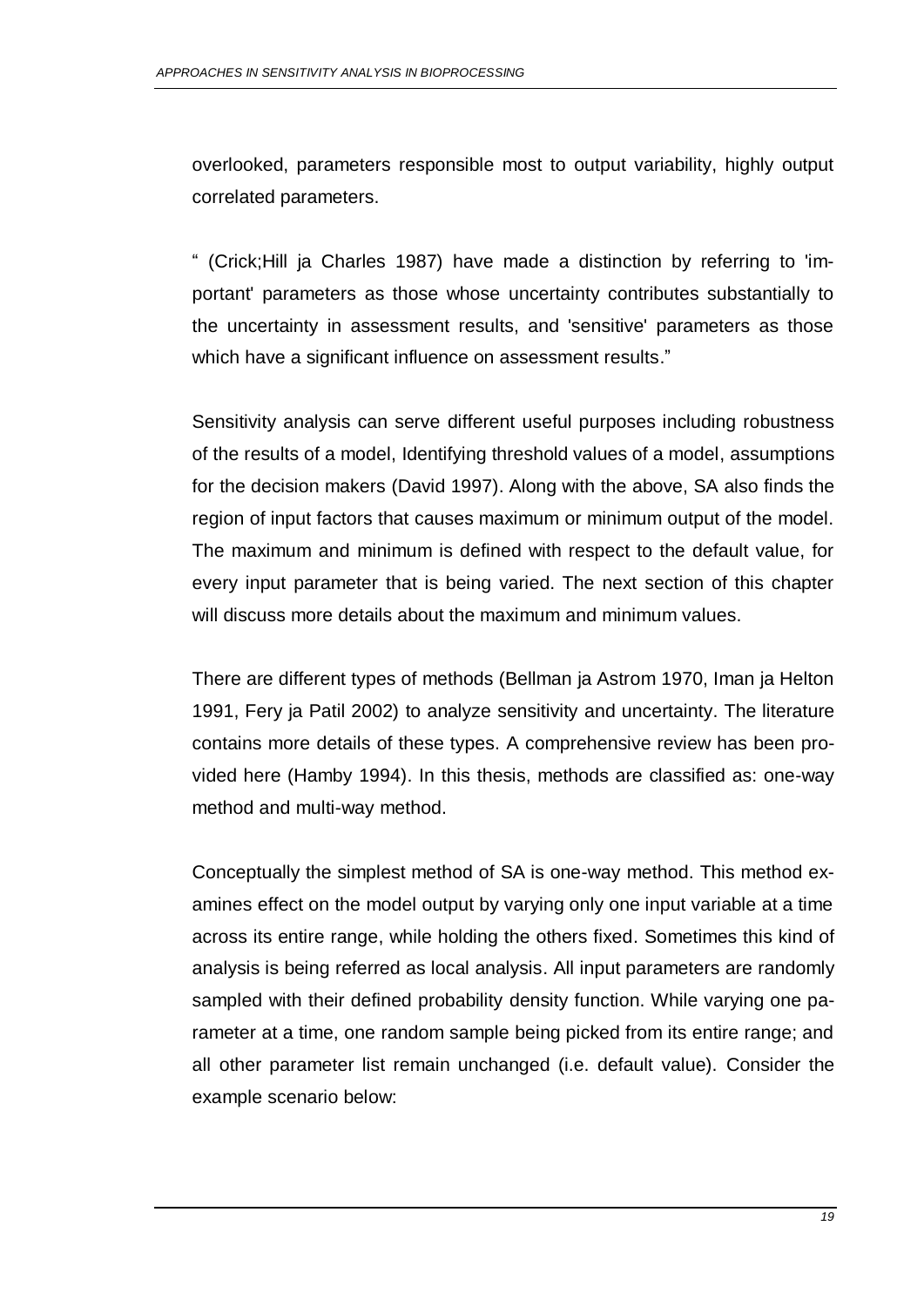| Process sequence                                          |                         |        |                            |                              |    |    |    | Add and process (+) |
|-----------------------------------------------------------|-------------------------|--------|----------------------------|------------------------------|----|----|----|---------------------|
| List of onit processes                                    |                         |        |                            |                              |    |    |    |                     |
| Seed fermentation                                         | July 8, 2013, 6:52 p.m. |        |                            |                              |    |    | 55 | 裳                   |
| Production fermentation                                   | July 1, 2013, 2:15 p.m. |        |                            |                              |    |    | 57 | ¥,                  |
| Lycyhilization                                            | July 1, 2013, 2:23 p.m. |        |                            |                              |    |    | 簽  | ×                   |
| Griodino                                                  | July 1, 2013, 2:26 p.m. |        |                            |                              |    |    | 驻  | 歶                   |
| Pricing information                                       |                         |        |                            |                              |    |    |    |                     |
| Direct wages and tax                                      | 2400.00 毛               |        |                            |                              |    |    |    |                     |
| Power and utilities                                       | 20.提卡                   |        |                            |                              |    |    |    |                     |
| Administration cost                                       | 10178.41 E              |        |                            |                              |    |    |    |                     |
| Outsourcing                                               | 0.03 毛                  |        |                            |                              |    |    |    |                     |
| Naterials and orbities variation                          |                         |        |                            |                              |    |    |    |                     |
| Material name                                             |                         |        | Default Price(C/unit)      | Variations                   |    |    |    |                     |
| L-cysteme hudrochloride monohydrate - FDL                 |                         | 0.015E | 毡                          | $\blacksquare$<br>Normal     | W. | t. |    |                     |
| Tween 80-LQ-(CQ) - polyoxyethylene(20)sorbitan monoeleate |                         | 0.0213 | Eint.                      | Select distribution type     |    |    |    |                     |
| ducose crystaline Meritose 200                            |                         | 0.0008 | 麹                          | Select distribution type     |    |    |    |                     |
| Timagnesium sulphate heptahydrate, MgSO4x7H2O             |                         | 0.0009 | Đ,                         | Select distribution type [w] |    |    |    |                     |
| Timonopotassium phosphate food grade                      |                         | 0.0047 | 鸱                          | Select distribution type     |    |    |    |                     |
| Ti yeast extract                                          |                         | 0.0159 | 砲                          | Select distribution type     |    |    |    |                     |
| Equipment usage fine variation                            |                         |        |                            |                              |    |    |    |                     |
| Unit processes                                            | Equipment               |        | Equipment<br>usage time(h) | Variations                   |    |    |    |                     |
| Seed fermentation                                         | Fi Fermenter 30L        | 18     |                            | Select distribution type     |    |    |    |                     |
| Production fermentation                                   | Ti Fermentor 1500L      | 18     |                            | Select distribution type     |    |    |    |                     |
| Lyophilization                                            | Fluophistator           | 10     |                            | Select distribution type     |    |    |    |                     |
| Grinding                                                  | <b>FiGyrider</b>        | 2      |                            | Select distribution type     |    |    |    |                     |
| Product yield variation                                   |                         |        |                            |                              |    |    |    |                     |
| Unit processes                                            | Product yield           |        |                            | <b>Variations</b>            |    |    |    |                     |

Simulation related information in this Scenario SC000006

*Figure 3.1: Example scenario of one-way method of sensitivity analysis*

<span id="page-19-0"></span>In this scenario, default price of the material "L-cysteine hydrochloride monohydrate - FDL" are being varied according to normal probability distribution with the mean of 20 and standard deviation of 1. Rest of the prices of the materials and equipment along with their usage time are kept default. The amount of variability introduced into the model output while varying this material's price would show how sensitive this material is.

Multi-way sensitivity analysis means to evaluate the model output by varying two or more parameters simultaneously. Sometimes examining the relation of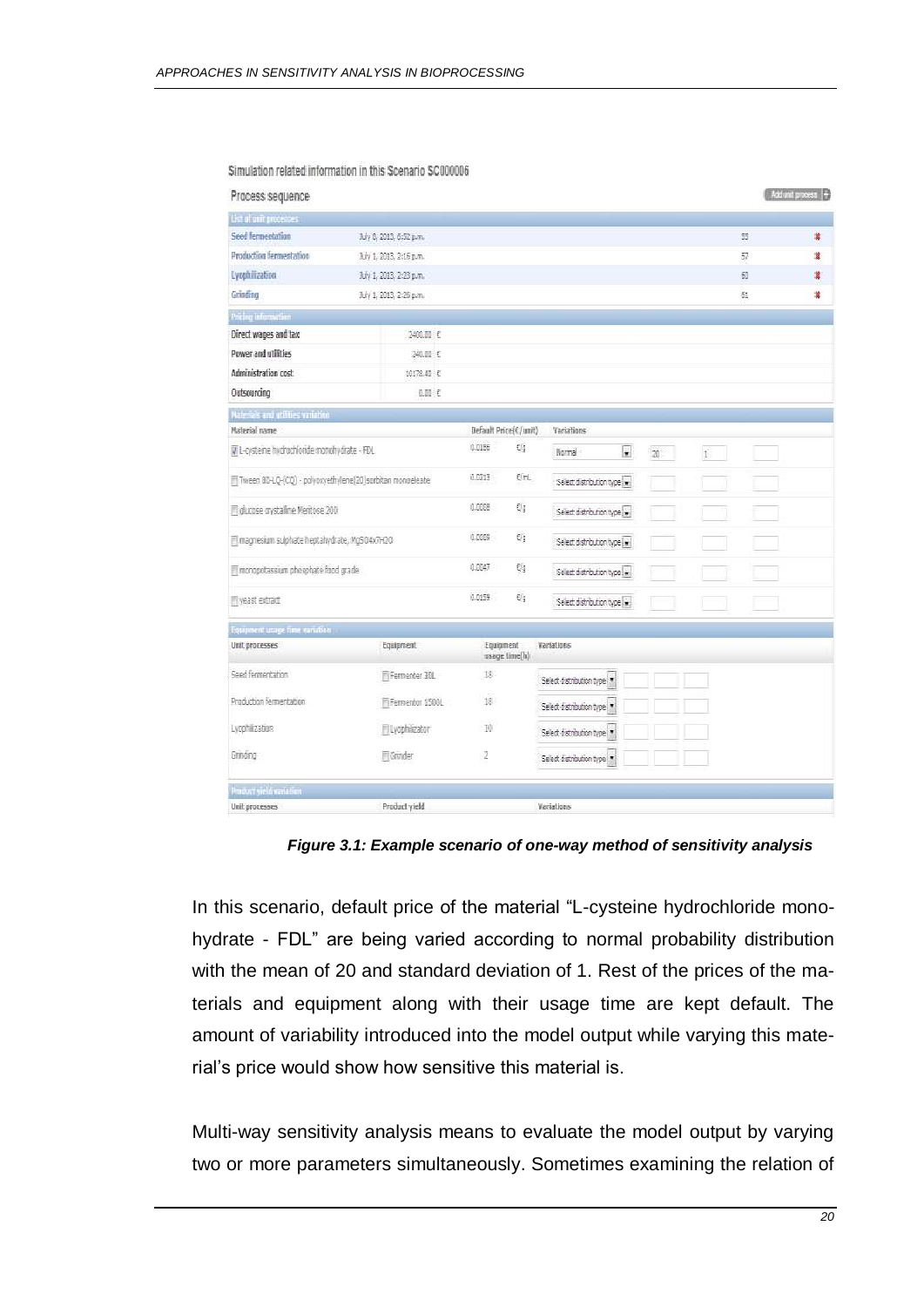changing two or more parameters is necessary. *Figure 3.2* is illustrated an example of multi-way sensitivity analysis.

|                                                 | Simulation related information in this Scenario SC000006    |        |                             |                              |                      |        |                         |       |                      |    |     |              |  |
|-------------------------------------------------|-------------------------------------------------------------|--------|-----------------------------|------------------------------|----------------------|--------|-------------------------|-------|----------------------|----|-----|--------------|--|
| Process sequence                                |                                                             |        |                             |                              |                      |        |                         |       |                      |    |     | Altertamme D |  |
| <b>Little and area</b>                          |                                                             |        |                             |                              |                      |        |                         |       |                      |    |     |              |  |
| <b>Seed Semiestation</b>                        | Jaly 6, 2013, 6:52 p.m.                                     |        |                             |                              |                      |        |                         |       |                      | m  |     | ٠            |  |
| <b>Production Sermentation</b>                  | Jaly 1, 2013, 2:16 p.m.                                     |        |                             |                              |                      |        |                         |       |                      | 17 |     | н            |  |
| tyephilization                                  | Jaly 1, 2012, 2:21 p.m.                                     |        |                             |                              |                      |        |                         |       |                      | 11 |     | ٠            |  |
| Crinding                                        | Jaly 1, 2013, 2:26 p.m.                                     |        |                             |                              |                      |        |                         |       |                      | 钍  |     | z            |  |
| house information.                              |                                                             |        |                             |                              |                      |        |                         |       |                      |    |     |              |  |
| Direct wages and tax                            | 3400.00 E                                                   |        |                             |                              |                      |        |                         |       |                      |    |     |              |  |
| <b>Power and utilities</b>                      | 240.00 Y                                                    |        |                             |                              |                      |        |                         |       |                      |    |     |              |  |
| Administration cost                             | 10176-42 E                                                  |        |                             |                              |                      |        |                         |       |                      |    |     |              |  |
| Outsourcing                                     | $0.05 \, \text{K}$                                          |        |                             |                              |                      |        |                         |       |                      |    |     |              |  |
| Materials and ordinary surfaces -               |                                                             |        |                             |                              |                      |        |                         |       |                      |    |     |              |  |
| Material same                                   |                                                             |        | Default Frice[E/ant]        | Variettien.                  |                      |        |                         |       |                      |    |     |              |  |
| 图 L-tystene hydrochloride monshsdrate - RX.     |                                                             | 1.0186 | E/g                         | Select distribution type (w) |                      |        |                         |       | الكال                |    | - 1 |              |  |
|                                                 | (@ Tween 88-LQ-(CC) - powooyattn/kma(20)sorbit.an monetkata | 1.0213 | ETH.                        | <b>Burnet</b>                |                      | Q      | 25                      |       | $\ddot{\phantom{a}}$ |    |     |              |  |
| El gluzza crystaline Meritate 200               |                                                             | 1,0008 | */g                         | Select distribution type []  |                      |        |                         |       |                      |    |     |              |  |
| E nagnesium sulphate-bestativärate, HgSO4x7H2O. |                                                             | 1,0009 | Kig                         | Select distribution type [m] |                      |        |                         |       |                      |    |     |              |  |
| T monopotaxisum phosphate food grade            |                                                             | 1,0047 | E/c                         | Select distribution type [w] |                      |        |                         |       |                      |    |     |              |  |
| E visst edget                                   |                                                             | 1.015% | €ig                         | Select distribution type (m) |                      |        |                         |       |                      |    |     |              |  |
| <b>Turnwest mage they conduct</b>               |                                                             |        |                             |                              |                      |        |                         |       |                      |    |     |              |  |
| <b>Well processes</b>                           | Epipeent                                                    |        | Equipment<br>usage timelli) | <b>Variations</b>            |                      |        |                         |       |                      |    |     |              |  |
| food former tation                              | E Firmenter 30L                                             | 18     |                             | Linkform.                    | $\ddot{\phantom{0}}$ | $15 -$ | iżt.                    |       |                      |    |     |              |  |
| Production fermentation                         | 第Femerby 1500L                                              | 38     |                             | Linkern                      | $\cdot$              | 15     | $\overline{\mathbf{z}}$ |       |                      |    |     |              |  |
| <b>Lyophilization</b>                           | E Lyophilustor                                              | 10     |                             | Triangular                   | $\overline{z}$       | r      | 1d                      | $-22$ |                      |    |     |              |  |
| Grimding                                        | <b>DE Grender</b>                                           | z      |                             | Cartant value:               | $\cdot$              |        |                         |       |                      |    |     |              |  |

*Figure 3.2: Example scenario of multi-way method of sensitivity analysis*

<span id="page-20-0"></span>Usage time of each equipment (i.e. Fermenter 30L, Fermenter 1500L, Lyophilizator, and Grinder) is being varied according to their probability distribution function (i.e. uniform, uniform, triangular, and constant respectively). The results for each potential combination of values along with other input variables are in the model output.

### *3.2 Tornado Diagram*

Tornado diagram (TD), sometimes called tornado plot or tornado chart or sensitivity char, is a set of one-way sensitivity analysis. It is an established way of showing a one-way sensitivity analysis of several variables in the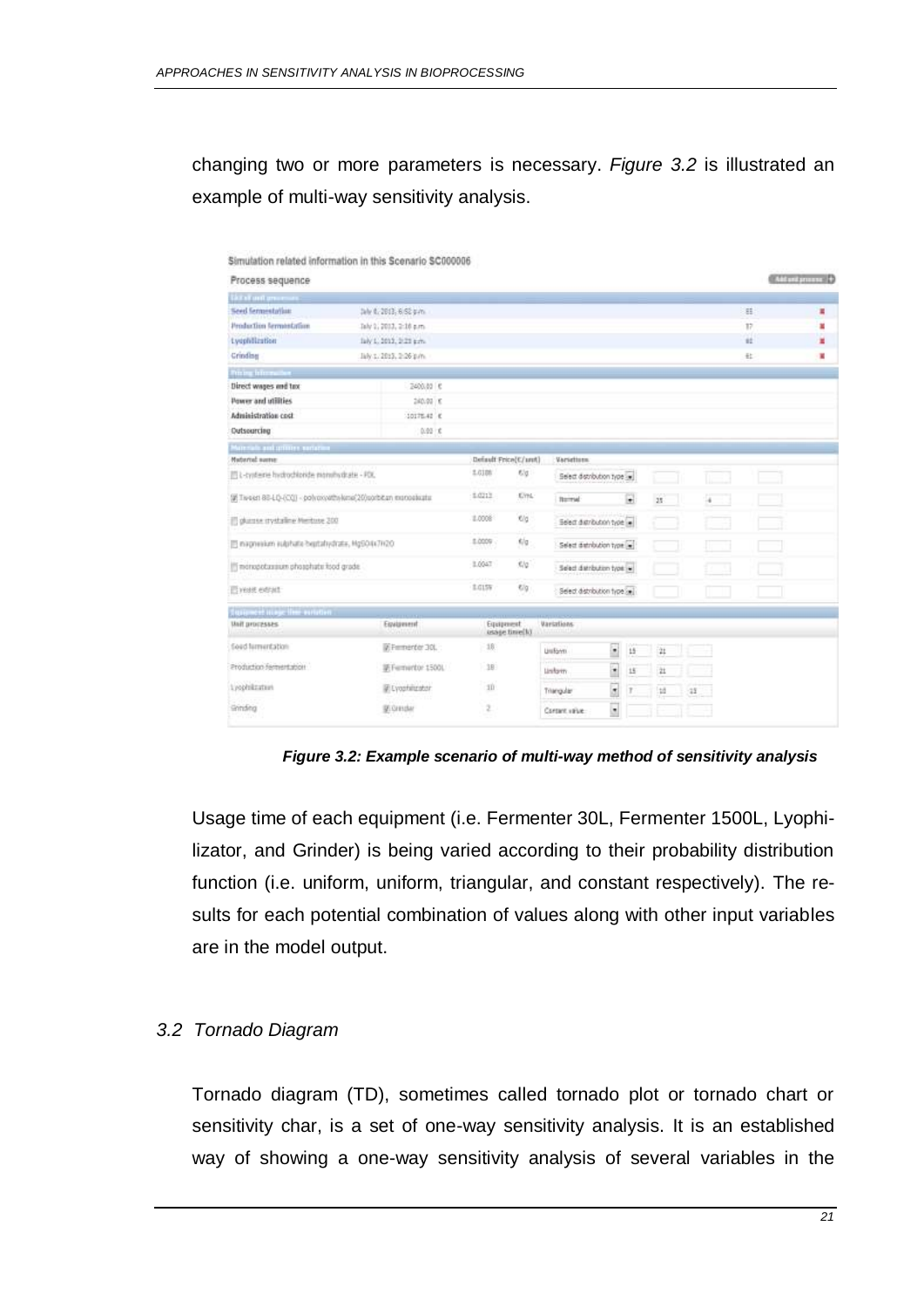same output by a TD (Idefeldt ja Danielson 2007). This classical bar chart/graph provides decision makers a quick overview of the analysis involved by plotting the results of various anticipations on the final output. Interpretation of bar depends on the context, for example, in this case bars represent the deviation of the total production cost from the default cost in both side. TD provides the importance of the variables in terms of their sensitivity in the context. A typical TD is shown below:



*Figure 3.3: Example of a Tornado Diagram.*

<span id="page-21-0"></span>Vertical line is drawn as base line which means the base value, values in the horizontal line (0...12) are the arbitrary units, and different input variables are labeled as A, B, C, D. The name is appropriate as "Tornado" because it is descriptive, and the final diagram somehow visually resembles one half of or a full tornado. The input variables involved are arranged vertically. The vertical line in the middle of the diagram shows the base value of comparisons. The horizontal bars represent the effects of the variables' variability to the output. TD organize each bar such that largest bar comes on the top, second largest bar comes second from the top and so on. The upmost variables contain most crucial uncertainties that dominate the output. And decision makers will pay attention to such variables while leaving other related variables as they are.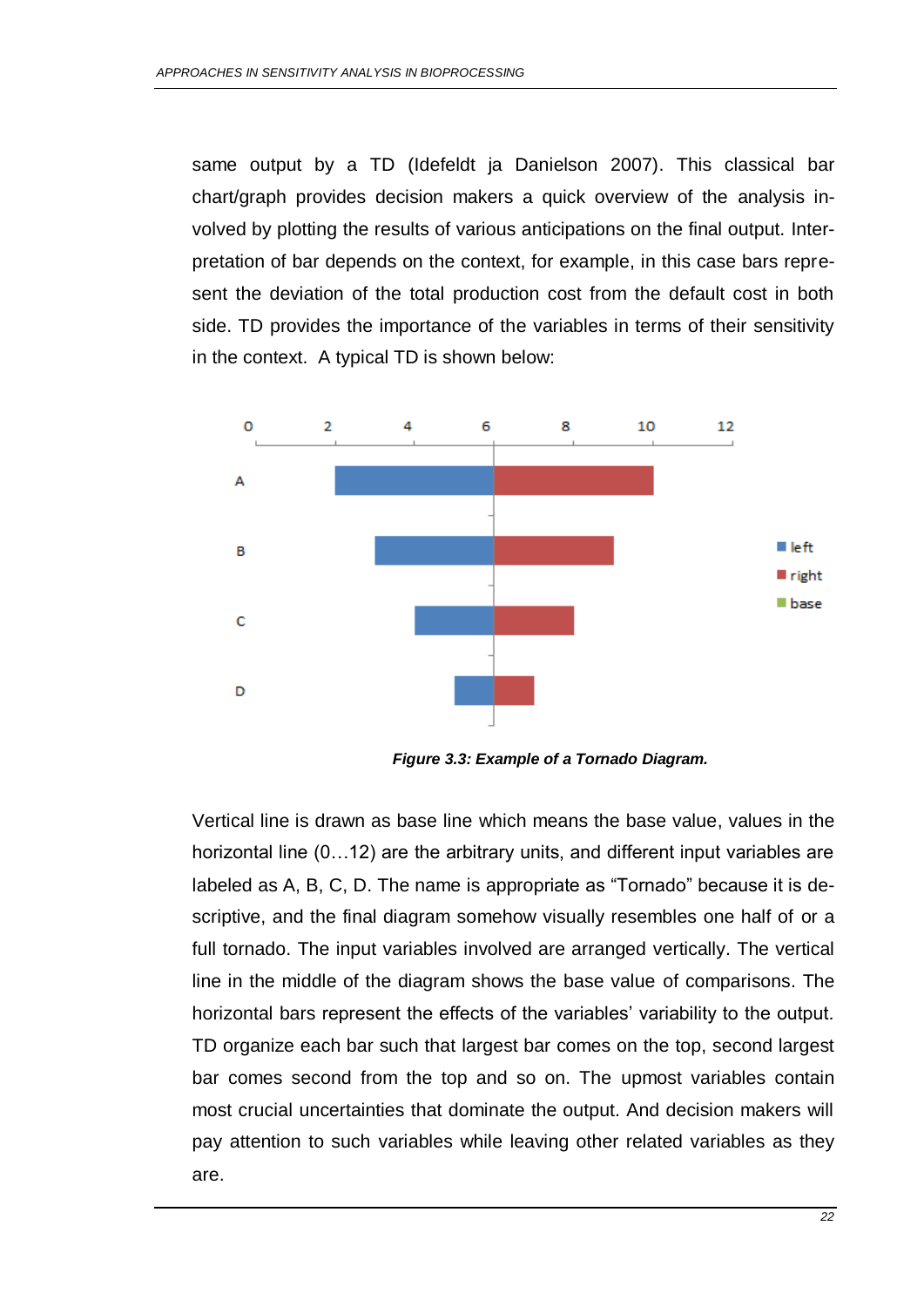The advantage of this kind of interval approaches is that the critical variables are already marked and presented visually. For example we consider an example scenario (i.e. Probiotic example) in our Bioptima planner software (See Section 3.3). This scenario consists of 4 unit processes and those processes contain 6 materials all together. Here material price is considered as a common source of uncertainty (Section 2.3.1). Furthermore, equipment usage time and variation of product yield would be considered other sources of uncertainty. So if a decision maker needs to visually compare all those uncertain parameters all together, it would be really tough using normal bar chart. We have considered an example of approximately 14 uncertain variables. But there are other scenarios which may contain much more uncertain input variables. In those circumstances, decision makers task be would nearly impossible. Therefore TD provides great insight here. Moreover important variables appear on the top of the diagram with their impact on the model, which makes decision makers task easy where to put importance to. And lower impact variables eventually come towards the end, i.e. those variables could be overlooked sometimes depending on the context.

## *3.3 Bioptima planner*

Bioptima Planner is software that offers calculation of the production and backend management system. This Planner is accessible through Internet simply using a web browser. The software has centralized data storage, supports multiple users with modifiable user permissions. The users are able to design various manufacturing scenarios and compose offers based on the selected scenarios. The software calculates automatically e.g. the total manufacturing costs and different pricing options. In addition, Bioptima Planner performs sensitivity analyses that show the effect of various variables to the costs.

The following figure roughly depicts the hierarchy of the Bioptima planner: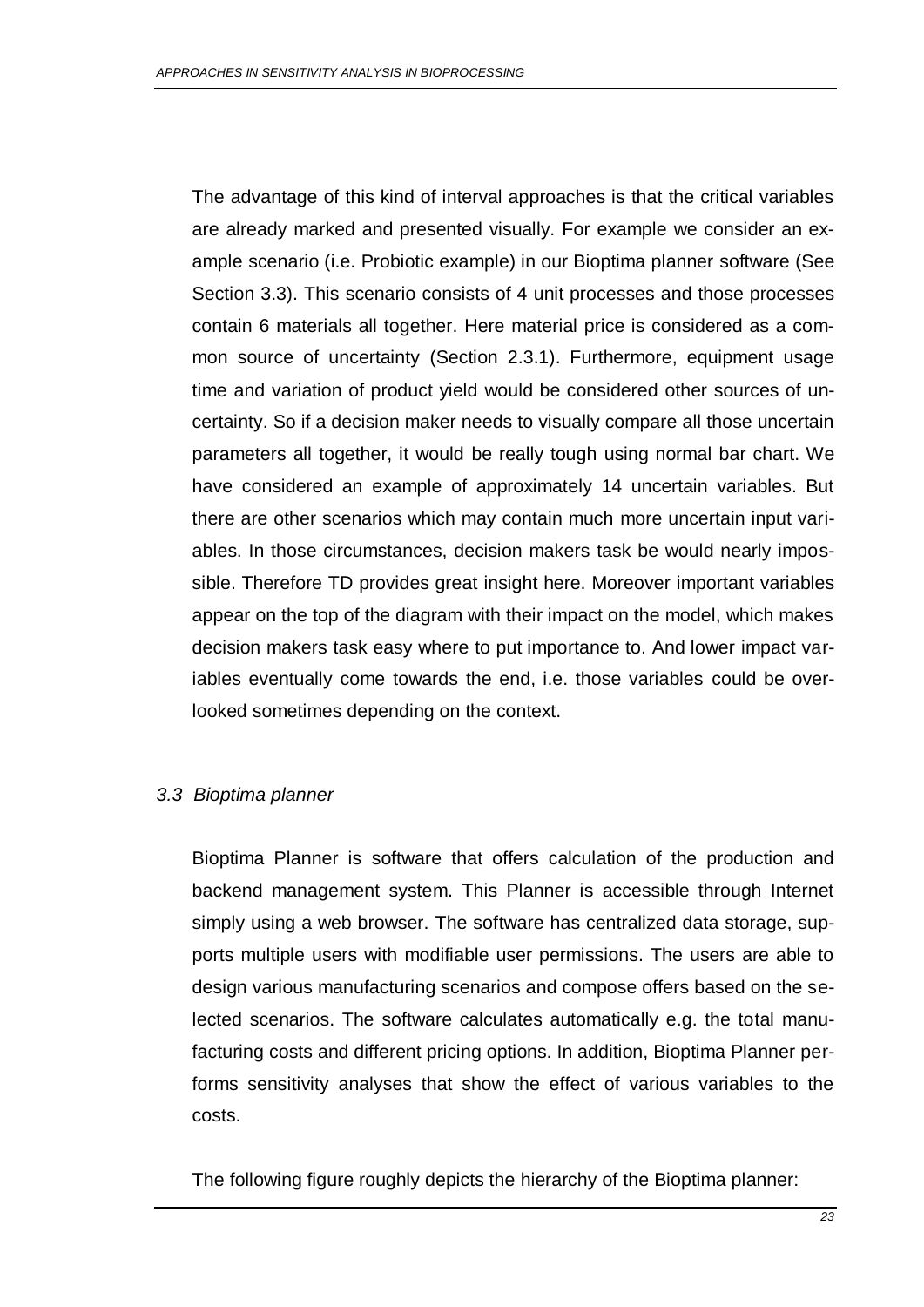

*Figure 3.4: Scenario contains unit processes; unit process contains different materials, equipment and utilities*

## <span id="page-23-0"></span>*3.3.1 Scenario*

A scenario describes the manufacturing process of a production. Any scenario in the planner keeps necessary manufacturing related information (e.g. basic information, list of unit processes, cost summery etc.) and deals how a process sequence (i.e. a sequence of unit processes) can be utilized in order to convert raw materials to end product.

## *3.3.2 Unit Process*

Unit process is a basic step in the process sequence that performs single unit process under some specific circumstances. Unit process involves bringing physical change. This process contains specific information regarding equip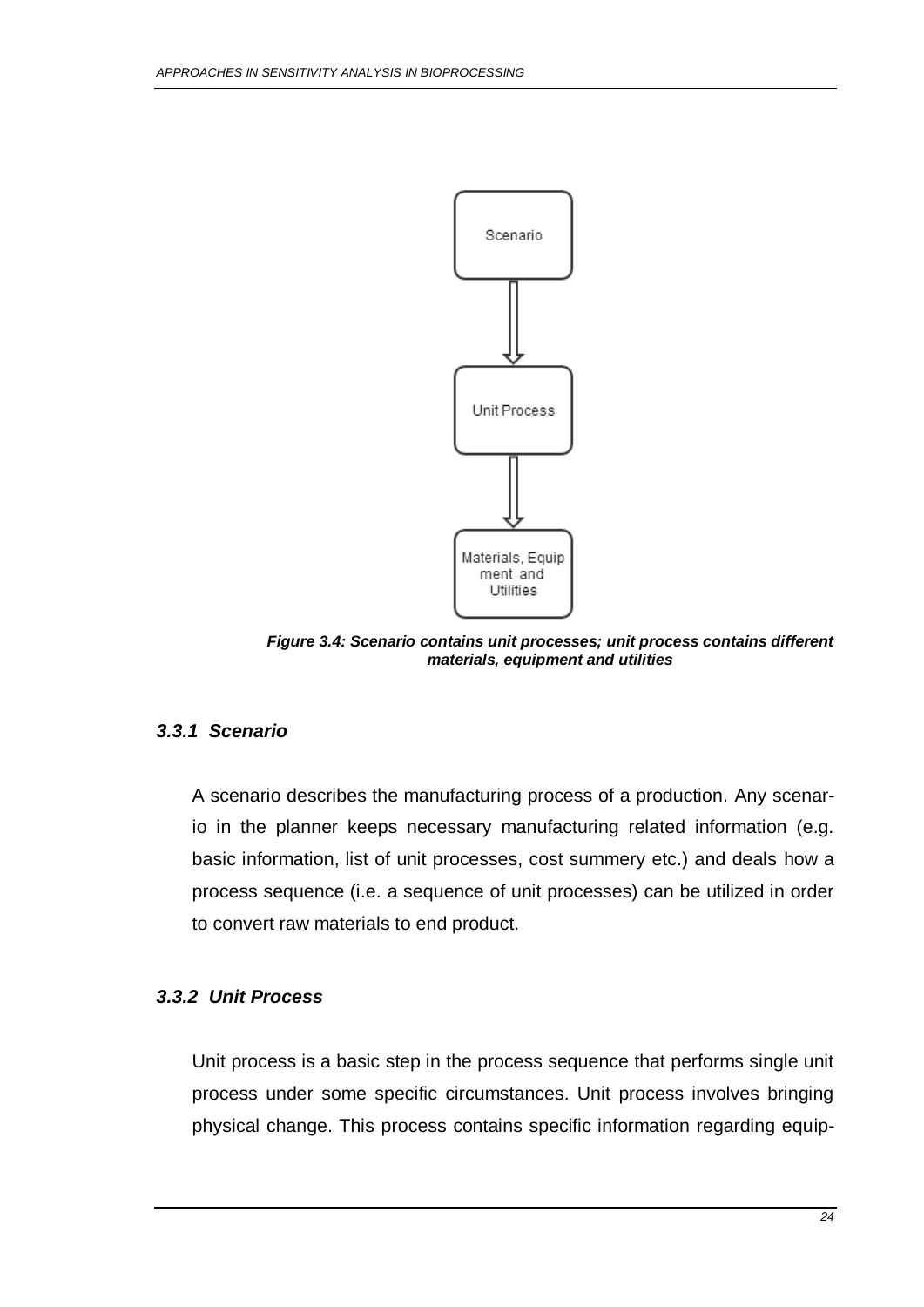ment, usage time, initial amount, final amount etc. The user specifies the following required information to run the unit process:

- Unit process name
- Equipment in use
- Working time. It can be specified in hours or "working time share". Working time share means the proportion of the equipment usage time.
- Outsourcing.
- Some unit processes need additional information which may include Initial volume of medium (L), Product yield (%), Waste volume (L), etc.

## *3.3.3 Material and Utility*

Materials and utilities are specified based on their consumption rates. And the consumption rates are calculated as follows:

- Usage rate. A number and a unit for describing the rate of consumption. The available units are derived from the unit that is given in the list of materials and utilities. For example, if a unit in the list of materials and utilities is "kg" for a particular material then the available units are "g" and "kg".
- Usage basis
- Recycling / replacement rate and Recycling / replacement dimension. These fields are used to specify the possible recycling or replacement.

## *3.3.4 Pricing*

When a new unit process is created in a scenario, the current price information is retrieved from this list of materials and utilities. The prices in the unit process are updated when the user either edits the unit process and saves it or performs an update by pushing the update button in the scenario summary page. The latter updates the price information in all unit processes of the scenario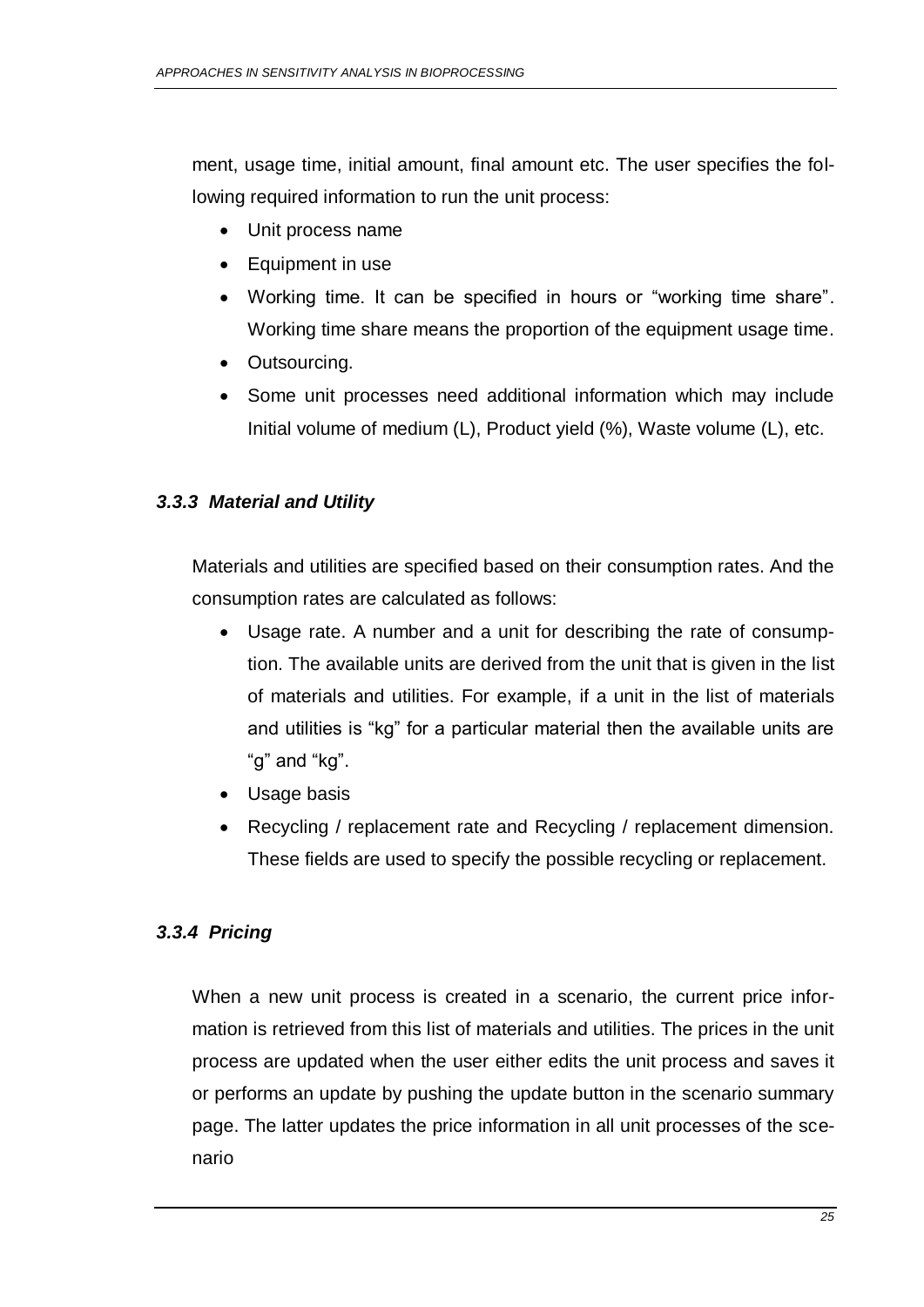## *3.3.5 Platform and Language*

The Bioptima planner is developed using the programming language Python and a high-level python web framework Django. SQL is used for database query.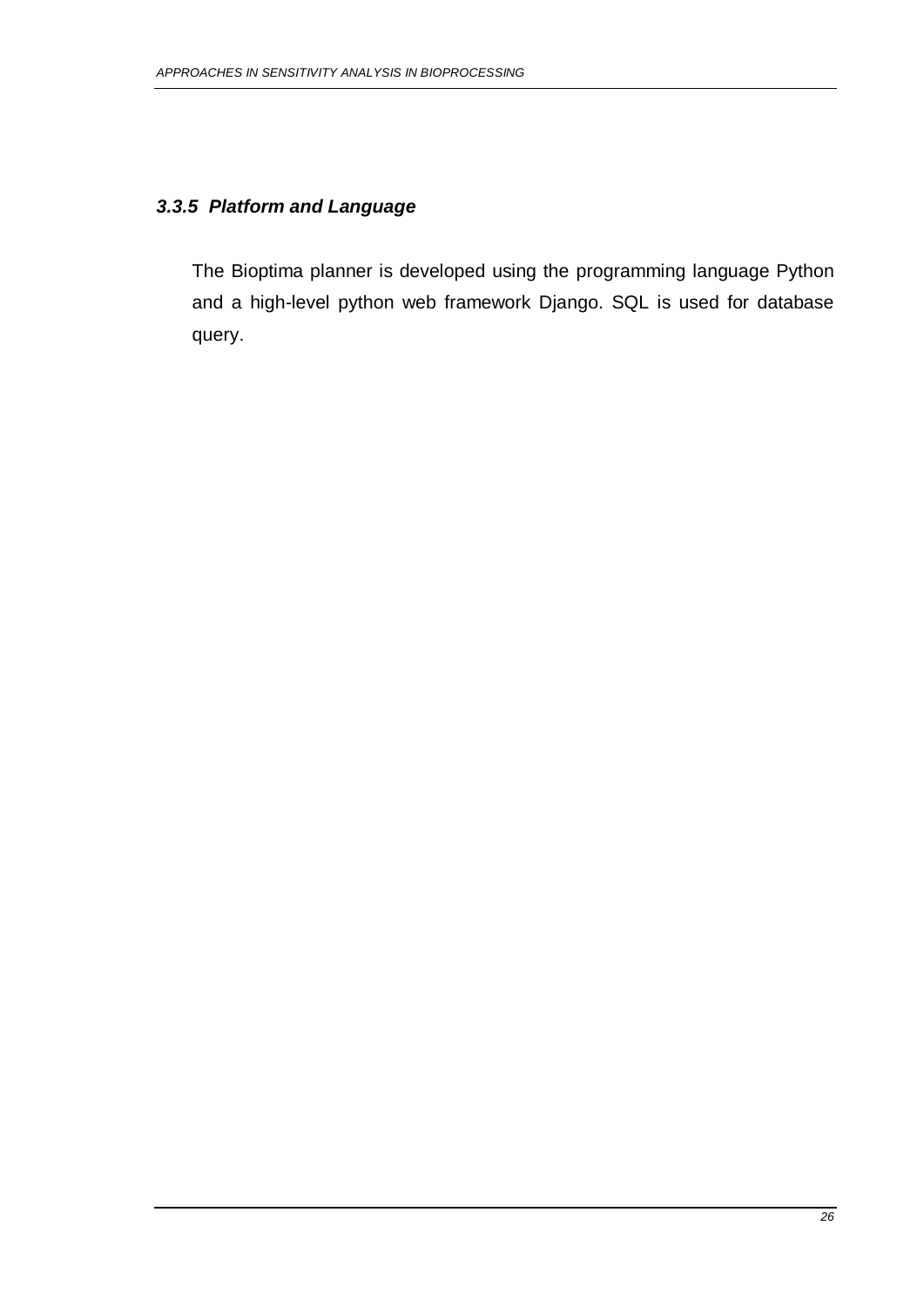## **4. AN INTEGRATED SENSITIVITY ANALYSIS TOOL**

This chapter elaborates the Monte Carlo Simulator extension along with Torlin, and plotting distributions.

### *4.1 Monte-Carlo Simulator*

When any model is designed to predict ahead of time, then there is certain assumptions are taken into account. In our context these assumptions are about the cost of the production. The best it can provide is the most likely values as these are the projections in future. This estimate is drawn based on the distributions applied onto the variables. Estimate is obviously useful, but it brings some intrinsic uncertainty. Therefore, most uncertain variables and their sensitivity impact are identified.

This is how production cost of probiotic example appears (figure 4.1) with default values of the variables. This provides us some room to estimate a range of values in some cases. Based on the information available and the uncertain variables we can estimate the maximum cost it might take in the worst possible scenario, and the minimum cost in the best possible case. Range of possible values can depict a more realistic picture of most likely happening.

We have already seen the idea of Monte-Carlo simulation briefly in section 2.5. When the simulation link is clicked on the bottom of the figure 4.1, it takes us to the simulator shown in figure 4.2. This simulator is used in our simulation model where we can select the type of the distribution for each corresponding variables. Depending on the type of the distribution values such as mean, standard deviation, and minimum, maximum are being put to the next empty text fields. Once all values are set to be distributed, run button (shown on the bottom of the figure 4.2) is clicked to proceed to the resulting page. This page brings the output of the simulation in terms of histogram and violin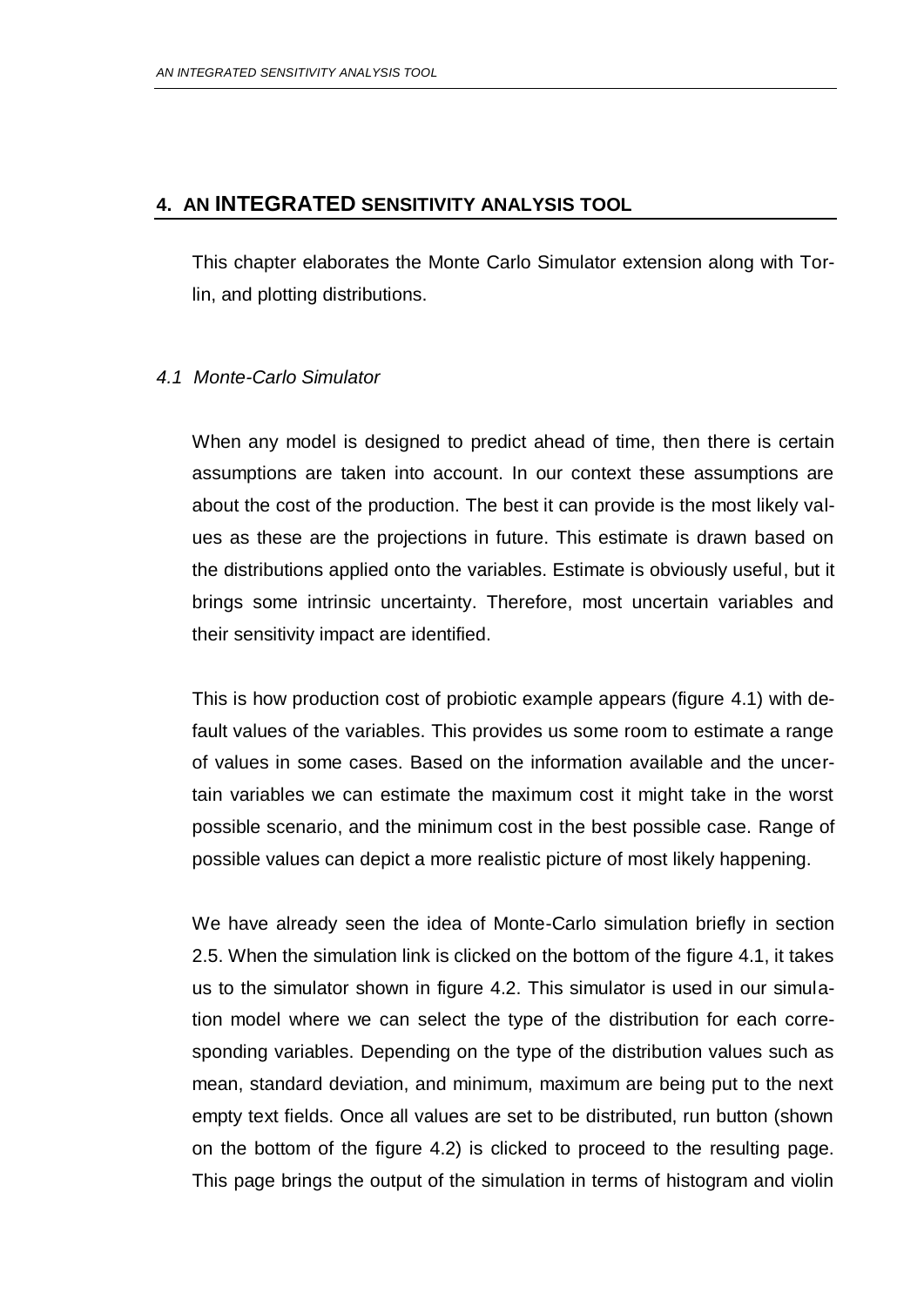plot and generates the data related to tornado diagram. These data are passed into the middleware to produce the desired histogram. A limitation regarding the graphical representation of tornado diagram in the same go with histogram and violin plot is described in section 6.4.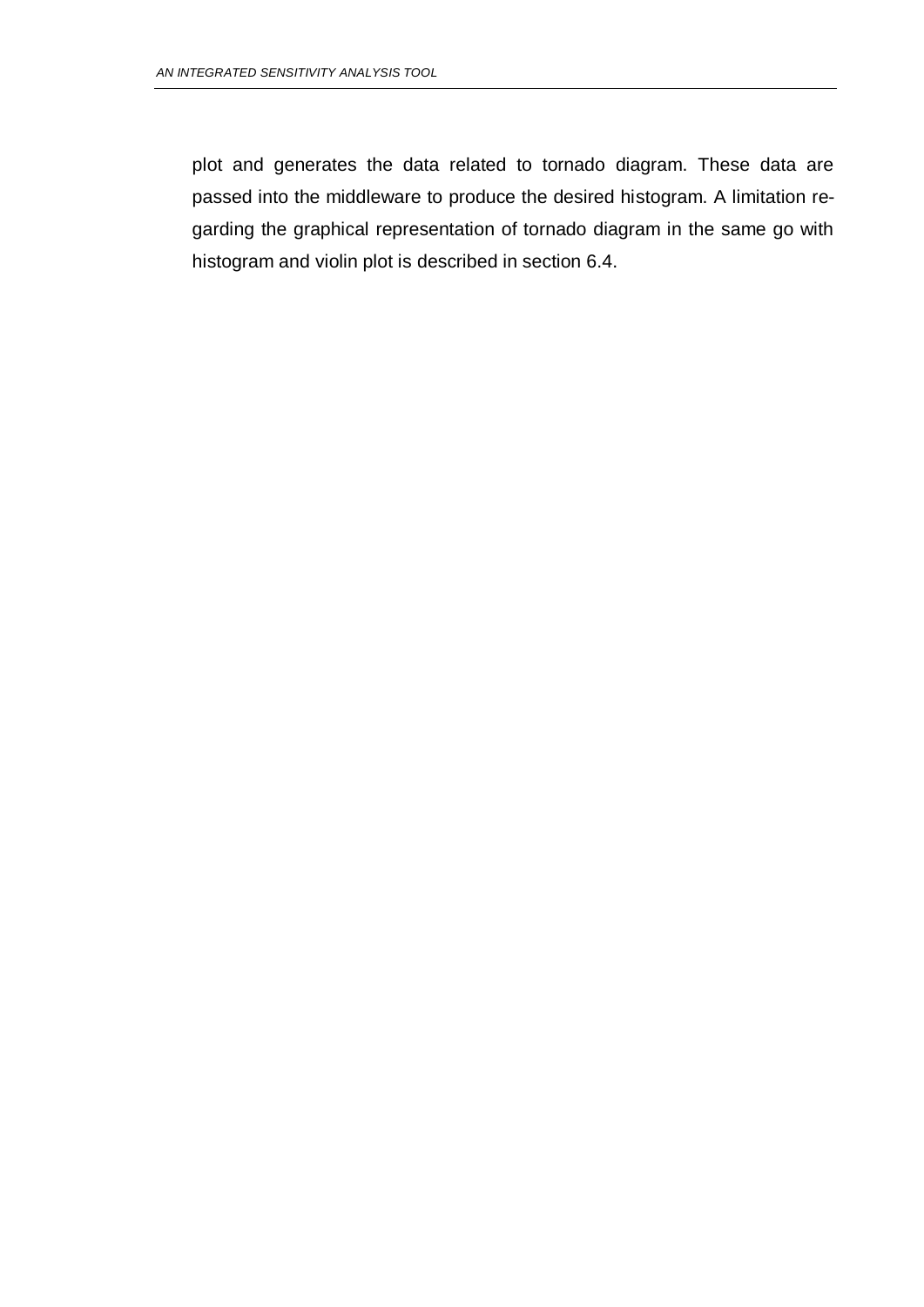### Scenario SC000006

| <b>Information</b>         |                                |                                             |  |  |  |
|----------------------------|--------------------------------|---------------------------------------------|--|--|--|
| <b>Scenario name</b>       | Probiotic example - case study |                                             |  |  |  |
| <b>Status</b>              | Draft                          |                                             |  |  |  |
| <b>Product</b>             | <b>Probiotic strain</b>        |                                             |  |  |  |
|                            |                                |                                             |  |  |  |
| <b>Batch time</b>          | 48.00 h                        |                                             |  |  |  |
| <b>Manufacturing time</b>  | 240.00 h                       |                                             |  |  |  |
| <b>Required production</b> | 100000.00 g                    |                                             |  |  |  |
| Number of batches needed   |                                | $5.00$ batch $(es)$                         |  |  |  |
| <b>Offers</b>              |                                | This scenario is not included in any offer. |  |  |  |
|                            |                                |                                             |  |  |  |

#### **Process sequence**

| List of unit processes         |                         |
|--------------------------------|-------------------------|
| <b>Seed fermentation</b>       | July 8, 2013, 6:52 p.m. |
| <b>Production fermentation</b> | July 1, 2013, 2:16 p.m. |
| <b>Lyophilization</b>          | July 1, 2013, 2:23 p.m. |
| Grinding                       | July 1, 2013, 2:26 p.m. |

## **Costs and pricing**

| Cost summary                                         |             |              |  |
|------------------------------------------------------|-------------|--------------|--|
| <b>Material and utility cost total</b>               | 296.18 €    |              |  |
| <b>Direct wages and taxes</b>                        | 2400.00 €   |              |  |
| <b>Power and utilities</b>                           | 240.00 €    |              |  |
| <b>Variable costs</b>                                | 2696.18 €   |              |  |
| <b>Manufacturing overhead</b>                        | 16880.00 €  |              |  |
| <b>Manufacturing costs</b>                           | 19576.18 €  |              |  |
| <b>Outsourcing</b>                                   | $0.00 \in$  |              |  |
| <b>Administration overhead in Poland</b>             | 240.00 €    |              |  |
| <b>Subtotal costs</b>                                | 19816.18 €  |              |  |
| <b>Transfer price</b>                                | 1981.62 €   |              |  |
| <b>Outsourcing in Finland</b>                        | $0.00 \in$  |              |  |
| <b>Administration overhead in Finland</b>            | 9938.40 €   |              |  |
| <b>Total costs</b>                                   | 31736.20 €  |              |  |
| <b>Financing costs</b>                               | 135000.00 € |              |  |
| <b>Profit margin</b>                                 | 5944.86 €   |              |  |
| <b>Pricing information</b>                           |             |              |  |
| To be charged                                        |             | 172681.06 €  |  |
| To be charged with overproduction                    |             | 172681.06 €  |  |
| Overproduction                                       |             | $0.00$ $\in$ |  |
| Visualization                                        |             |              |  |
| Cost analys is<br>Sensitivity analysis<br>Simulation |             |              |  |

#### <span id="page-28-0"></span>*Figure 4.1: Pricing info of Probiotic Example with default values*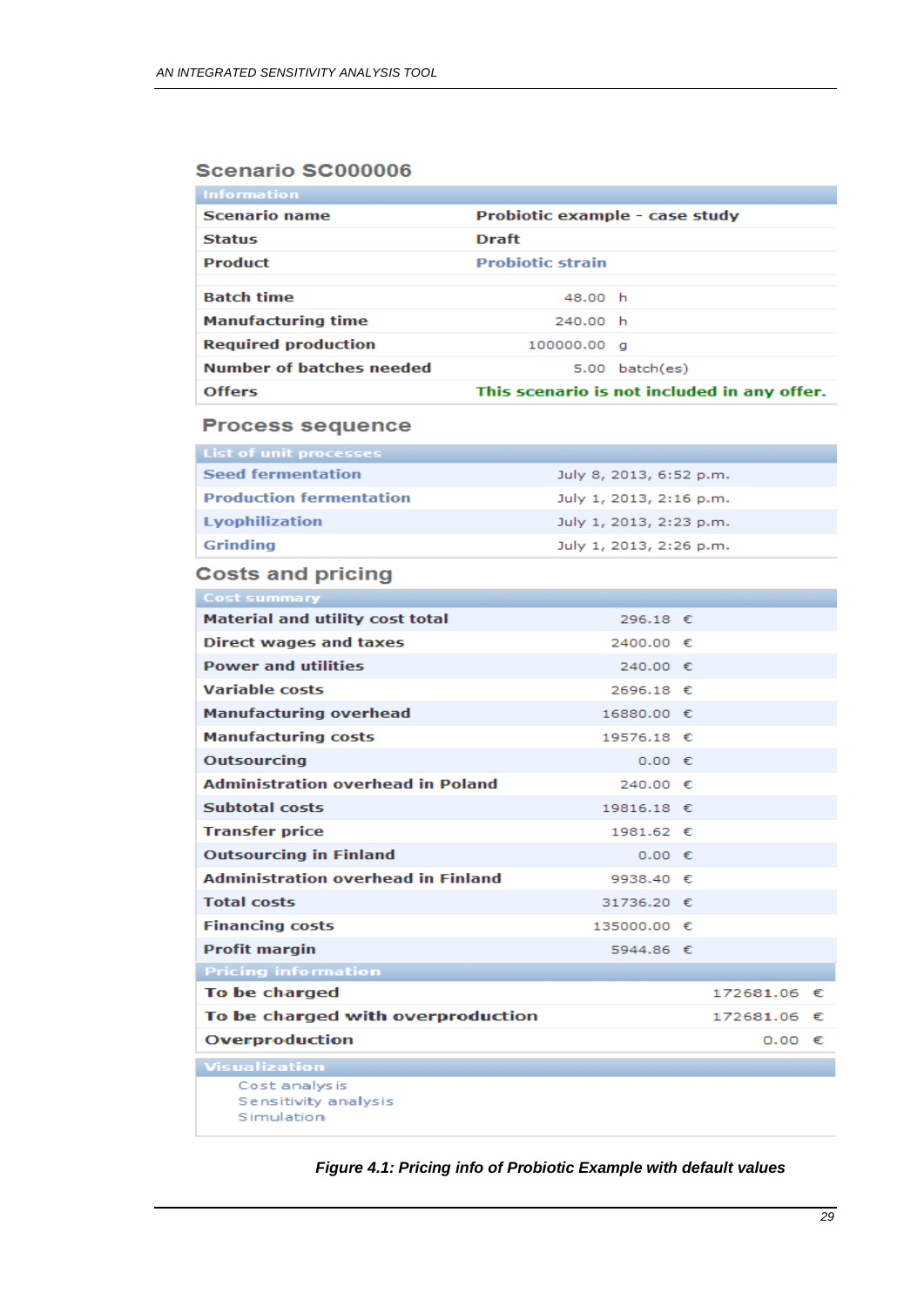| Materials and utilities variation                               |                 |                                   |                            |                            |
|-----------------------------------------------------------------|-----------------|-----------------------------------|----------------------------|----------------------------|
| Material name                                                   |                 |                                   | Default Price(£/unit)      | <b>Variations</b>          |
| III L-cysteine hydrochloride monohydrate - FDL                  |                 | 0.0186                            | €¦g                        | Select distribution type V |
| [iii] Tween 80-LQ-(CQ) - polyoxyethylene(20)sorbitan monoeleate |                 | 0.0213                            | €/mL                       | Select distribution type " |
| gi qlucose crystalline Meritose 200                             |                 | 0.0008                            | €¦g                        | Select distribution type " |
| magnesium sulphate heptahydrate, MgSO4x7H2O                     |                 | 0.0009                            | 학                          | Select distribution type V |
| $\Box$ monopotassium phosphate food grade                       |                 | 0.0047                            | €¦g                        | Select distribution type V |
| Freast extract                                                  |                 | 0.0159                            | εŀα                        | Select distribution type " |
| Equipment usage time variation                                  |                 |                                   |                            |                            |
| Unit processes                                                  | Equipment       | <b>Equipment</b><br>usage time(h) | <b>Variations</b>          |                            |
| Seed fermentation                                               | Fermenter 30L   | 18                                | Select distribution type 1 |                            |
| Production fermentation                                         | Fermentor 1500L | 18                                | Select distribution type 1 |                            |
| Lyophilization                                                  | U Lyophilizator | 10                                | Select distribution type V |                            |
| Grinding                                                        | <b>Grinder</b>  | 2                                 | Select distribution type 1 |                            |
| Product yield variation                                         |                 |                                   |                            |                            |
| Unit processes                                                  | Product yield   |                                   | Variations                 |                            |
| Seed fermentation                                               | $\mathbb{R}$ -  |                                   | Select distribution type 1 |                            |
| Production fermentation                                         | $\Box$ 20       | g).                               | Select distribution type # |                            |
| Lyophilization                                                  | $\Box$ 100      | q,                                | Select distribution type V |                            |
| Grinding                                                        | $\Box$ 100      | q,                                | Select distribution type 1 |                            |
|                                                                 |                 |                                   |                            |                            |

*Figure 4.2: Monte-Carlo simulator*

### *4.2 Torlin*

<span id="page-29-0"></span>Run

Torlin consist of tornado diagram combined with violin plot. We have already seen TD and applications of it in the section 3.2. TD provides standalone impact of a single variable responsible for uncertainty. But violin plot gives an overall exposer of the uncertain parameters.

Numerical data plotting can be done using several methods. Violin Plot (VP) (Hintze and Nelson 1998) is one of them. When differentiation point is concerned, then most likely VP is used instead for different distributions, espe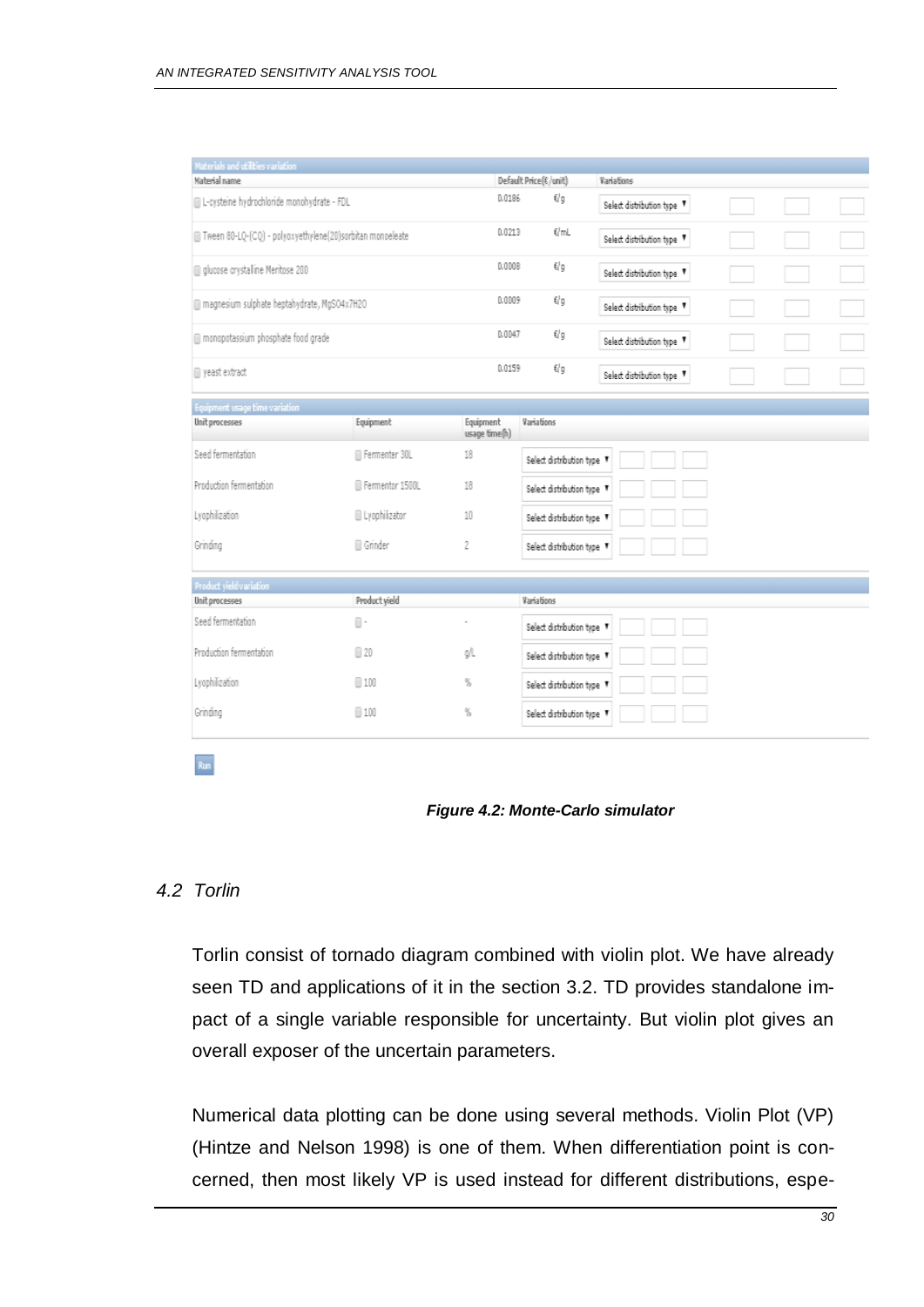cially for uniform distributions. VP comprise of plot of kernel density and box plot. More specifically it begins with a box plot and eventually adds up the plot of the kernel density which is rotating to the each side of the box plot. In fact VP is a representation of box plot surrounded by the applied distributions of the data. It helps combining available information to produce the summary in the form of box plot. Apart from similarities with box plot, VP has some uniqueness in itself. It portrays density of probability of data at different levels. Torlin has several violin plots (three plots in our case) in one figure and that gives a summary figure when several variables are varying at the same time. Therefore, this hybrid representation pulls up a quick meaningful comparisons of distributions applied in it. Consider the following example below to have a better understanding of VP.



<span id="page-30-0"></span>*Figure 4.3: Example of Violin Plot.*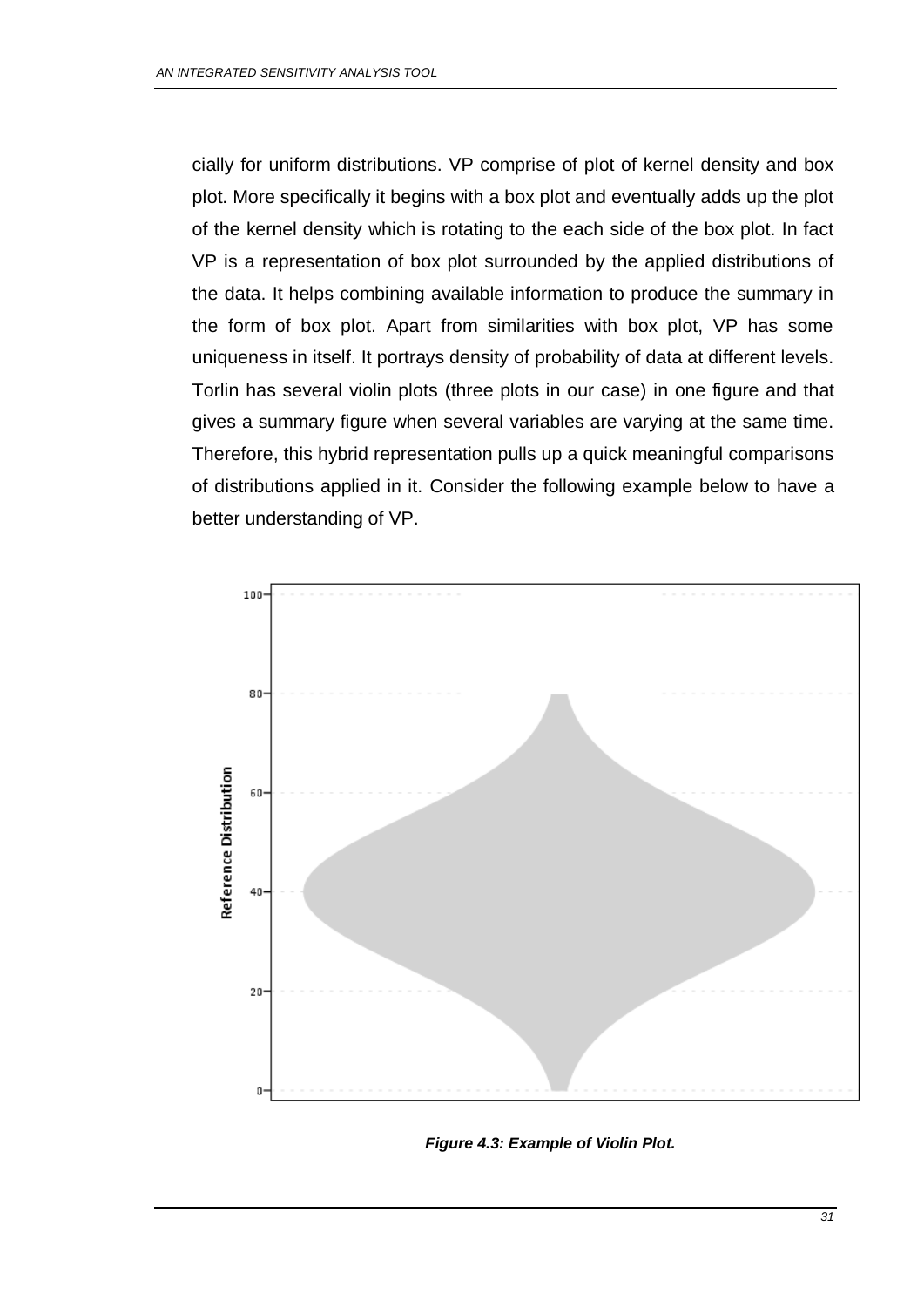It is an arbitrary example of VP. Medians are in the center of the plot whereas the top of the plot shows the maximum value and bottom shows the minimum. Advantage of VP over box plot is that it shows density. And when the density is higher, then the wider the VP becomes.

### *4.3 Plotting the distributions*

As it has been mentioned in the earlier (section 2.5) that normal, uniform and triangular distributions are used mainly in this thesis context. Different combinations of distributions were applied such as normal distribution in the material price, uniform and triangular distributions in the equipment usage time, and normal and uniform distributions in the product yield variations. Following are the example of distributions as applied specifically:



<span id="page-31-0"></span>*Figure 4.4: Normal distribution applied on the material Tween 80-LQ-(CQ) – polyoxyethylene(20)sorbitan monoeleat.*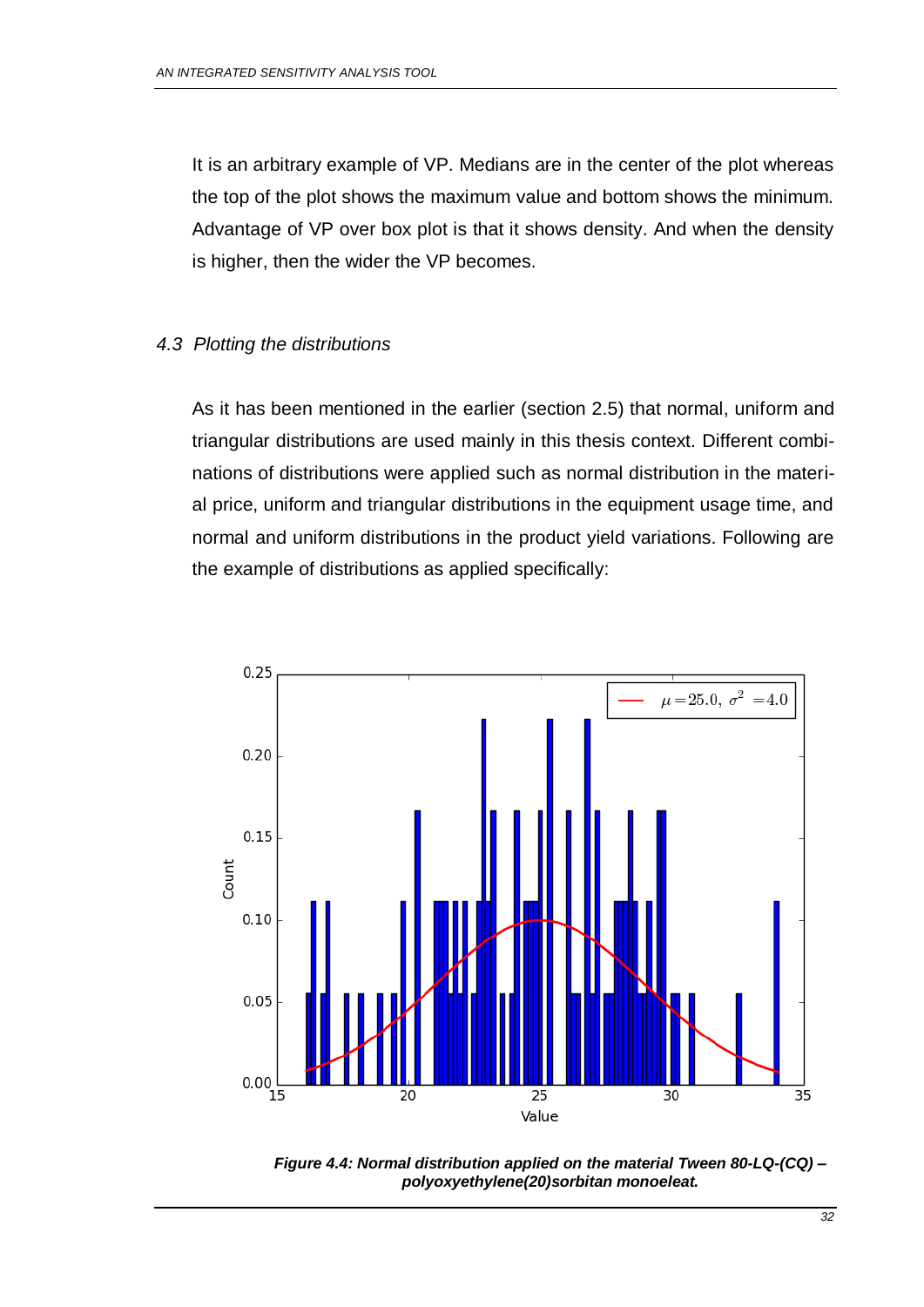There are several materials involved that are uncertain and have impact on final production cost. One of the materials are taken here as an example for normal distribution where default value or base price of the material is  $0.0213 \epsilon/mL$ . Therefore, a range is selected with mean value 25 and standard deviation 4.



*Figure 4.5: Uniform distribution of the equipment Fermenter 30L.*

<span id="page-32-0"></span>This example of uniform distribution is applied on the equipment Fermenter 30L where L stands for Litter. As equipment usage time has a marginal impact on overall production cost, so it is considered to distribute the usage time to observe the influence closely. Fermenter 30L has the default or base value of 18 hour as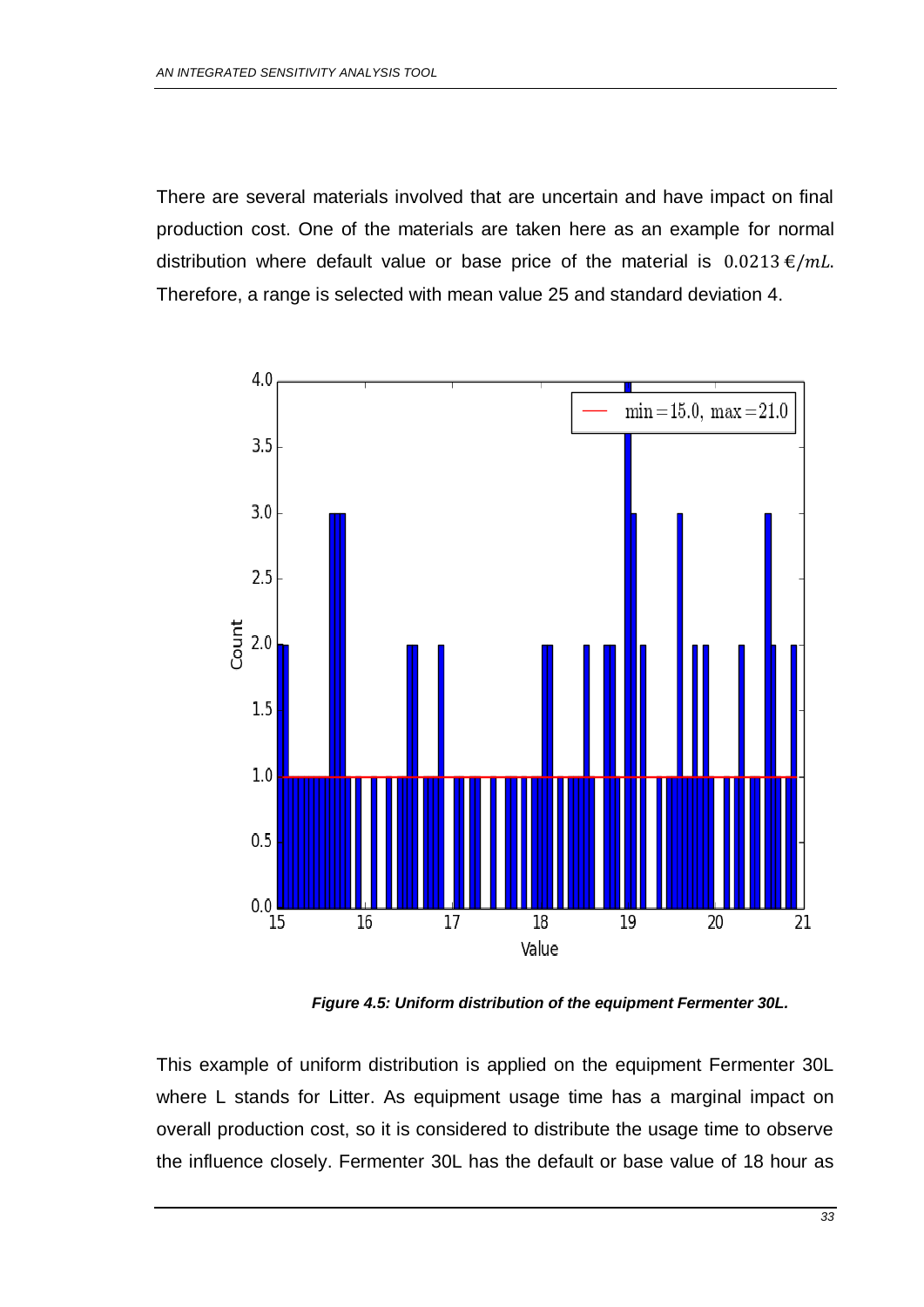usage time. Therefore, a distribution range is being chosen with minimum 15 and maximum 21.



*Figure 4.6: Triangular distribution spreaded on the Lyophilizator.*

<span id="page-33-0"></span>This is the example of triangular distribution. Lyophilizator is another equipment used in the case study where default or base value of it is 10 hour. Hence, a triangular distribution has applied within the range of mean 7, median 10, and maximum 13.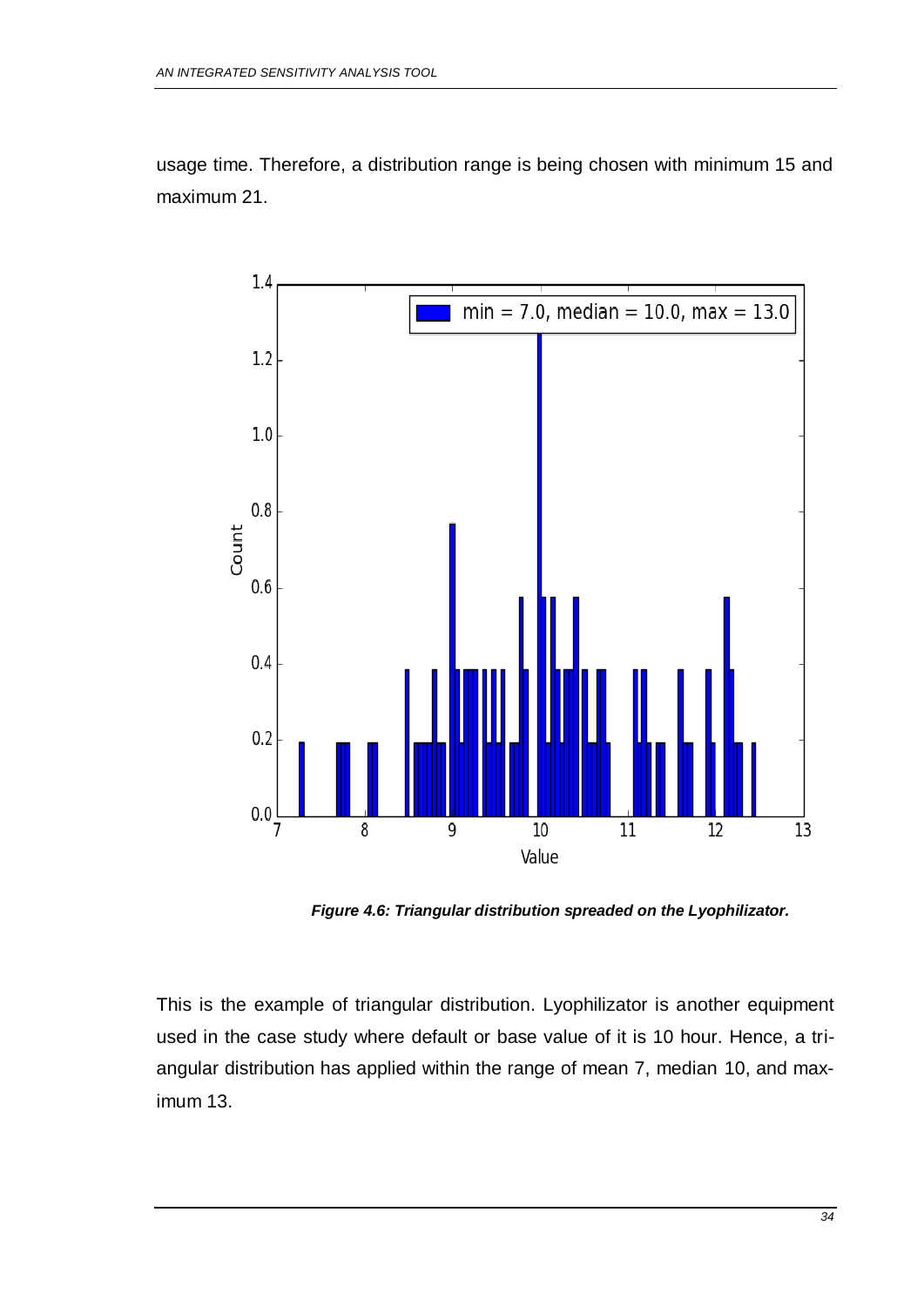### **5. CASE STUDY**

This chapter emphasizes details about the case study that is been considered and implemented regarding the thesis context. First it talks about the components that the probiotic example comprises of. Later the chapter progresses with the implementation details. The case study example can be divided into different parts which are discussed in following writing.

We would conduct a simulation of the real production scenario to imitate the situation as closely as possible. As we have seen earlier (section 3.3) each scenario consists of several unit processes. Different materials, equipment, and product yields are used in those processes. Hence, our considered case study example i.e. probiotic example consists of following unit processes:

- 1. Seed fermentation
- 2. Product fermentation
- 3. Lyophilization
- 4. Grinding

Seed fermentation process does not contain any materials and utilities, thus no subsequent cost of those. However, this process uses the equipment Fermenter 30L with the usage time of 18 hour, and final amount of 20L. Uniform distribution is applied here on equipment usage time with minimum value of 15 and maximum value of 21. There are 100 unique values generated for each of those distributions that are going to be used in the simulation. Figure 5.1 shows the measurement setup for the distributions of all the unit process's equipment usage time.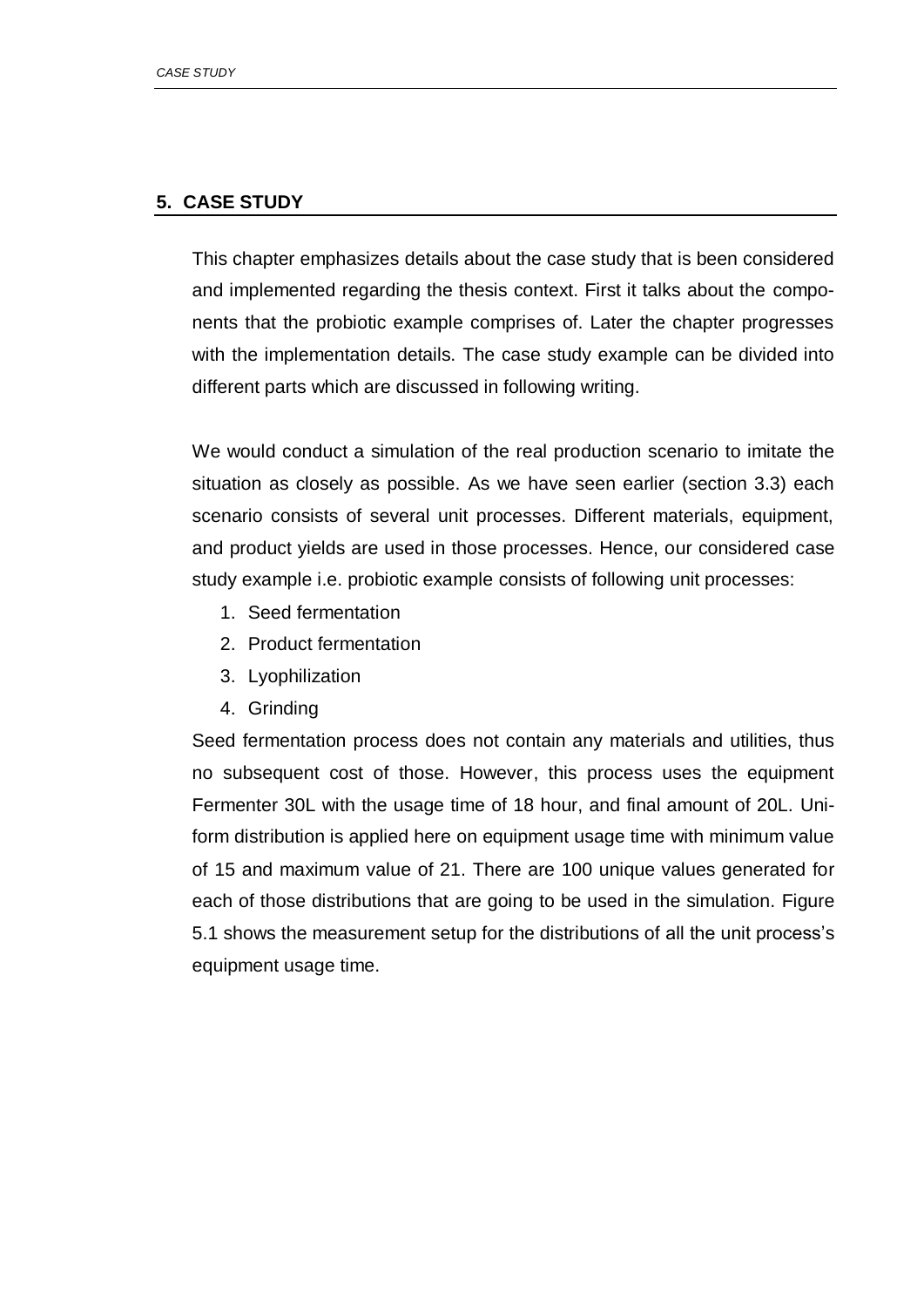| Unit processes          | Equipment       | Equipment<br>usage time(h) | <b>Variations</b> |         |                                                                                                                                                                                                                                                                                                                                                                                                                                                                                                             |    |
|-------------------------|-----------------|----------------------------|-------------------|---------|-------------------------------------------------------------------------------------------------------------------------------------------------------------------------------------------------------------------------------------------------------------------------------------------------------------------------------------------------------------------------------------------------------------------------------------------------------------------------------------------------------------|----|
| Seed fermentation       | Fermenter 30L   | $18\,$                     | Uniform           | ¥<br>15 | $\overline{\mathbf{21}}% \qquad \qquad \overline{\mathbf{22}}% \qquad \qquad \overline{\mathbf{23}}% \qquad \qquad \overline{\mathbf{24}}% \qquad \qquad \overline{\mathbf{24}}% \qquad \qquad \overline{\mathbf{24}}% \qquad \qquad \overline{\mathbf{24}}% \qquad \qquad \overline{\mathbf{25}}% \qquad \qquad \overline{\mathbf{24}}% \qquad \qquad \overline{\mathbf{25}}% \qquad \qquad \overline{\mathbf{27}}% \qquad \qquad \overline{\mathbf{27}}% \qquad \qquad \overline{\mathbf{27}}% \qquad \q$ |    |
| Production fermentation | Fermentor 1500L | $18\,$                     | Uniform           | ¥<br>15 | 21                                                                                                                                                                                                                                                                                                                                                                                                                                                                                                          |    |
| Lyophilization          | V Lyophiizator  | 10                         | Triangular        | ¥       | 10                                                                                                                                                                                                                                                                                                                                                                                                                                                                                                          | 13 |
| Grinding                | Grinder         | $\overline{2}$             | Contant value     | ¥       |                                                                                                                                                                                                                                                                                                                                                                                                                                                                                                             |    |

*Figure 5.1: List of equipment and their usage time in unit processes.*

<span id="page-35-0"></span>Process product fermentation uses the equipment Fermenter 1500L. This equipment has 18 hour usage time and the final amount is 20L. In addition, this process contains product yield with an amount of 20 g/L which would be used in the following unit processes. Figure 5.2 depicts the information related to product yields and their relevant distribution. A point to note in the figure that, thus seed fermentation process does not contain any product yield for further processing, that is why the process left uncheck with the empty variation fields. And considering the figure 5.1, likewise the seed fermentation, uniform distribution is considered in product fermentation as well with the same minimum and maximum value.

| Product yield<br>Unit processes |              |     | Variations                    |    |     |  |  |
|---------------------------------|--------------|-----|-------------------------------|----|-----|--|--|
| Seed fermentation               | ŀ            | ×   | Select distribution type      |    |     |  |  |
| Production fermentation         | $\sqrt{20}$  | gA. | I<br>Normal                   | 20 | 3   |  |  |
| Lyophilization                  | 7 100        | 覧   | Uniform<br>$\pmb{\mathrm{v}}$ | 85 | 100 |  |  |
| Grinding                        | $\sqrt{100}$ | Ķ,  | Contant value<br>۷            |    |     |  |  |

<span id="page-35-1"></span>*Figure 5.2: List of Product Yields and their distribution types*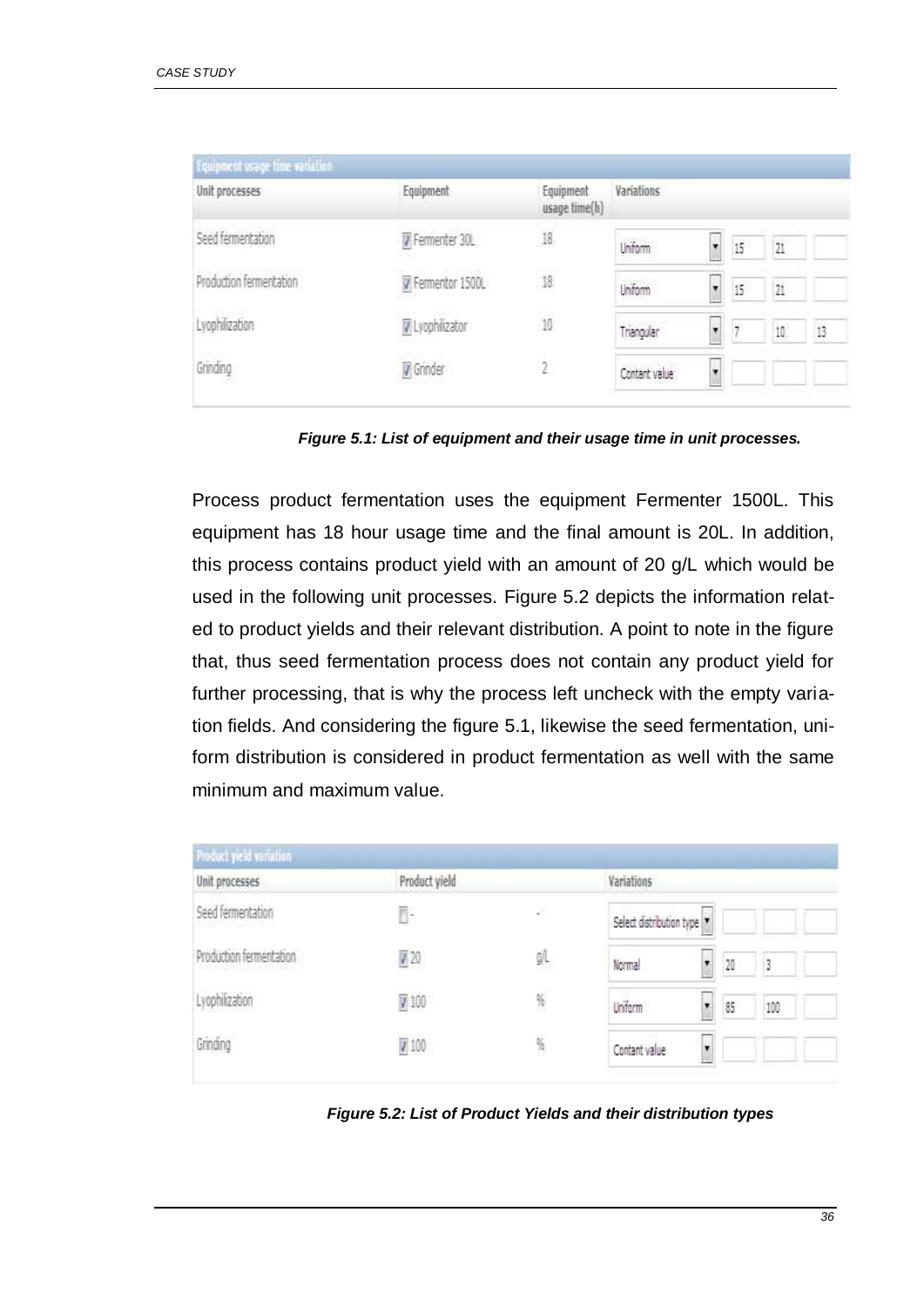Similarly, lyphilization process would use the equipment lyophilizator with the usage time of 10 hour and final amount of 300.00 kg. The process contains 100% product yield. However, triangular distribution is employed in Lyophilization where values are as follows: minimum – 7, median – 10, maximum – 13 (Figure 5.1).

Finally grinding process uses the equipment grinder which has a usage time of 2 hour, final amount of 300.00 kg and 100 % product yield. There is no distribution attached with this process and variation is set to constant value. Constant value in any variation means that the same value (i.e. default one) would be used throughout the whole simulation while other variables would use their distributed values taking one unique value in each iteration.

| Materials and utilities variation                         |        |                       |            |                          |               |                |  |
|-----------------------------------------------------------|--------|-----------------------|------------|--------------------------|---------------|----------------|--|
| Material name                                             |        | Default Price(C/unit) | Variations |                          |               |                |  |
| I L-cysteine hydrochloride monohydrate - FDL              | 0.0186 | $\epsilon/\rho$       | Normal     | ×                        | 20            |                |  |
| Tween 80-LQ-(CQ) - polyoxyethylene(20)sorbitan monoeleate | 0.0213 | €/mL                  | Normal     | ×                        | 25            | $\frac{1}{2}$  |  |
| Il glucose crystalline Mentose 200                        | 0.0008 | $\epsilon$ /g         | Normal     | $\ddot{ }$               | $1\,$         | $0.1\,$        |  |
| magnesium sulphate heptahydrate, MgSO4x7H2O               | 0.0009 | Elg                   | Normal     | ×                        | $\mathbbm{1}$ | 0.1            |  |
| monopotassium phosphate food grade                        | 0.0047 | ťģ                    | Normal     | $\cdot$                  | 5             | $\,$ 1         |  |
| yeast extract                                             | 0.0159 | C/g                   | Normal     | $\overline{\phantom{a}}$ | 10            | $\overline{2}$ |  |

*Figure 5.3: List of materials with their pricing and distribution info.*

<span id="page-36-0"></span>Figure 5.3 above illustrates the information related to material price of the probiotic example. Material cost plays a vital role of uncertainty in the production cost. Therefore, variation of the prices is vital. All the materials belong to the product fermentation process. None other process has any material involved in the simulation. As we can see all the materials have their default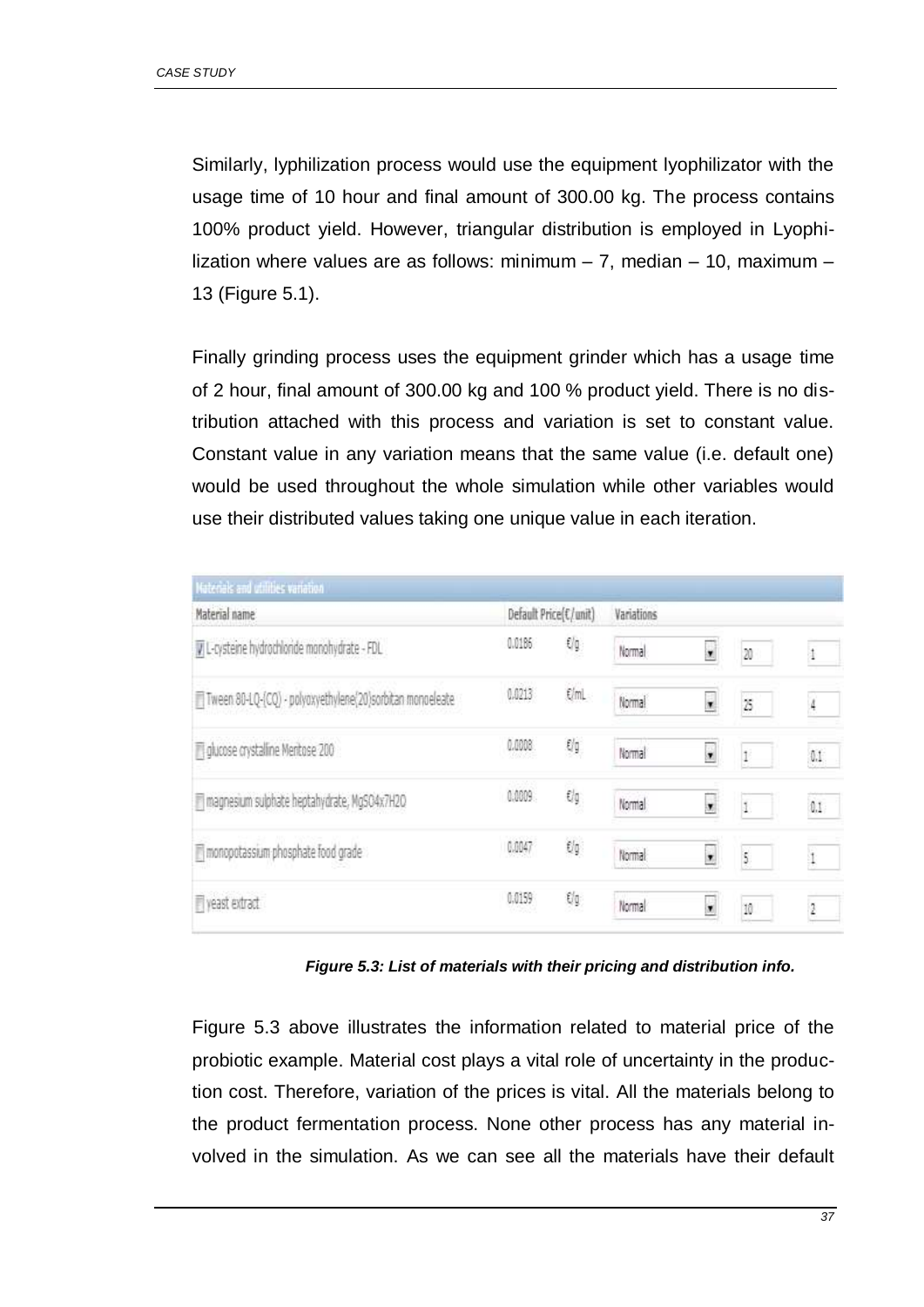price listed with the currency per unit. Here normal distributions are applied to all the materials according to different mean and standard deviation. 100 uniformly distributed unique values are generated for each material. Therefore, when the simulation is being executed, one value from the list is picked each time. This is how the price of all the materials is varied to analyze their uncertainty and sensitivity impact in the final production cost.

Consider the following figure 5.4 to get the functional overview of the simulation process.



#### *Figure 5.4: Functional overview of how the simulation works.*

<span id="page-37-0"></span>We have discussed earlier (section 2.4) about the deterministic simulation. Our implemented simulation model is most likely identical to the representation of a mathematical deterministic model i.e.  $y = f(x)$ . Y denotes the final production cost which is calculated based on the function  $f(x)$ . And  $f(x)$  consists of  $X_1$ ,  $X_2$ ,  $X_3$ , and  $X_4$  where these variables somewhat represent variables such as material cost, equipment usage time, product yield, and fixed cost. Fixed costs for example direct wages, manufacturing cost, administrative overhead, transfer price etc. are added up eventually to the final production cost. *X1*, *X2,* and *X3,* contain 100 distributed values of the variables. When the simulation is executed, it is iterated 100 times and each time one distinct value of  $X_1$ ,  $X_2$ , and  $X_3$ , is picked. In each iteration a final production cost is being produced which we represent using tornado diagram and violin plot. Detail analysis of the result would be discussed in the following discussion chapter.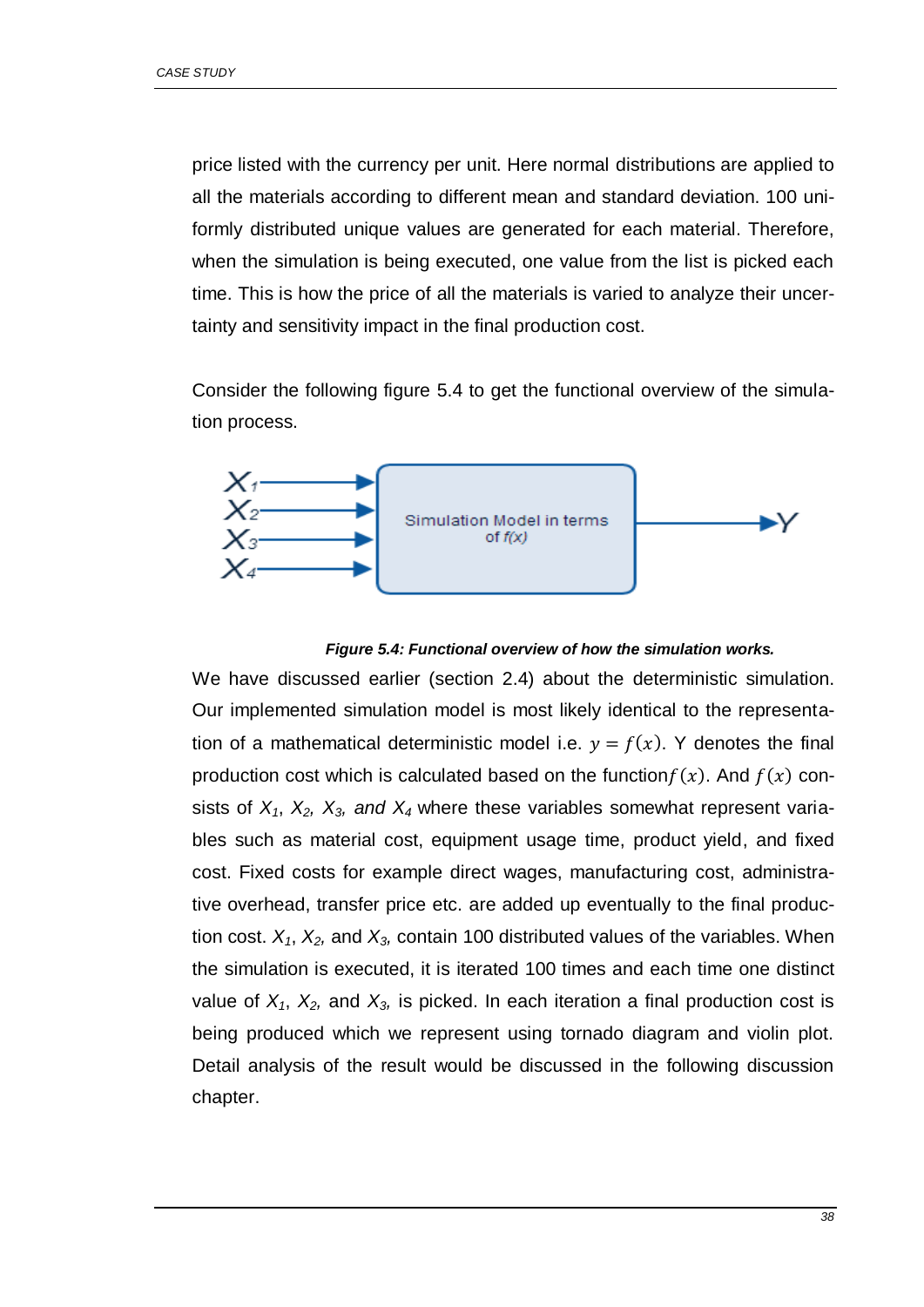The target of this research is to conduct the simulation model that would be able to help anticipating production cost of a scenario with identification of prominent uncertain variables and their sensitivity. Obtained results from simulation need to be justified to the context in order to accept the sensitivity analysis as credible.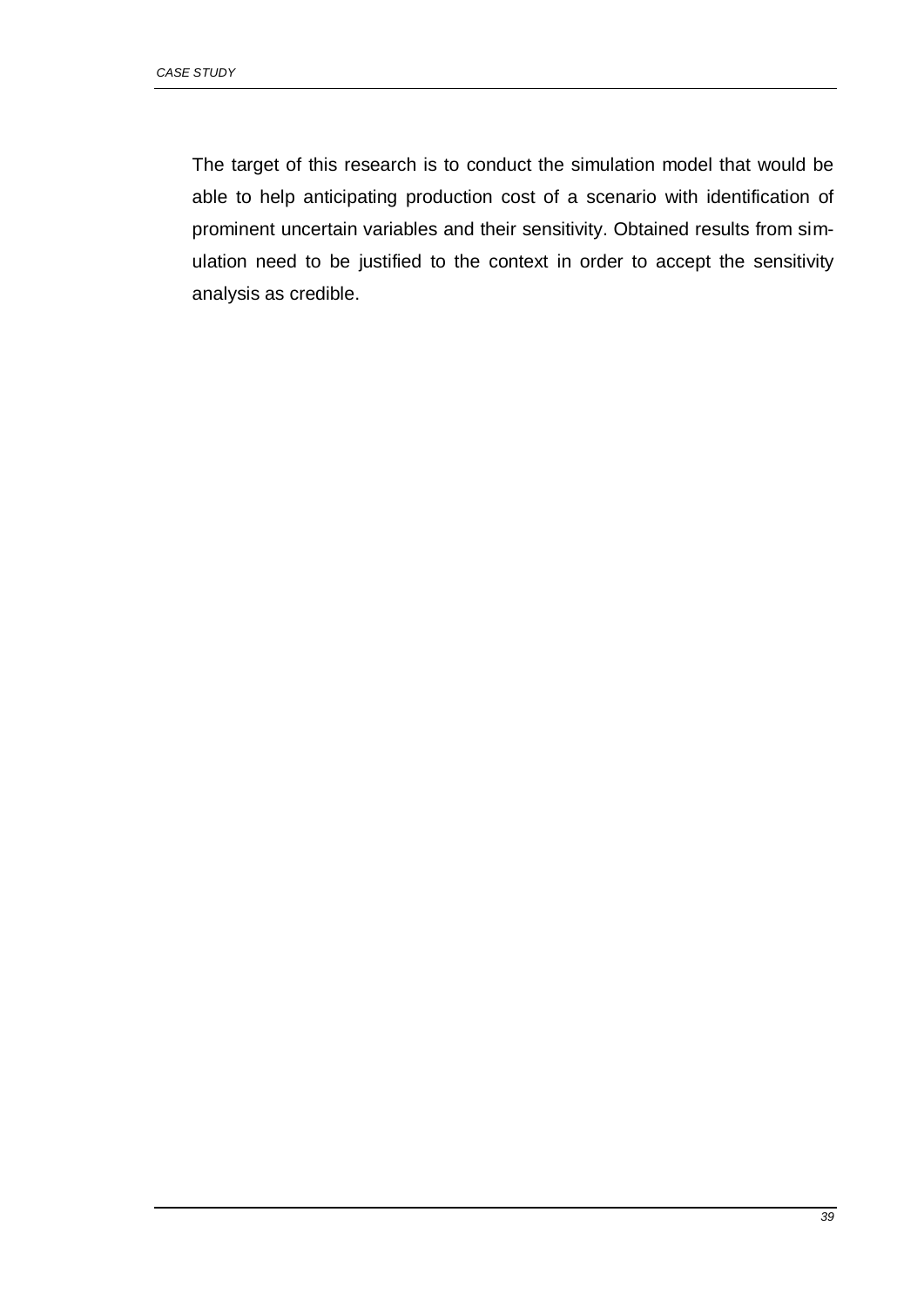### **6. DISCUSSION**

The results of the case study simulation are presented in this section through histogram, tornado diagram, and violin plot and analytical information attained from is elaborated. One of the objectives of the work was to observe the effects of uncertain variables that helps decision maker to take better decision in the production process. In earlier section (section 2.3) challenges regarding uncertain parameters are mentioned. Hypothesis in the context of decision making tells that identifying those critical variables would help to come up with better decision. Hence, in this discussion section the credibility of the hypothesis and challenges would be assessed. This section can be divided three parts in general. The part contains analysis of the results based on histogram, second part contains result analysis based on tornado diagram and third part talks about the result analysis on the basis of violin plot.

### *6.1 Histogram Analysis*

Figure 6.1 shows the corresponding histogram from the simulation carried out with the distribution information illustrated in figure 5.1, 5.2 and 5.3. The histogram in the figure is the overall histogram defined by the total number of final production cost which is the result of all the uncertain variables varying in their distribution range. The interval of the total cost is 50 labeled horizontally in the figure, and occurrences vertically. The total number of iterations for the simulation model was 100. We can see from the graph, the largest bar is centered at 172246. Similarly quite a lot of smallest bars appeared at different cost, but most of them lie around the center. The histogram does not have any conventional shape such as symmetric, bimodal, skewed to left or skewed to right. This is rather a random one, and the reason is because several distributions such as normal, uniform, and triangular are applied together in the simulation. Therefore we can see there is almost two outlier bars appeared at 173000 and 173048 respectively. These two values cannot be ex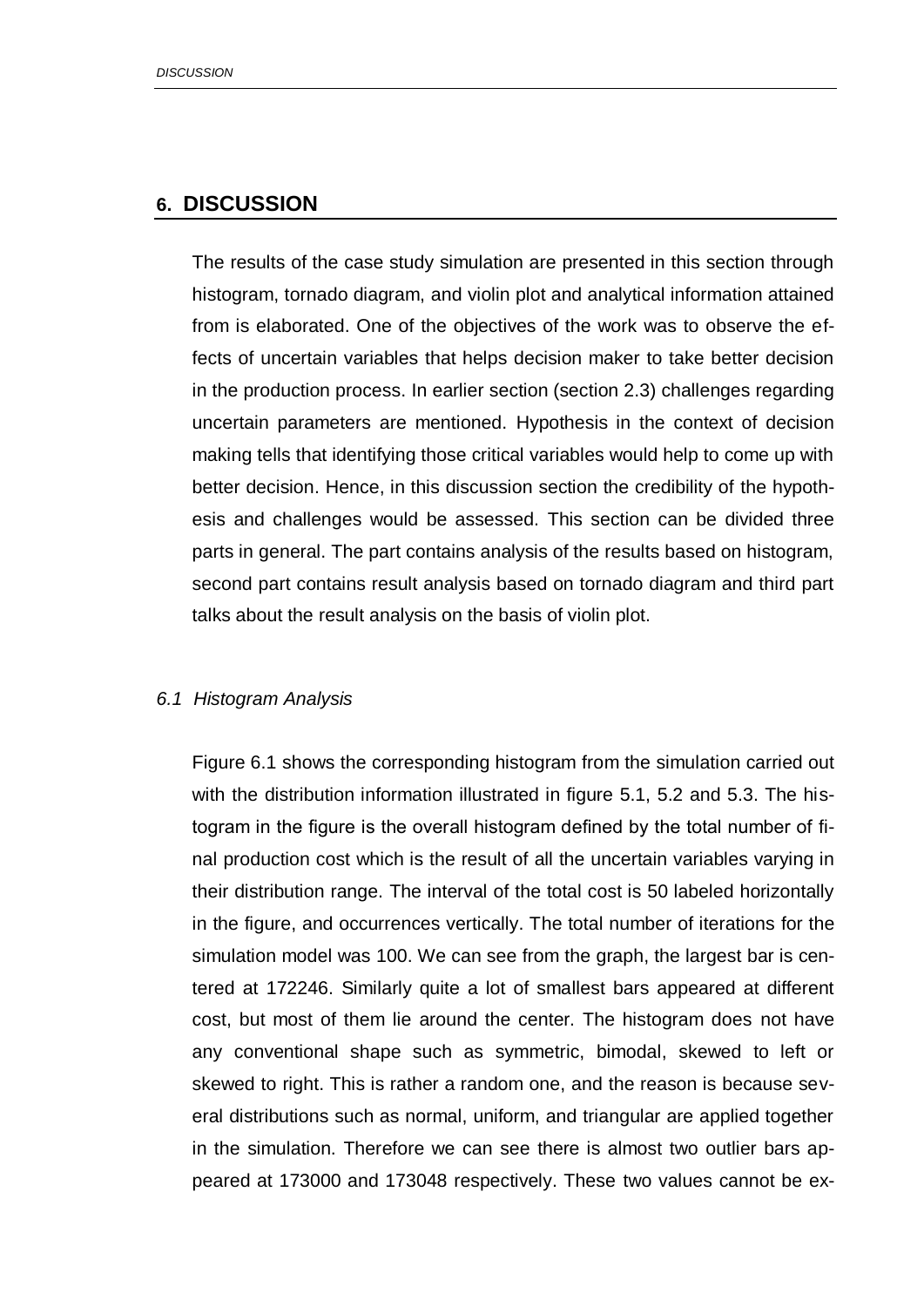actly tagged as outliers because we do not have such upper and lower boundaries defined in the simulation. One point to notice in the histogram is that relatively large bars are close to center.



Histogram of uncertain parameters

*Figure 6.1: Cost of final production and their frequency of occurrences*

<span id="page-40-0"></span>Though we have the information of final production cost with their frequencies, but the histogram does not really tell us about the impact of the uncertain parameters and their sensitivity. This can be considered as an overall impact scenario but this is not sufficient enough. In this research it is quite important to identify the level of sensitivity of every one of those uncertain parameters. Each and every string needs to be pulled out to extract detail information. Therefore, we would analyze the tornado diagram in the next to section to identify the effects more closely.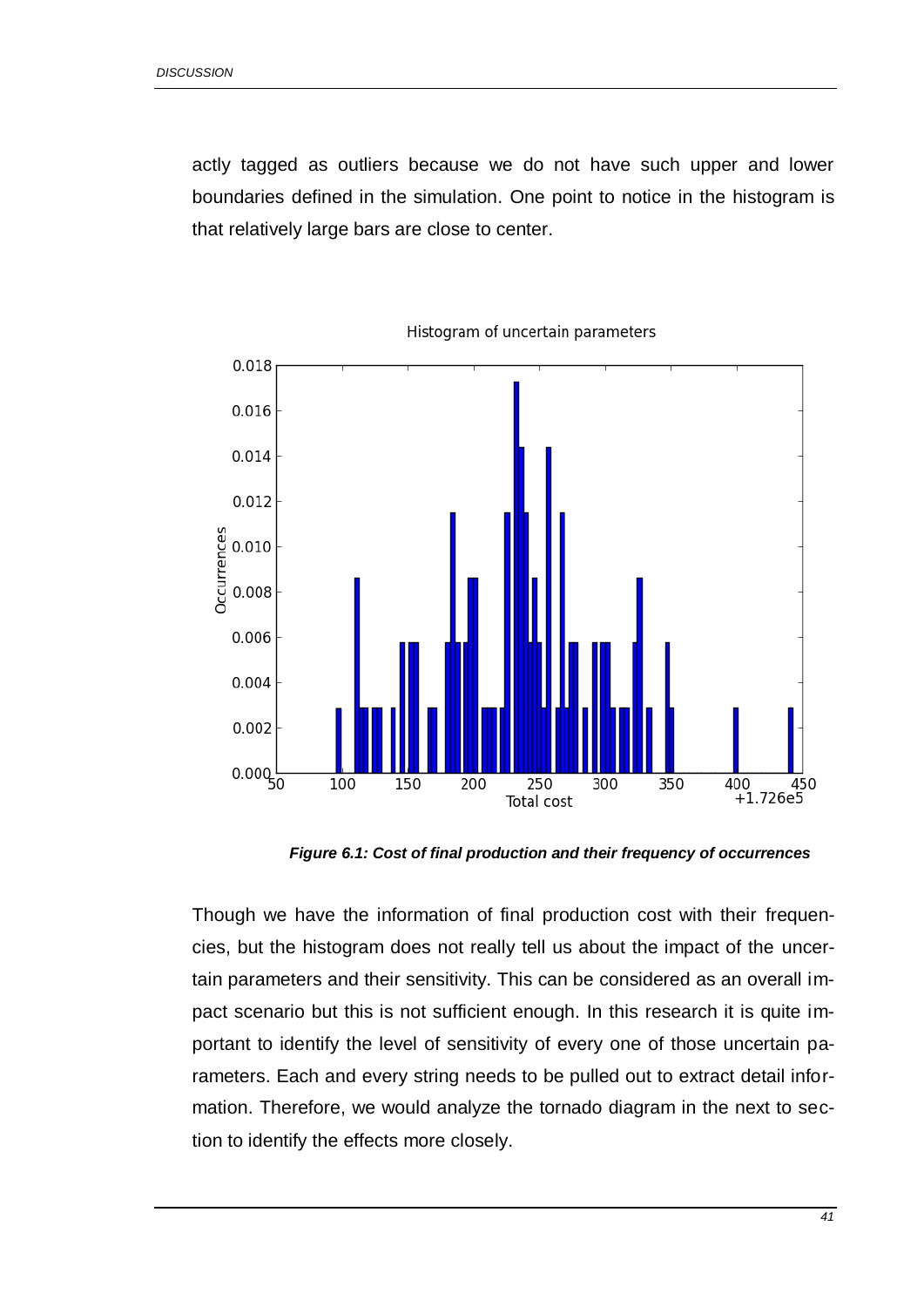### *6.2 Tornado Diagram Analysis*

Tornado diagram provides simple form of sensitivity analysis by varying one parameter at a time in the model and examine the impact that the change appears in the model's output. The analysis could, of course, be repeated on different parameters at different times. We can consider the following figure 6.2.



*Figure 6.2: Resulting Tornado Diagram of the simulation model.*

<span id="page-41-0"></span>In the diagram PY stands for product yield and EUT stands for equipment usage time. Base value i.e. final production cost of simulation model using all the parameters with their default values is set to 172681.06 euro. Horizontal bars show the variation occurred in either side due to the distribution of that specific uncertain variable. Maximum and minimum values are entitled in the both side of the bars and base value if there is none. Bars are sorted from largest to smallest on the left side. This diagram means that uncertainty in PY in Lyophilization unit process, L-cysteine hydrochloride monohydrate – FDL, Fermenter 30L, yeast extract, Tween 80-LQ-(CQ) - polyoxyethylene(20)sorbitan monoeleate, and Fermenter 1500L have relatively a big impact on production cost. This indicates that, careful looking should be put at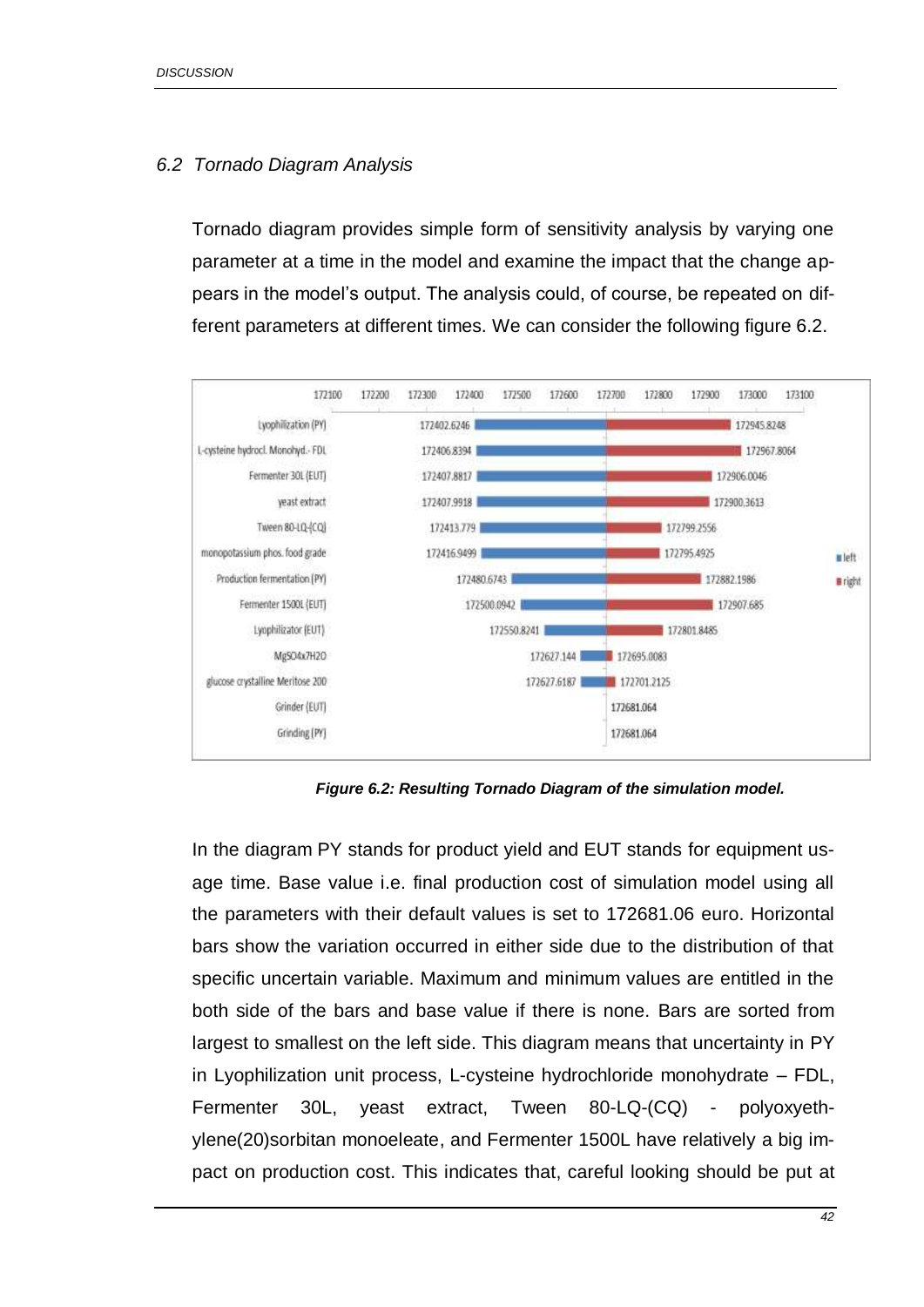evidence for doing additional research in those specific scopes, focusing on how to keep the upside less driven and downside more optimal. Our main focus is to keep the final production cost reasonable and optimal so that decision making task becomes easier. As we can see material magnesium salphate (i.e.  $MgSO_4x7H_2O$ ), equipment grinder, and PY in Grinding process matters less or not at all than PY in lyophilization in this simulation, so that we can keep them as they are and not to be concerned much. Of course one important point to keep in mind that, above 3 parameter's varying scope were quite narrow. For instance, magnesium salphate was varied by normal distribution with mean 1 and standard deviation 0.1, and grinder and PY in Grinding were set to constant. Obviously they could have noticeable impact if they would be varied in different range. In contrast, magnesium salphate (i.e. MgSO<sub>4</sub>x7H<sub>2</sub>O), lyophilizator equipment, and glucose crystalline Meritose 200 are important in our calculation, though we don't need to focus our attention on further analysis on their current distributions for these factors because the impact of their uncertainty is small and eventually bottom in the order. Hence, this insight brings to be focused on the right factors for further analysis. The TD uniquely identifies those impact factors and uncertainty of variables that are relatively high in both ends. Usually a lot of time and energy is being wasted to identify the high impact uncertain variables if the right way is not approached. The task becomes harder especially when the list of uncertain parameters is comparatively long. Therefore TD comes out with a simple yet powerful solution and provides a graphical representation which becomes handier.

### *6.3 Violin Plot Analysis*

In this section we would analyze the resulting Violin Plot (VP) of the simulation model. Let us look at the following figure (6.3). Three VP is being generated where VP along with MC stands for material cost, VP along with EUT stands for equipment usage time, and VP along with PY stands for product yield. VPs show the median and range (thin vertical line), though it is little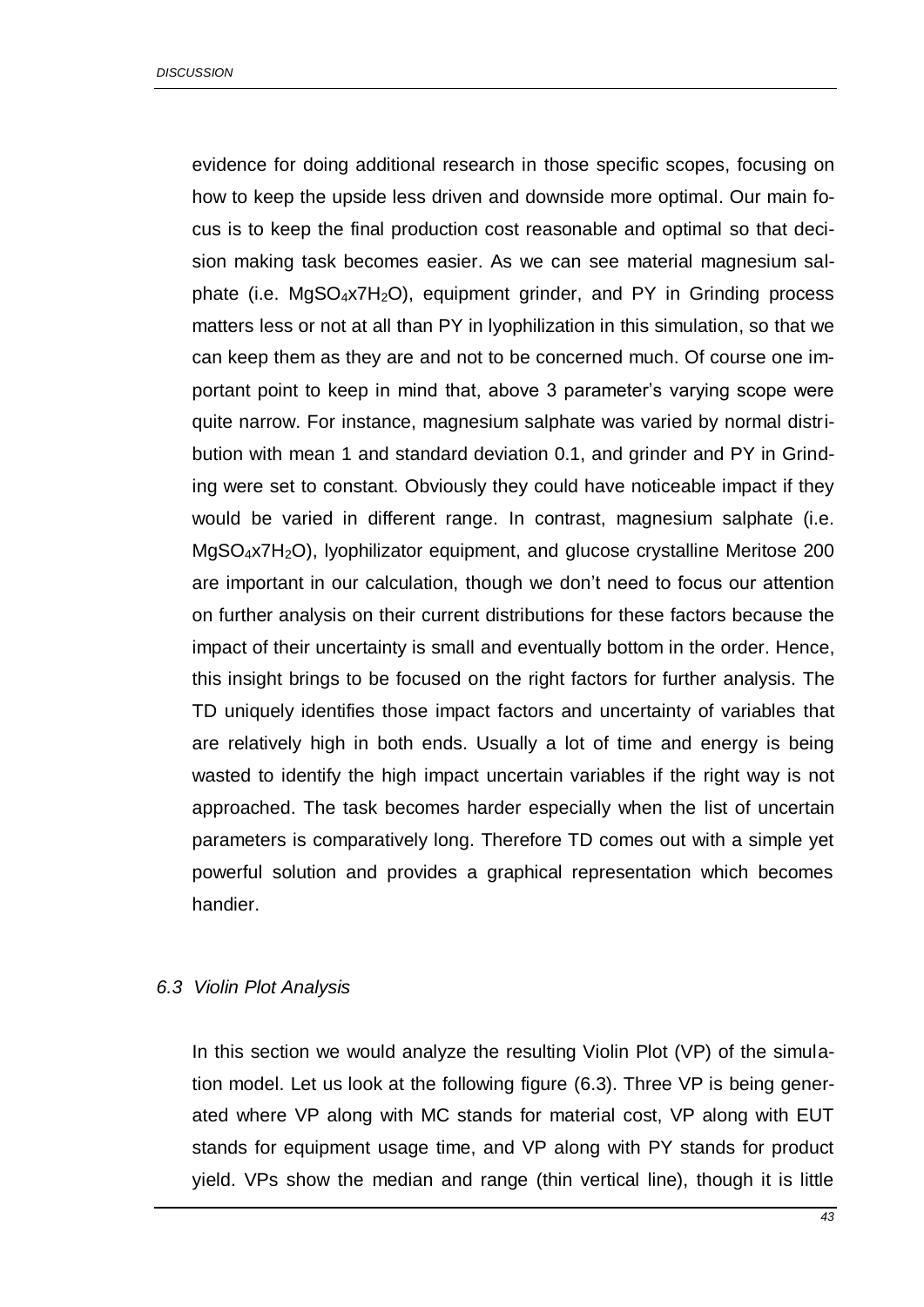harder to look at in this squeezed diagram. Nevertheless we would enlarge to observe individual diagrams more closely. However, diagram shoes that equipment usage time and product yield are little more variant than material cost. Kernel density in VP is discussed earlier (section 4.2), and thus density trace highlights the peaks and valleys in the distribution.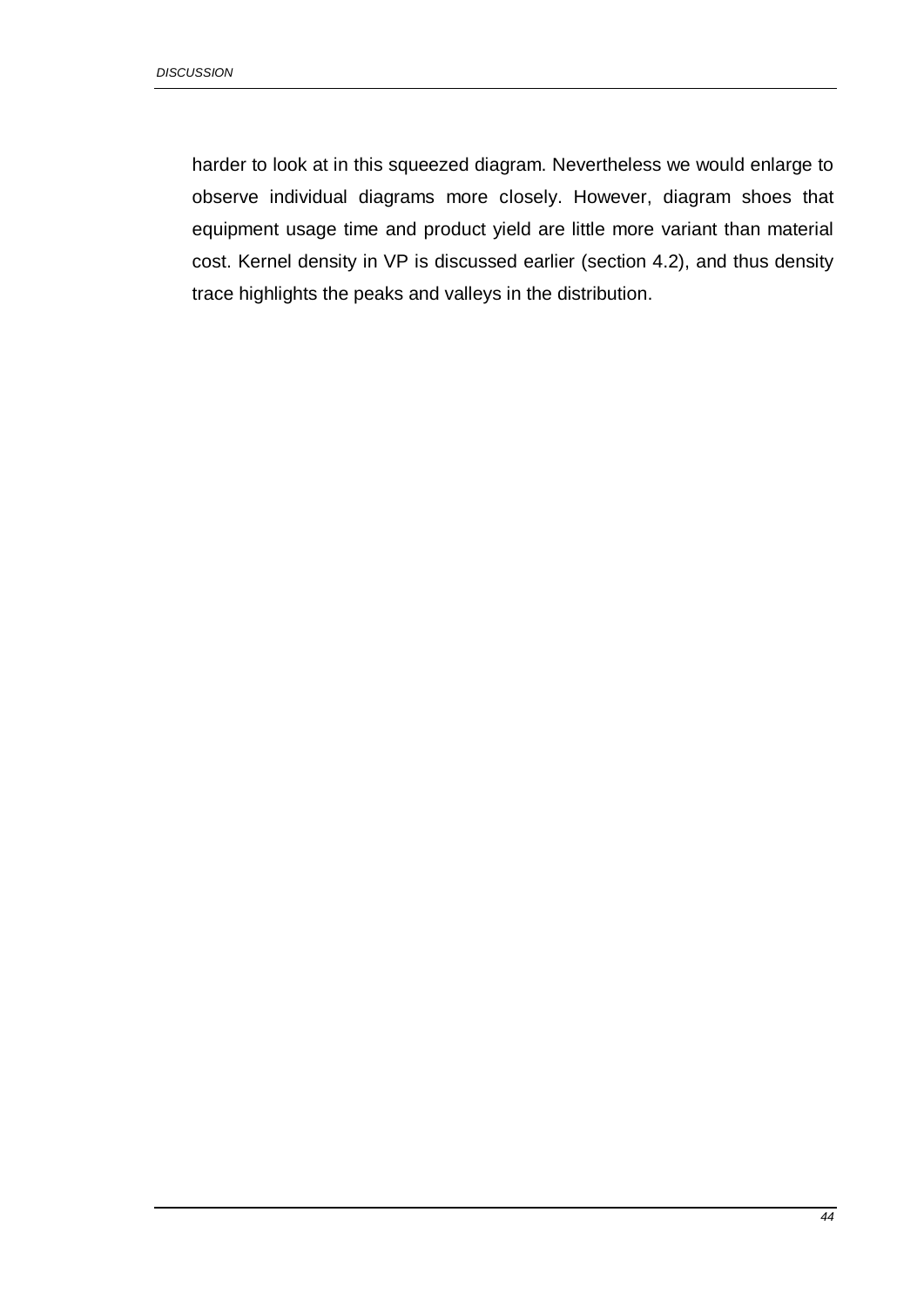

Violin plot of uncertain parameters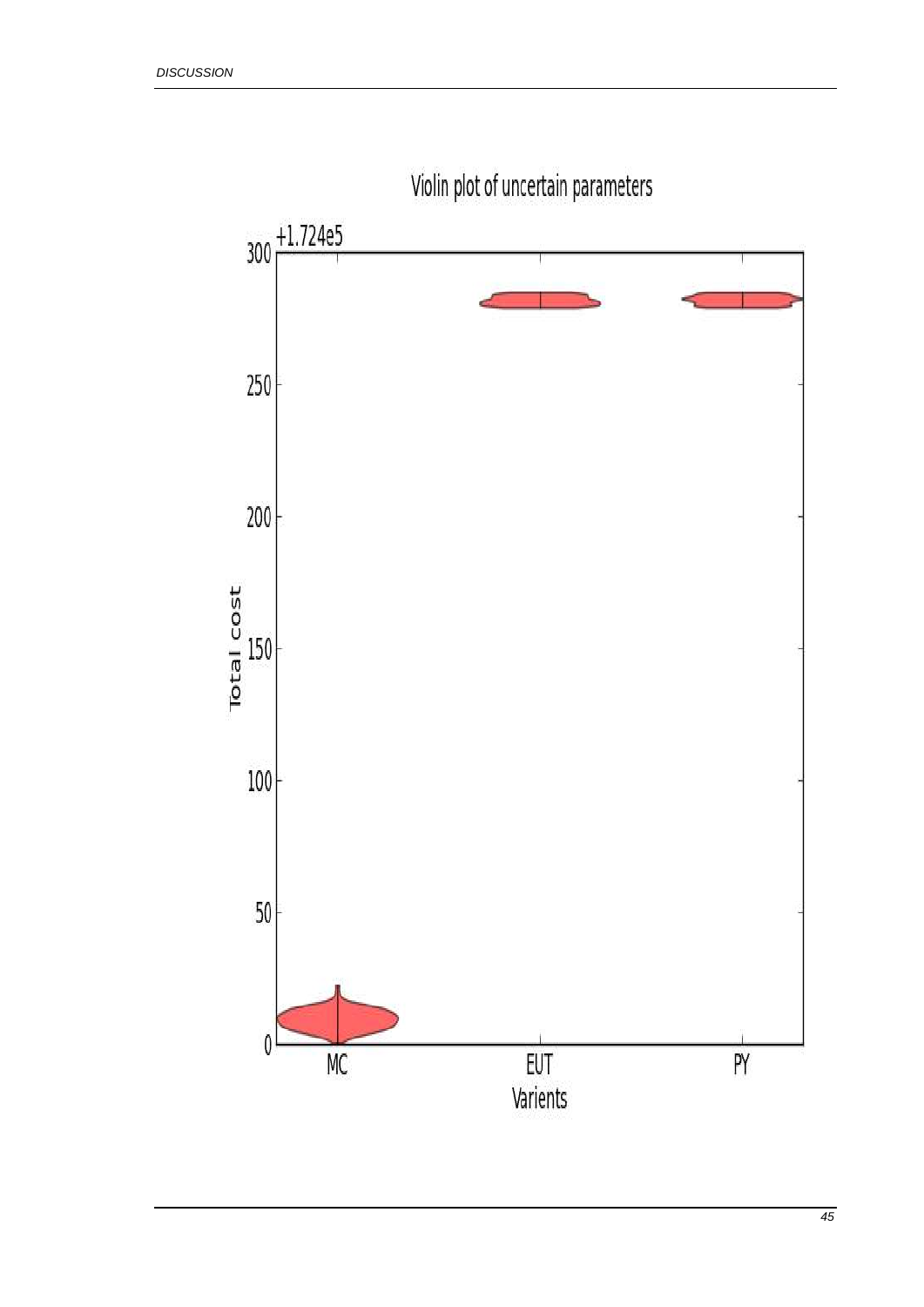<span id="page-45-0"></span>

#### *Figure 6.3: Violin Plot produced by the simulation model where MC stands for Material Cost, EUT for Equipment Usage Time, and PY for Product Yield.*

*Figure 6.4: Violin Plot of material cost.*

<span id="page-45-1"></span>Figure 6.4 depicts the VP of material cost. The image has been magnified from the previous figure (i.e. figure 6.3) to be apparent more clearly. Data that is used to generate this VP is shown and elaborated briefly in chapter 5, more specifically in figure 5.3. Even though the range of distributions of each material was different, but type of distribution was set to normal. Therefore, the shape of this VP reveals as the general shape of the normal distribution mentioned here [ (Hintze and Nelson 1998)]. One point to notice in figure 6.3 is that other two plots (magnified slice of two plots together is shown in figure 6.5) share almost relatively similar location and scale characteristics, lies on the top of the diagram whereas material cost lies on the bottom of the diagram. Range of the VP of material cost is marked with the thin vertical line and median is at 172410. The trace is added to the violin plot as two symmet-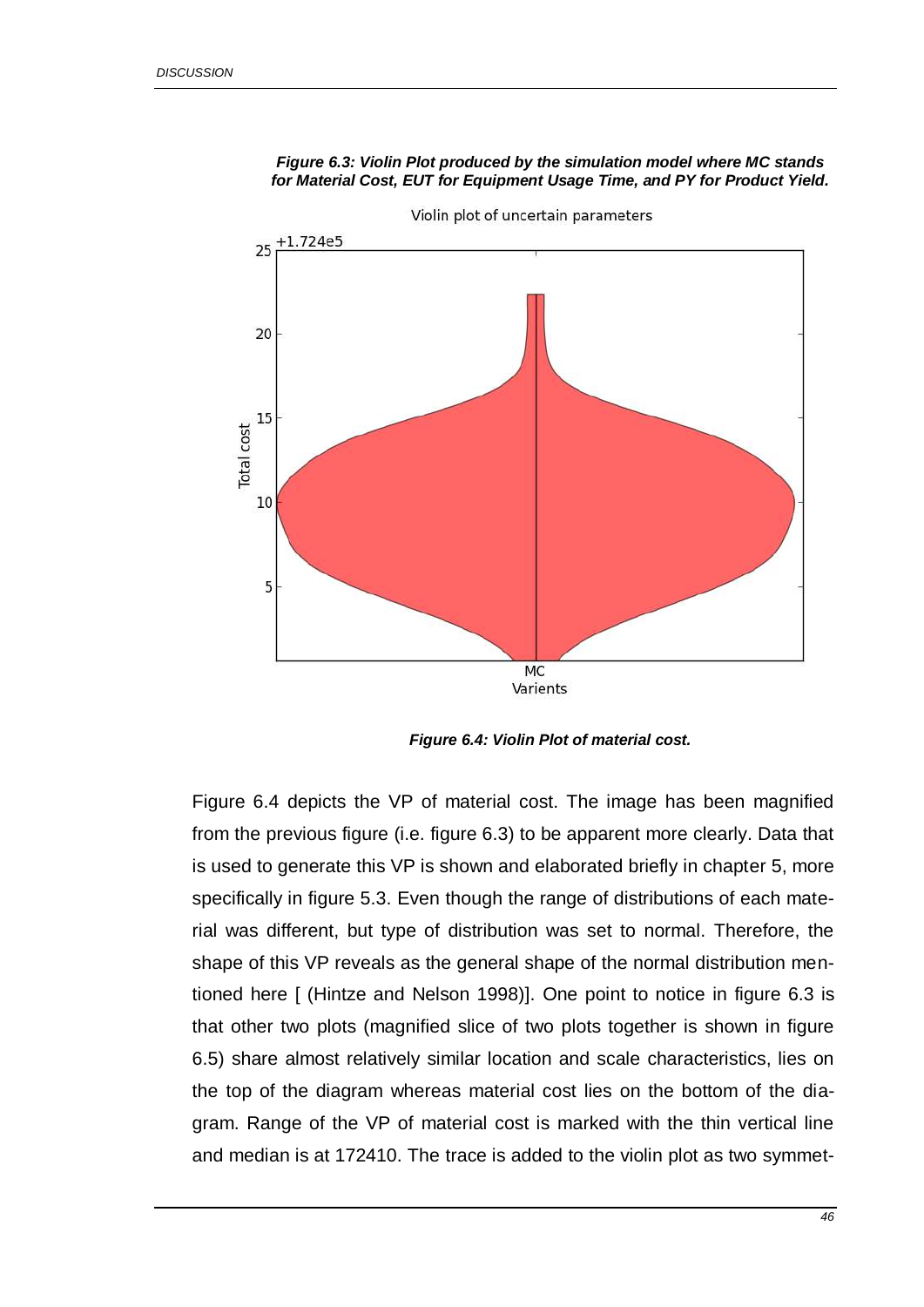ric curves on either side of the box plot, making the density and magnitude easy to see. And as expected, distribution shape is being revealed almost accurately by the density trace.



*Figure 6.5: Violin Plot of Equipment usage time and Product yield*

<span id="page-46-0"></span>VP of equipment usage time and product yield is also appeared as expected. Both of the plots have mixed of distribution instead of single type. Equipment usage time has uniform and triangular distributions, and product yield has normal and uniform distributions. Nevertheless, the ability to detect general shapes for distributions of data has produced the expected shapes. These two plots have twin peaks. In equipment usage time, bottom peak has more valley than top peak. That's why bottom peak is slightly wider than top. On the other plot i.e. product yield, both the peaks are sharper than the plot of equipment usage time. Peaks are opposite compared to the other plot; top peak has slightly wider valley than the bottom peak. Following two figures (6.6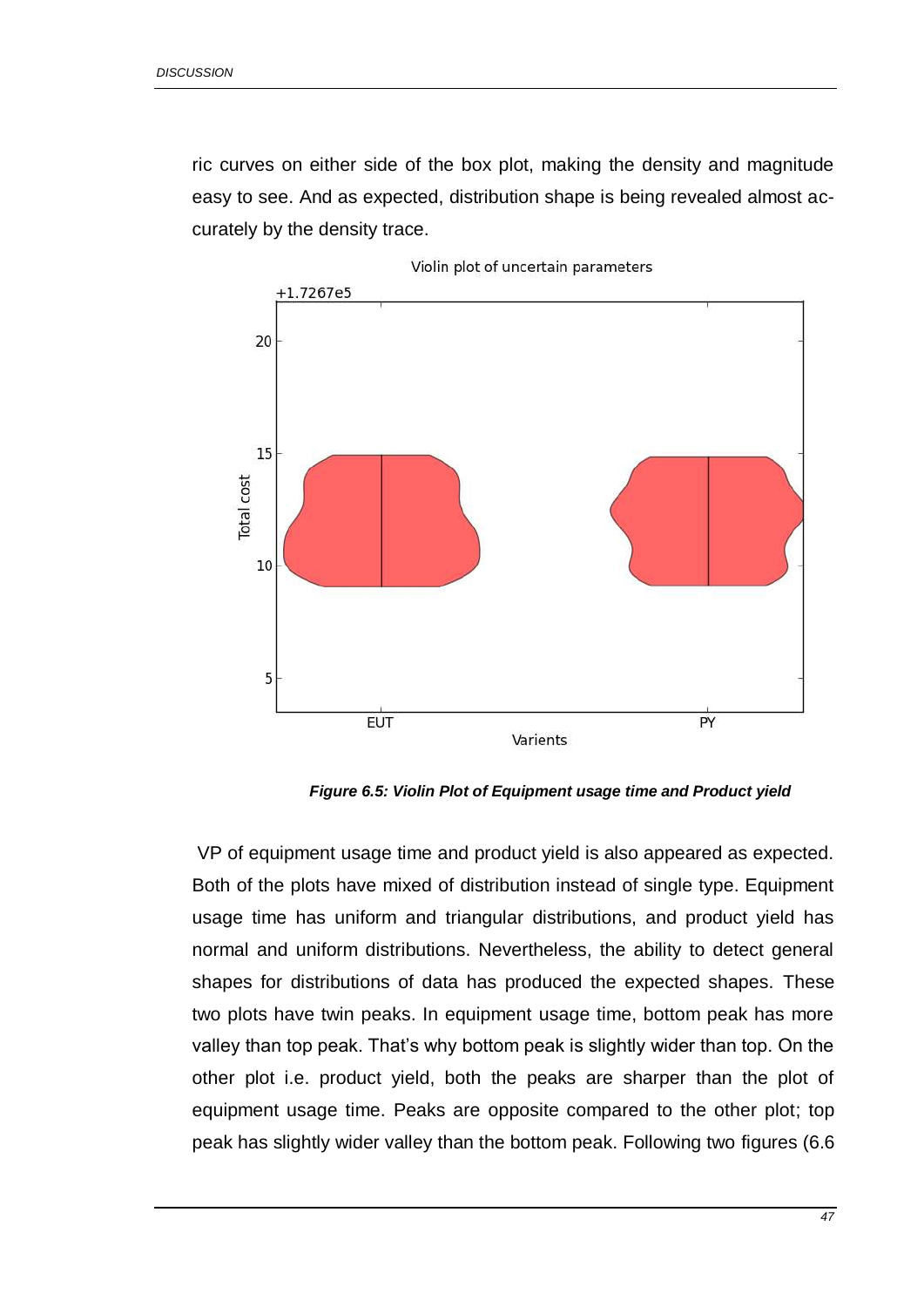and 6.7) would give closer look of their peaks and valleys as they were sliced and zoomed from figure 6.3.



<span id="page-47-0"></span>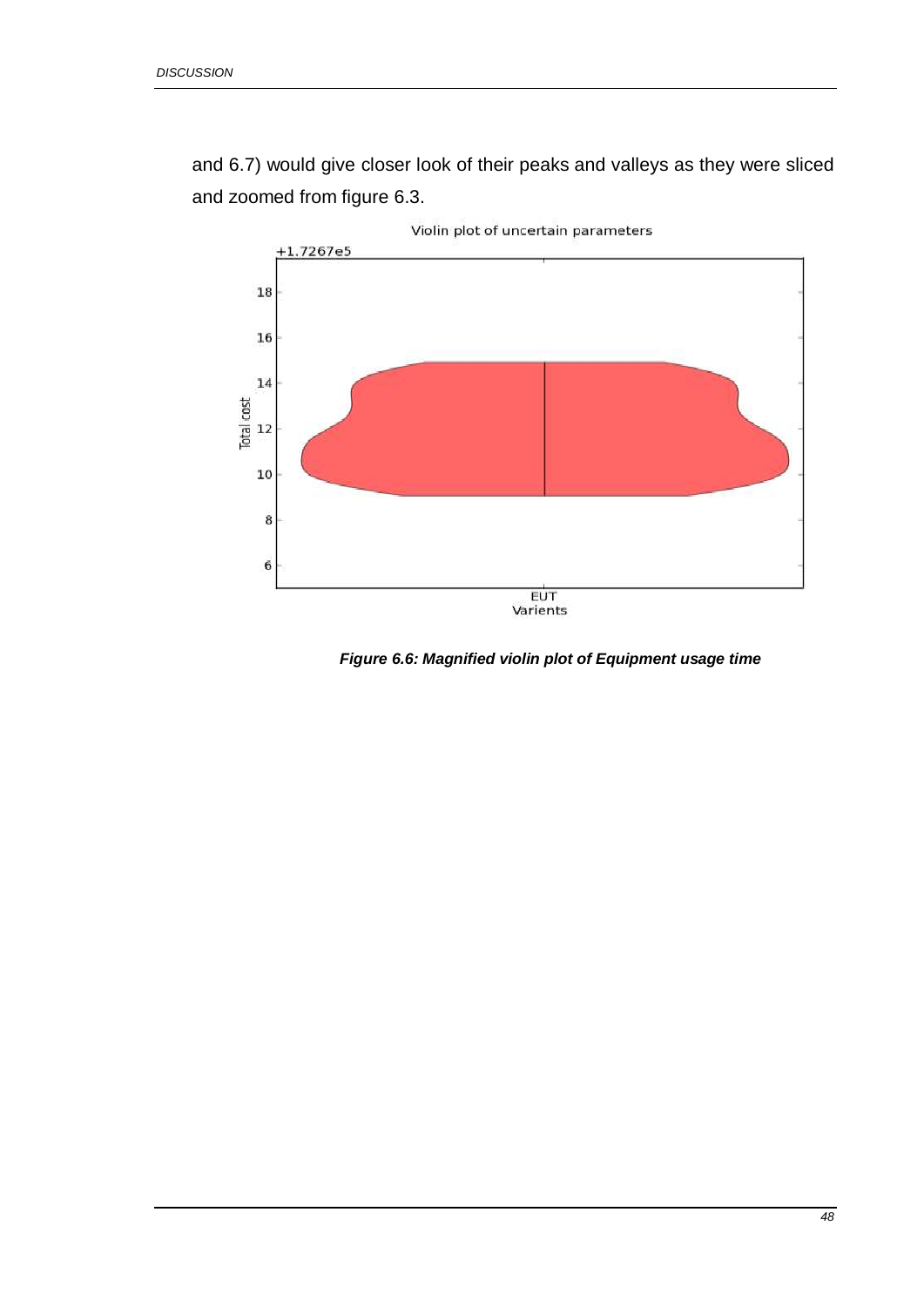

*Figure 6.7: Magnified violin plot of Product yield*

### <span id="page-48-0"></span>*6.4 Experience*

The overall journey was more or less smooth yet few points to be worth mentioning. The tornado diagram was a bit harder to implement comparing to histogram and violin plot. Current mathplotlib library does not have any straight forward way to implement tornado diagram the way we wanted. Built-in library implementation provides labeling in the middle of the diagram with upside and downside of the base value on its right and left respectively. But we required labels (i.e. uncertain variables) on the left and base values (i.e. default price) align in the middle with increase and decrease of each variable from base value on the right and left. Therefore, we had to use a middleware to produce our desired tornado diagram.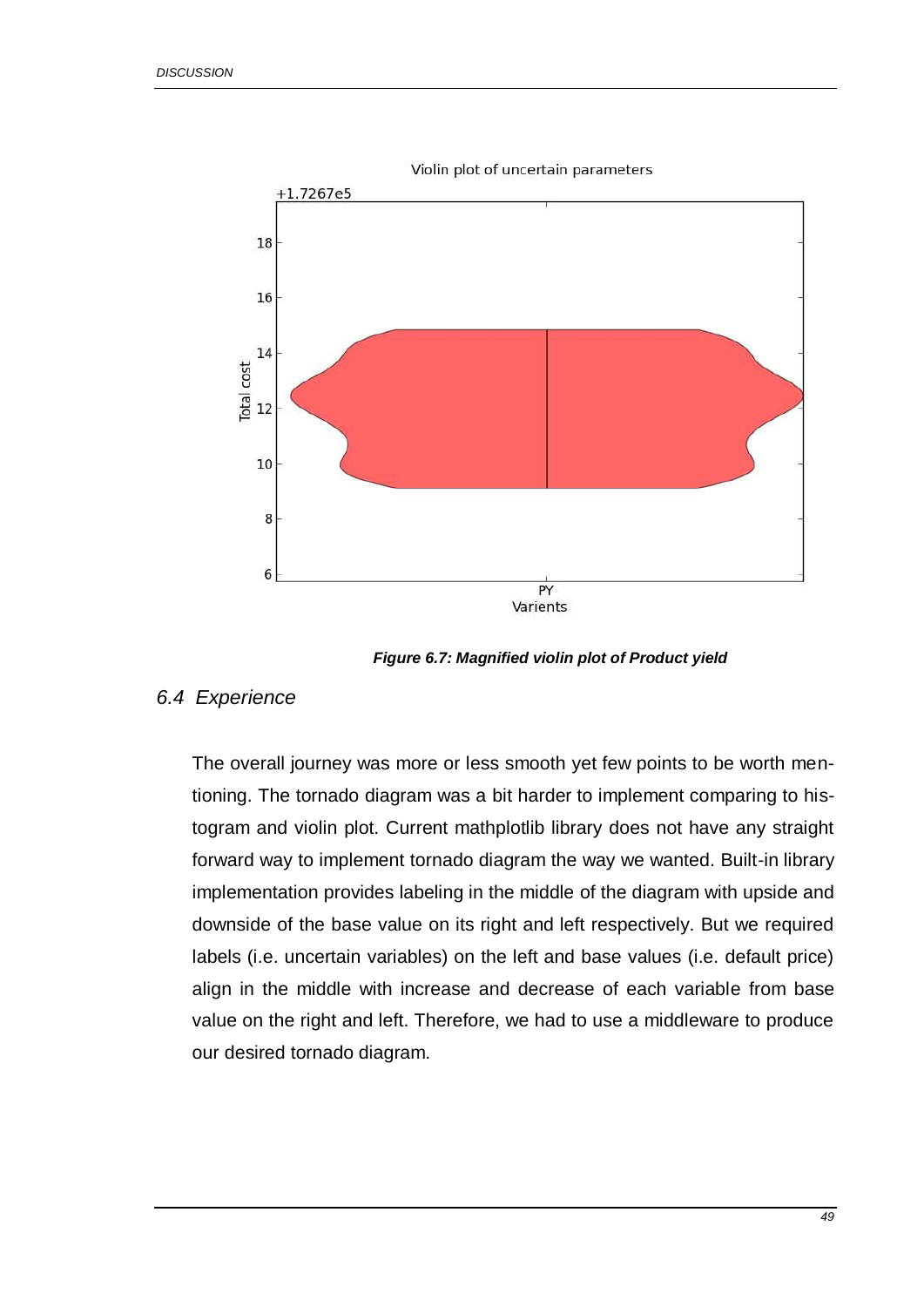## **7. CONCLUSIONS**

The thesis focuses on identifying the impact of uncertain variables and their sensitivity in bioprocessing. A sensitivity analysis tool is been extended from a former tool to achieve the goal. Primary goal is achieved successfully. The Bioptima Planner has assisted to design a simple simulation model where we could mark the uncertain variables and distribute their values in different range. If the tool had to build from scratch instead of extending, it would have made the context more complex to initiate the simulation environment. Though the simulation model was intend to represent the real production scenario to some extent, but there is always some loss in the actual system due to use of machineries which cannot be represent through these pilot models. No system can be found where 100% yield of product would be supplied to the next available process. A minimum level of tolerance would always be present in the system. However it is worthy identify major sources of uncertainty regarding decision making. Thus, the major instigator of sensitivity is variable's uncertainty. The designed model has proved to show us important necessary factors with relevant information and their behaviors. We have illustrated our resulting data using histogram, tornado diagram, and violin plot. Among them, tornado diagram came up with relatively better explanation of information as it depicted variables individual impact. Violin plot has provided group impact. Both of them were worth analyzing as they answer more "whatif" conditions.

Apart from above, there were few limitations in our experiment. As mentioned earlier, a middleware has been used to produce desired form of tornado diagram which caused little delay in displaying all 3 resulting images (i.e. histogram, tornado diagram, and violin plot) and could not be displayed in one go in the final presentation url. That entire data set related to tornado diagram had to pass separately to the middleware in order to produce the diagram. This could be overcome by putting little more time and effort in the implemen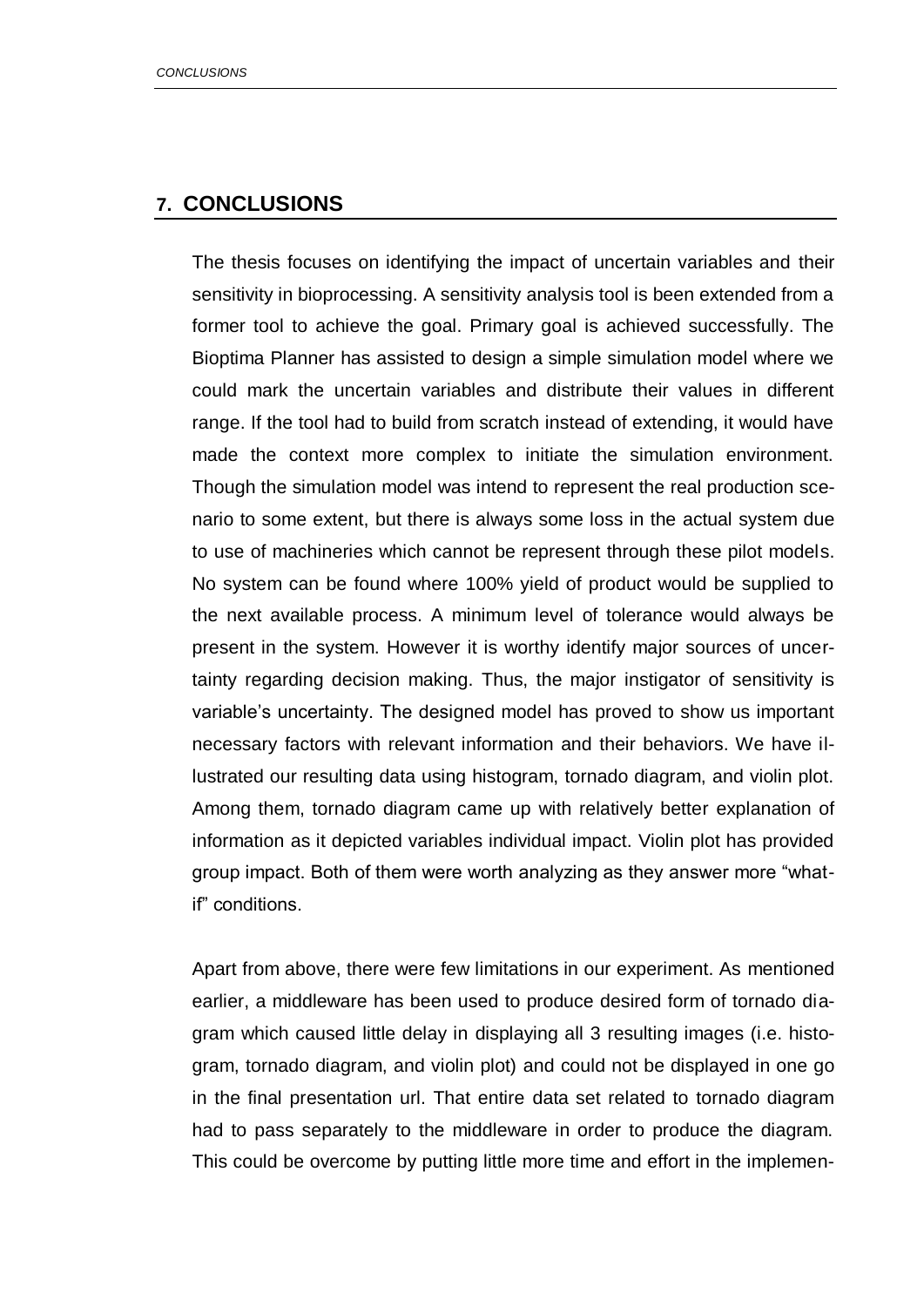tation of the model. Another limitation was exception handling in the implementation. Current implementation does not handle exceptions, and if the all the necessary inputs are not given then there are several errors rise up such as KeyError, TypeError, ValueError etc. One more point to mention here is that the efficiency of running the simulation. The existing model runs in a reasonable time and takes a little while to display the results. However, code can be optimized to make it little faster though it does not affect the output of the model.

Summarizing all the aspects of the experiment and simulation, the conclusive remark is that the variables those have bigger uncertainty impact and sensitivity is the key scope to be concerned in terms of decision making. The real production scenario should be focused on optimal production cost for highest profitability.

The prime contribution of the thesis is identification of the uncertain variables. The combination of tornado diagram with violin plot is considered as a success of the work. An important observation is that the higher the density trace of the violin plot is, the wider it becomes which gives more valleys to the plots.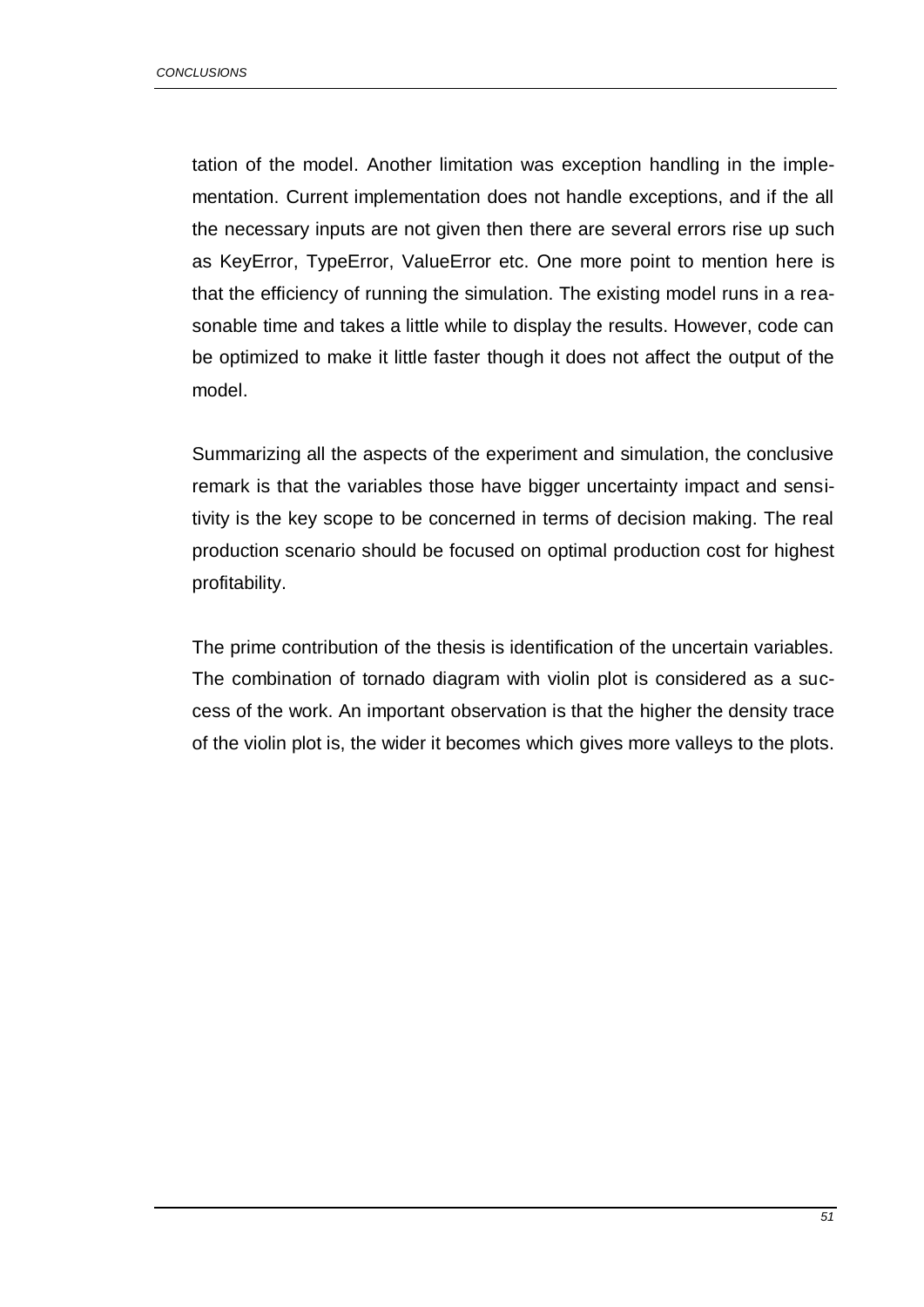#### **8. REFERENCES**

- Alford, Joseph S. "Bioprocess control: Advances and challenges." *Computers and Chemical Engineering* 30 (2006): 12.
- Ang, Alfredo H-S, ja Wilson H. Tang. *Probability Concepts in Engineering.* 2003.
- Anthony, V., Fiacco. *Introduction to Sensitivity and Stability Analysis in Nonlinear Programming.* Academic Press, New York, 1983.

Bellman, R., ja K.J. Astrom. "On Structural Identifiability." nro 7 (1970): 11.

*Bioproduction.* ei pvm. http://en.wikipedia.org/wiki/Bioproduction (haettu 11. 10 2012).

- Burgess, J.G., R. Osinga, ja R.H. Wijffels. *Marine Bioprocess Engineering.* Elsevier Science, 1999.
- Crick, M.J., M.D. Hill, ja D. Charles. "The Role of Sensitivity Analysis in Assessing Uncertainty." *Proceedings of an NEA Workshop on Uncertainty Analysis for Performance Assessments of Radioactive Waste Disposal Systems*, 1987.
- Critchfield, Gregory C., ja Keith E. Willard. "Probabilistic Analysis of Decision Trees Using Monte Carlo Simulation." *Medical Decision Making*, nro 6 (1986): 8.

David, J., Pannel. "Sensitivity analysis: strategies, methods, concepts, examples." 1997.

Doran, Pauline M. *Bioprocess Engineering Principles.* 1st. San Diago: Academic Press Inc., 1995.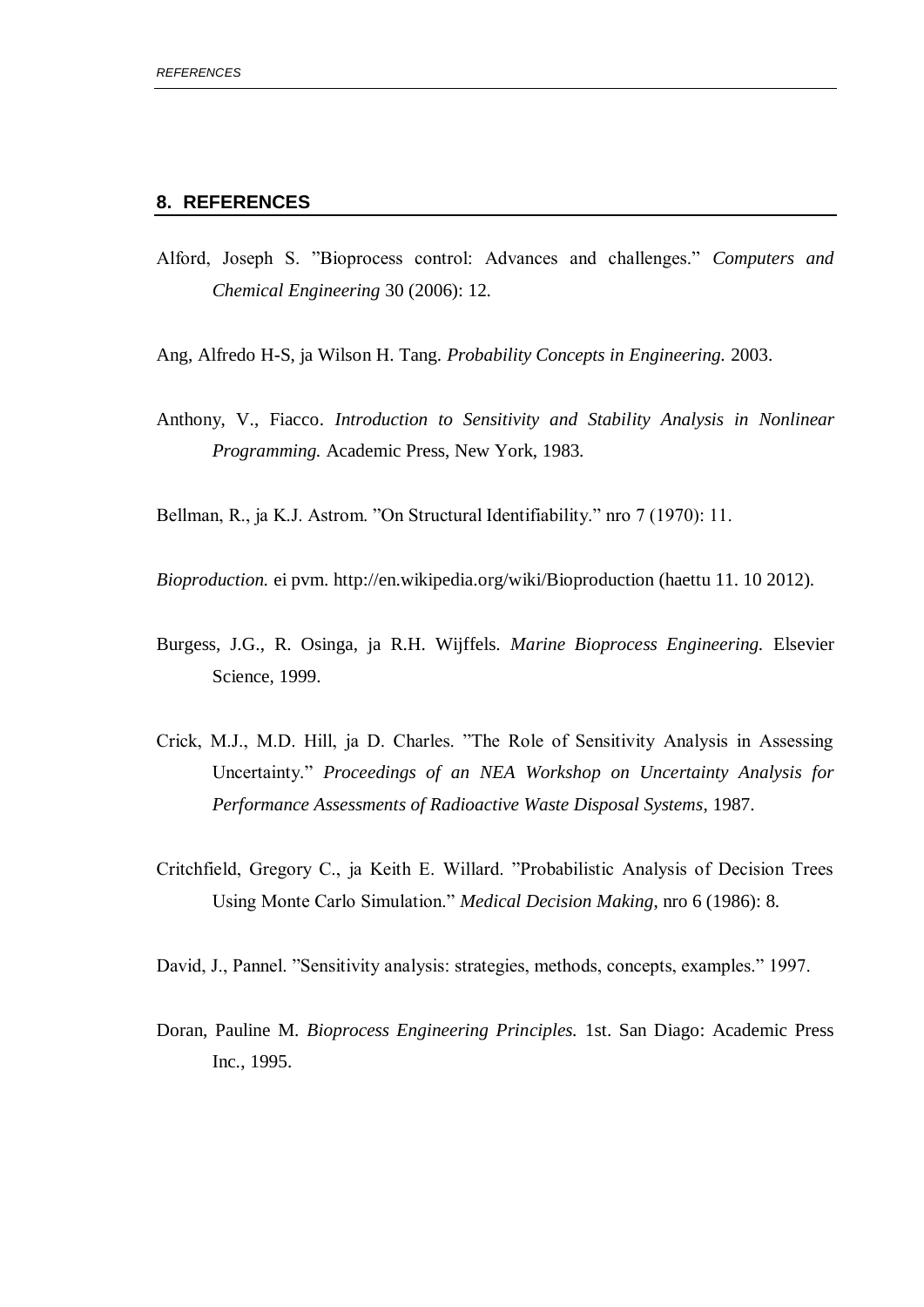- Doubilet, P, CB Begg, MC Weinstein, P Braun, ja BJ McNeil. "Probabilistic sensitivity analysis using Monte Carlo simulation. A practical approach." *Medical Decision Making* 5, nro 2 (1985): 21.
- Fery, H. Christoper, ja R. Sumeet Patil. "Identification and Review of Sensitivity Analysis Methods." 2002: 26.
- Francois, Brun, Wallach Daniel, Makowski David, ja W. Jones James. *Working with dynamic crop models: Evaluation, Analysis, Parameterization, and Application.* Elsevier Science, 2006.
- Hamby, D.M. "A review of techniques for parameter sensitivity analysis." *publication in Environmental Monitoring and Assessment*, nro 32 (1994).
- Hintze, Jerry L., ja Ray D. Nelson. "Voilin Plots: A Box-Plot Density Trace Synergism." May 1998: 5.
- Idefeldt, J., ja M. Danielson. "A Note on Tornado Diagrams in Interval Decision Analysis." *World Congress Engineering* I (2007): 4.
- Iman, R.L., ja J.C. Helton. "The Repeatability of Uncertainty and Sensitivity Analyses for Complex Probabilistic Risk Assessments." nro 11 (1991): 16.
- Jochen, Strube, Grote Florian,  Pablo, Josch Jan, ja Ditz Reinhard. "Process Development and Design of downstream Process." 2011: 22.

Kalos, Malvin H., ja Paula A. Whitlock. *Monte Carlo Methods.* 2nd. WILLY, 2008.

Khan, Firdos Alam. *Biotechnology Fundamentals.* 1st. CRC Press, 2011.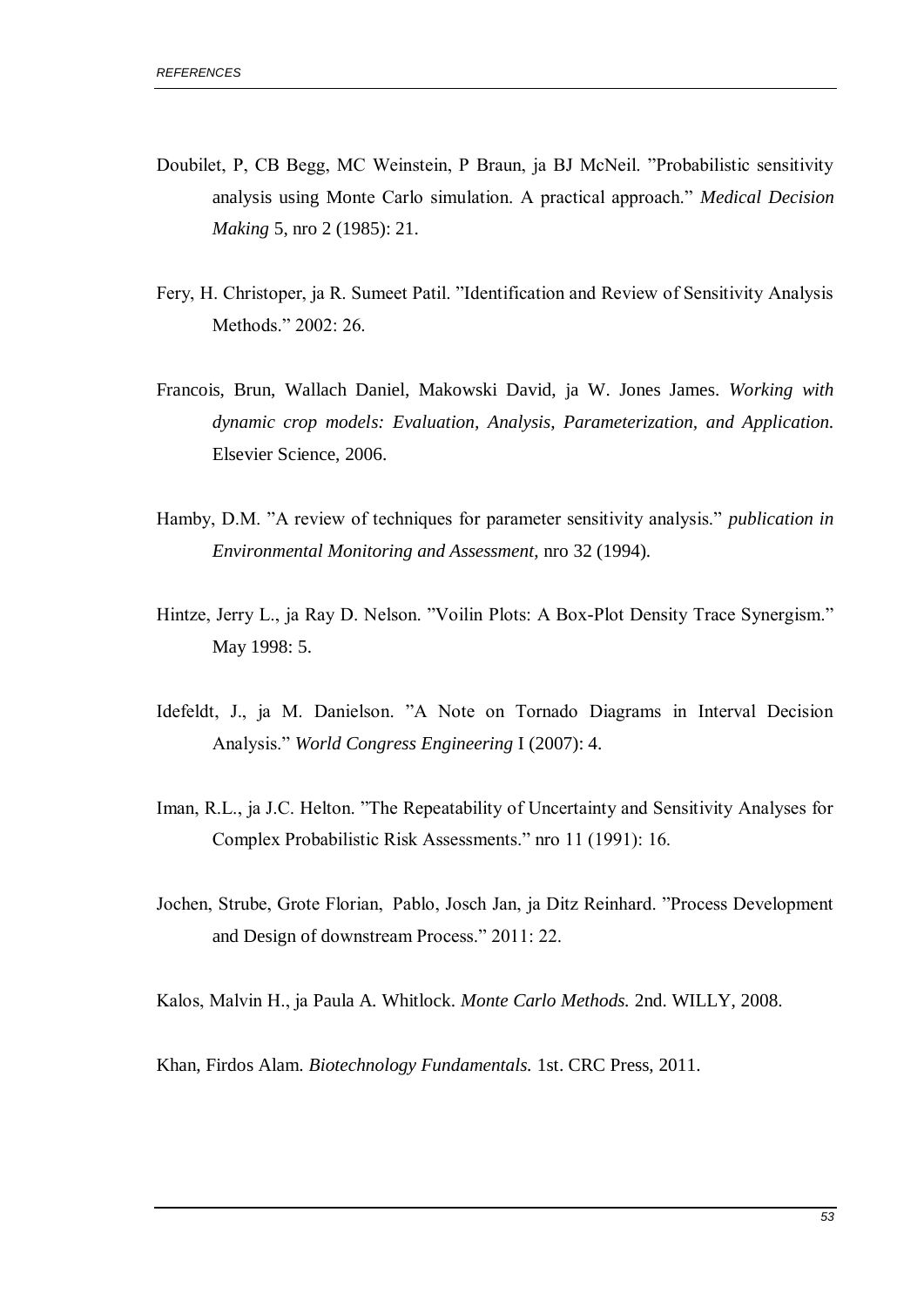- King, J. M. P., N. J. Titchener-Hooker, ja Y. Zhou. "Ranking bioprocess variables using global sensitivity analysis: a case study in centrifugation." *Bioprocess Biosyst Eng*, 2007: 12.
- King, J.M.P., N.J. Titchener-Hooker, ja Y. Zhou. "Identification of key bioprocess variables using global sensitivity analysis." Springer, 2007.
- *Monte Carlo mathod - Mathworld.* 2103. http://mathworld.wolfram.com/MonteCarloMethod.html.
- *Monte Carlo SImulation - MATLAB and SIMULINK.* 2013. http://www.mathworks.se/discovery/monte-carlo-simulation.html.
- *Monte Carlo Simulation and Methods Introduction - Goldsim.* 2013. http://www.goldsim.com/Web/Introduction/Probabilistic/MonteCarlo/.
- Mukhopadhyay, S.N. *Process Biotechnolgoy Fundamentals.* second. New Delhi: Viva books private limited, 2004.
- Python. *Python Programming Language - Official Website.* ei pvm. http://www.python.org (haettu 2012).
- Rubinstein, Reuven Y., ja Dirk P. Kroese. *Simulation and the Monte Carlo Method.* 2nd. WILEY, 2008.
- Saltelli, A., ym. *Global Sensitivity Analysis: The Primer.* 1st. WILEY, 2008.
- SHlOYA, SUTEAKI, KAZUYUKI SHlMlZU, ja TOSHIOMI YOSHlDA. "Knowledge-Based Design and Operation of Bioprocess Systems." *BIOSCIENCE AND BIOENGINEERING* 87, nro 3 (1999): 6.